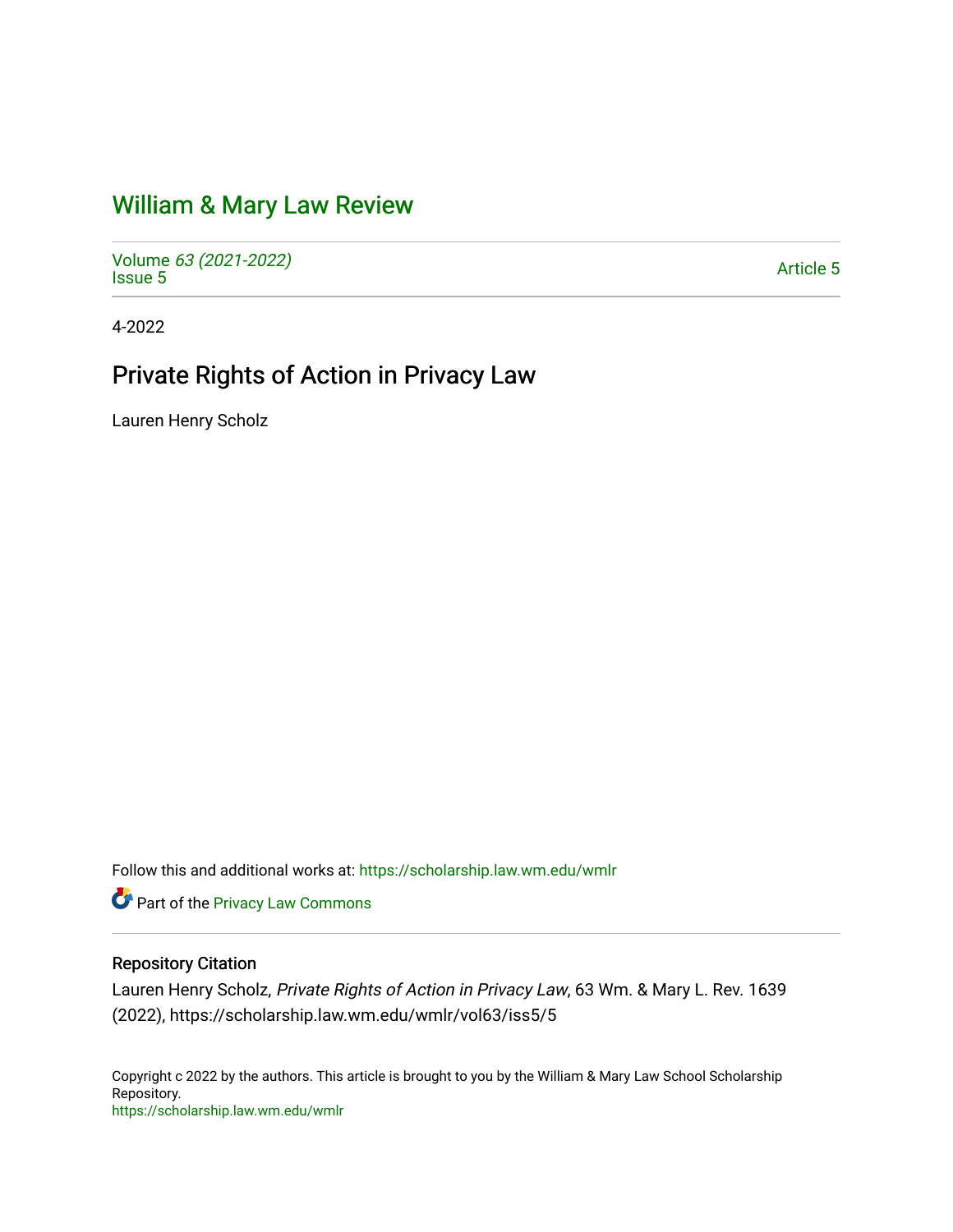# PRIVATE RIGHTS OF ACTION IN PRIVACY LAW

# LAUREN HENRY SCHOLZ\*

#### **ABSTRACT**

*Many privacy advocates assume that the key to providing individuals with more privacy protection is strengthening the government's power to directly sanction actors that hurt the privacy interests of citizens. This Article contests the conventional wisdom, arguing that private rights of action are essential for privacy regulation. First, I show how private rights of action make privacy law regimes more effective in general. Private rights of action are the most direct regulatory access point to the private sphere. They leverage private expertise and knowledge, create accountability through discovery, and have expressive value in creating privacy-protective norms. Then to illustrate the general principle, I provide examples of how private rights of action can improve privacy regulation in a suite of key modern privacy problems. We cannot afford to leave private rights of action out of privacy reform.*

<sup>\*</sup> McConnaughhay and Rissman Professor, Florida State University College of Law. Many thanks to the following for their comments and conversations: Aditi Bagchi, Daniel Solove, Lisa Austin, Julie Cohen, Ryan Calo, Mark Bauer, Pamela Bookman, Thomas Lee, Ronald Mann, Gus Hurwitz, David Thaw, Thomas Kadri, Sabine Tsuruda, Hannah Bloch-Webha, Andrew Selbst, Xiyin Tang, and participants in workshops hosted by USC Gould School of Law, Fordham Law School, Nebraska College of Law, and the AALS Sections on Commercial and Consumer Law.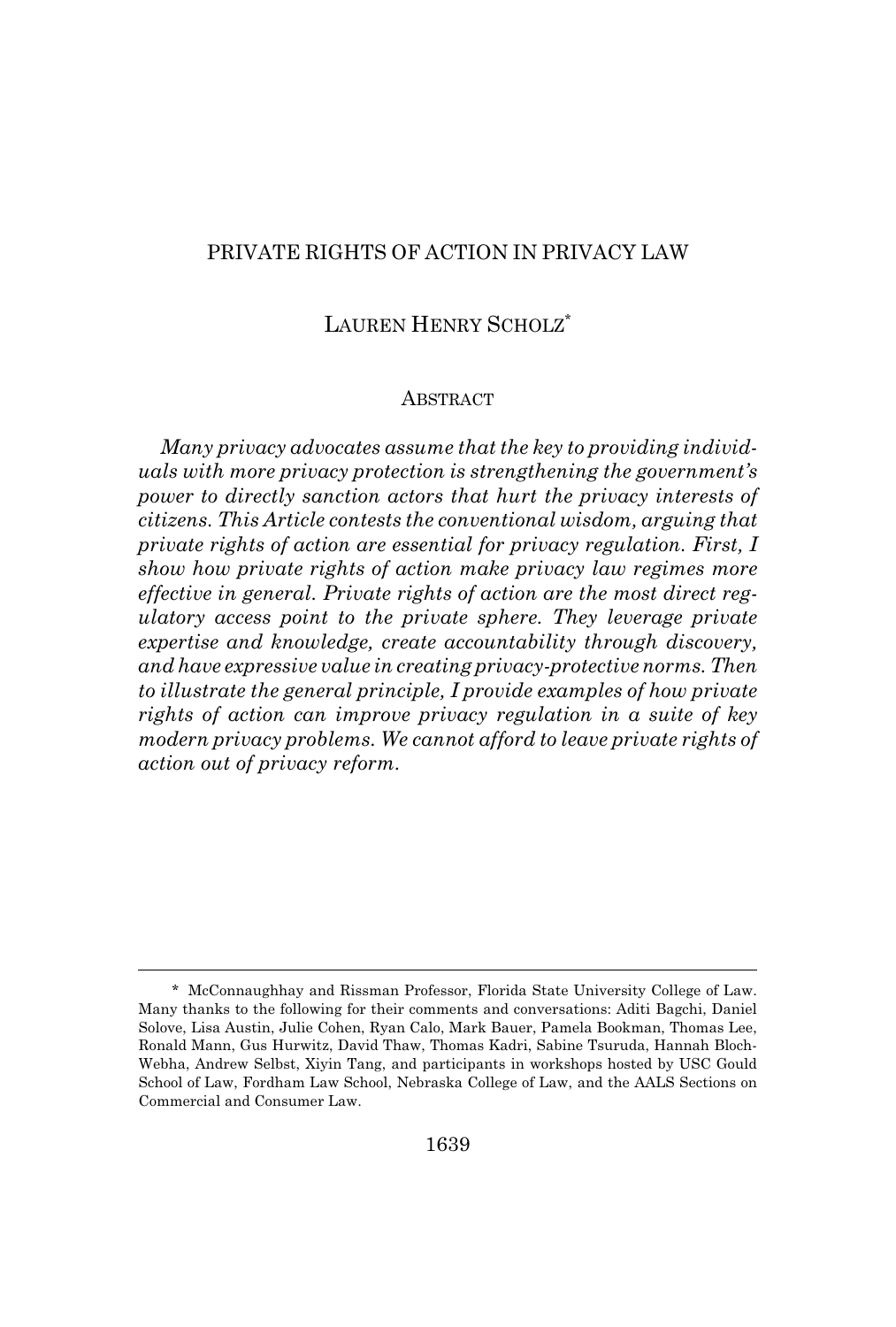# TABLE OF CONTENTS

| <b>INTRODUCTION</b>                                     | 1641 |
|---------------------------------------------------------|------|
| I. COMPARING PRIVATE, PUBLIC, AND HYBRID ENFORCEMENT OF |      |
|                                                         | 1646 |
| A. Public Enforcement Regimes                           | 1648 |
| B. Private Enforcement Regimes                          | 1651 |
| C. Hybrid Enforcement Regimes                           | 1655 |
| II. DIGNITY AND PRIVATE ENFORCEMENT                     | 1663 |
| <b>III. PRIVATE ENFORCEMENT AND MODERN PRIVACY</b>      |      |
|                                                         | 1668 |
| A. Nonconsensual Pornography                            | 1668 |
|                                                         | 1673 |
|                                                         | 1678 |
| D. Digital Market Manipulation                          | 1685 |
| E. Government Surveillance                              | 1689 |
|                                                         | 1692 |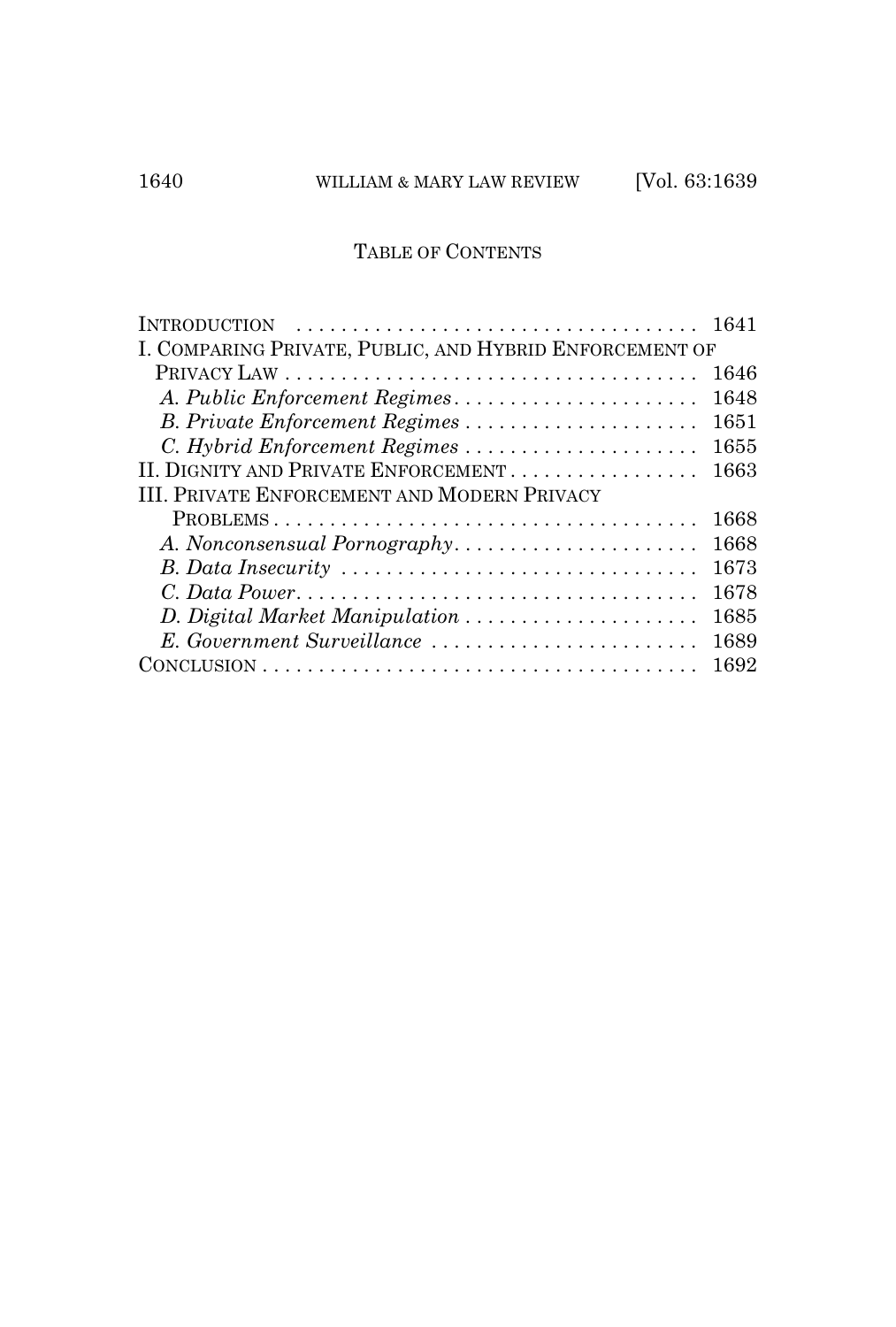## **INTRODUCTION**

Federal privacy legislation in the United States is coming.<sup>1</sup> This will place the United States in step with the global zeitgeist. In the past few years, many jurisdictions, including the European Union, Brazil, China, Canada, and Australia, have passed comprehensive privacy legislation.<sup>2</sup> In 2018, California passed comprehensive privacy legislation—which has been influential beyond the state's borders<sup>3</sup>—and ten more states are on track to pass privacy legislation this year.<sup>4</sup> Increased enforcement of consumer privacy rights in these jurisdictions has led industry to actively lobby Congress for federal legislation on privacy, seeking simplification of the patchwork of laws with which potentially regulated companies must comply.<sup>5</sup> Industry is now on the same page as American consumer advocates who have long advocated for a federal privacy law.<sup>6</sup> There is bipartisan political consensus around the need for federal privacy

3. Brandon P. Reilly & Scott T. Lashway, *The California Privacy Rights Act Has Passed: What's in It?*, MANATT (Nov. 11, 2020), https://www.manatt.com/insights/newsletters/clientalert/the-california-privacy-rights-act-has-passed [https://perma.cc/C6X2-P2FG].

4. Ruth Reader, *These States Are on Track to Pass Data Privacy Laws this Year*, FASTCO. (Feb. 24, 2021), https://www.fastcompany.com/90606571/state-data-privacy-laws-2021 [https:// perma.cc/TYF9-MRBU] (describing content and status of legislation recently passed or set to pass in Nevada, Vermont, Maine, Virginia, New York, Washington, Utah, and Oklahoma, and noting that Alabama, Arizona, Florida, Connecticut, and Kentucky all have bills on the docket that follow a similar format to California's California Consumer Privacy Act).

5. *Business Roundtable CEOs Call on Congress to Pass Comprehensive, Nationwide Consumer Data Privacy Law*, BUS. ROUNDTABLE (Sept. 10, 2019), https://www.business roundtable.org/business-roundtable-ceos-call-on-congress-to-pass-comprehensive-nationwideconsumer-data-privacy-law [https://perma.cc/8PT3-TZBY]; David Meyer, *In the Wake of GDPR, Will the U.S. Embrace Data Privacy?*, FORTUNE (Nov. 29, 2018, 6:30 AM), https://fortune.com/2018/11/29/federal-data-privacy-law/ [https://perma.cc/6AA6-K5SW].

6. U.S. GOV'T ACCOUNTABILITY OFF., GAO-19-52, INTERNET PRIVACY: ADDITIONAL FED-ERAL AUTHORITY COULD ENHANCE CONSUMER PROTECTION AND PROVIDE FLEXIBILITY 15-19 (2019) (interviewing many privacy experts who advocate for the need for federal legislation on privacy); *see also* Alexandria J. Saquella, Comment, *Personal Data Vulnerability: Constitutional Issues with the California Consumer Privacy Act*, 60 JURIMETRICS 215, 231-32 (2020).

<sup>1.</sup> Karen Schuler, *Federal Data Privacy Regulation Is on the Way—That's a Good Thing*, IAPP (Jan. 22, 2021), https://iapp.org/news/a/federal-data-privacy-regulation-is-on-the-waythats-a-good-thing/ [https://perma.cc/GJV9-M5XT].

<sup>2.</sup> *See Global Comprehensive Privacy Law Mapping Chart*, IAPP, https://iapp.org/media/ pdf/resource\_center/global\_comprehensive\_privacy\_law\_mapping.pdf [https://perma.cc/5C9S-CBCL].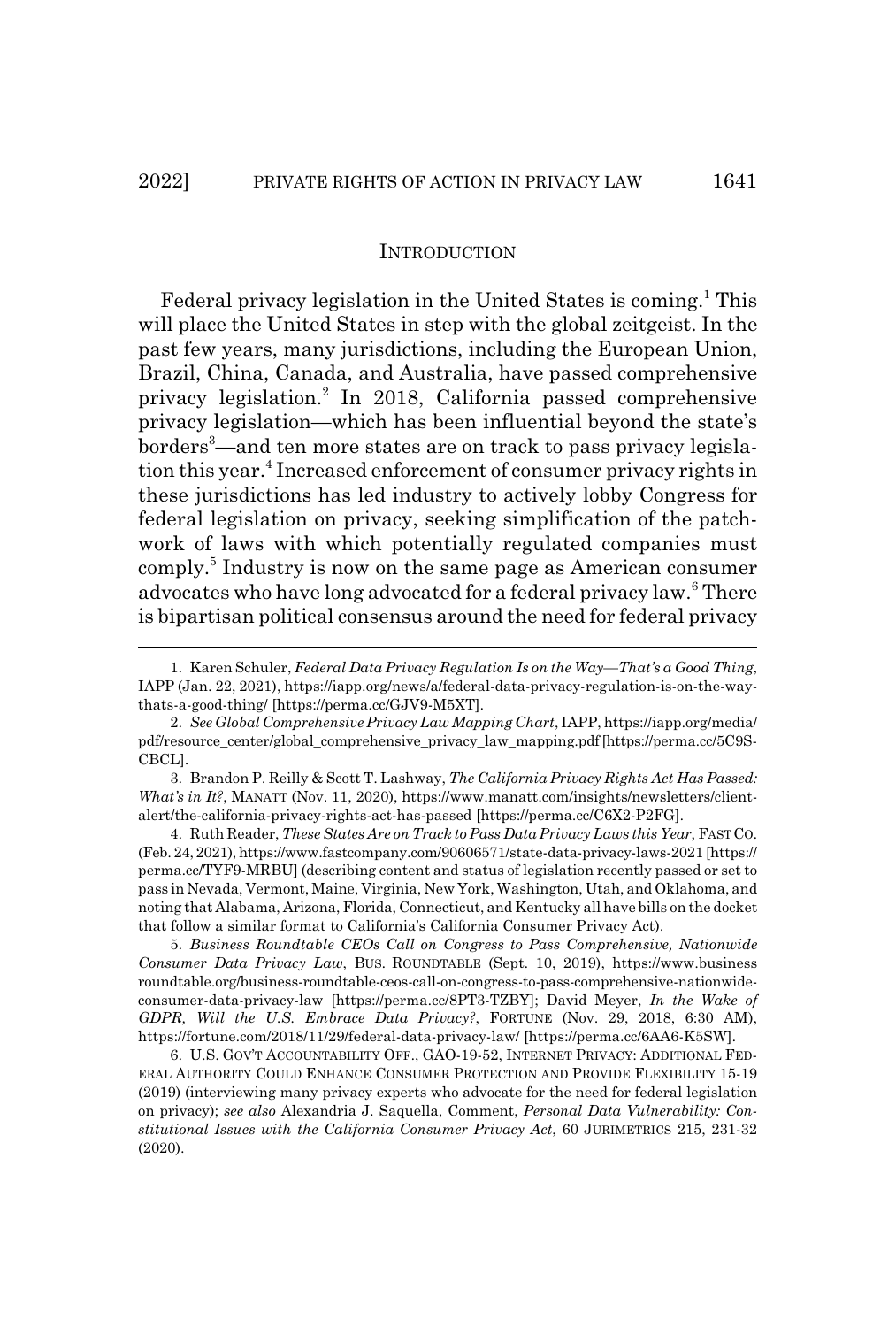legislation, with politicians of both parties concerned about abuse of power by Big Tech.7

There is a great deal of consensus around the ground a federal privacy law should cover.<sup>8</sup> Companies are amenable to an understanding that notice and choice are insufficient to delineate privacy rights in an interconnected world and even that fiduciary duties may exist between firms and consumers with respect to personal information.<sup>9</sup> But two principal fault lines are holding up legislative action: preemption and private right of action.<sup>10</sup> In privacy law, there is extensive scholarly debate on the question of preemption.<sup>11</sup> By contrast, there is scant discussion of the need for expanding the ability of private actors to enforce privacy protections.12

10. *See* Fara Soubouti, Note, *Data Privacy and the Financial Services Industry: A Federal Approach to Consumer Protection*, 24 N.C.BANKING INST. 527, 547-48 (2020); Peter Swire, *US Federal Privacy Preemption Part 1: History of Federal Preemption of Stricter State Laws*, IAPP (Jan. 9, 2019), https://iapp.org/news/a/us-federal-privacy-preemption-part-1-history-of-federalpreemption-of-stricter-state-laws/ [https://perma.cc/9QJE-AEP9].

11. Swire, *supra* note 10; Peter Swire, *US Federal Privacy Preemption Part 2: Examining Preemption Proposals*, IAPP (Jan. 10, 2019), https://iapp.org/news/a/us-federal-privacypreemption-part-2-examining-preemption-proposals/ [https://perma.cc/9BWE-B8FC] (outlining the basic terms of the preemption debate and evaluating legislative proposals). The conversation about the trade-off between allowing legislative innovation to proceed in the states and providing certainty to industry predates the current moment. *See, e.g.*, Paul M. Schwartz, *Preemption and Privacy*, 118 YALE L.J. 902, 904-06 (2009).

12. *See* Soubouti, *supra* note 10, at 547 ("While some states provide consumers with a private right of action, most notably the [California Consumer Privacy Act of 2018], none of the current federal legislative proposals offer this source of accountability to allow consumers to take companies to court for federal privacy law violations." (footnote omitted)). A handful of scholars have highlighted the role of private rights of action, and they also often note the dearth of scholarship on the topic. *See, e.g.*, Peter C. Ormerod, *A Private Enforcement Remedy for Information Misuse*, 60 B.C. L. REV. 1893, 1929-32 (2019); Alicia Solow-Niederman, *Beyond the Privacy Torts: Reinvigorating a Common Law Approach for Data Breaches*, 127 YALE L.J. F. 614, 619-22 (2018); Danielle Keats Citron, *Mainstreaming Privacy Torts*, 98 CALIF. L. REV. 1805, 1850-52 (2010); Danielle Keats Citron, *Reservoirs of Danger: The Evolution of Public and Private Law at the Dawn of the Information Age*, 80 S. CAL. L. REV. 241, 283, 292- 93 (2007) [hereinafter Citron, *Reservoirs of Danger*]; Sarah Ludington, *Reining in the Data Traders: A Tort for the Misuse of Personal Information*, 66 MD. L. REV. 140, 144-46 (2006).

<sup>7.</sup> Schuler, *supra* note 1.

<sup>8.</sup> Elizabeth R. Pike, *Defending Data: Toward Ethical Protections and Comprehensive Data Governance*, 69 EMORY L.J. 687, 720 (2020).

<sup>9.</sup> *See generally* Ari Ezra Waldman, *The New Privacy Law*, 55 U.C.DAVISL.REV.ONLINE 19 (2021) (describing the evolution in corporate rhetoric about their privacy obligations from lassiez-faire ideology, which saw a need for only minimal notice and choice obligation at most, to today's neoliberal rhetoric, which contends internal corporate compliance structures can protect privacy).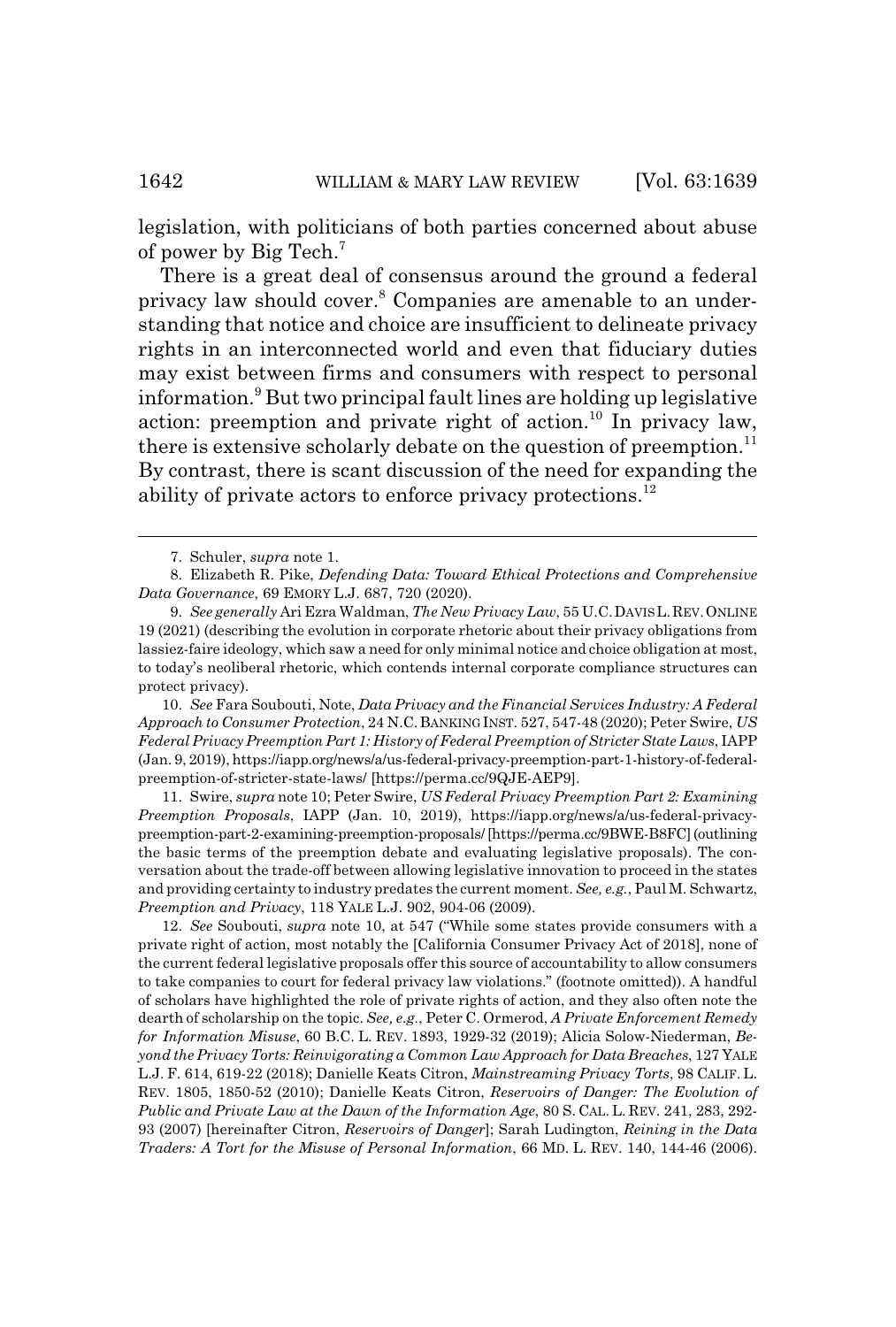#### 2022] PRIVATE RIGHTS OF ACTION IN PRIVACY LAW 1643

For example, Florida appeared to be on the verge of passing an ambitious and effective state privacy law, but disagreement over a private right of action stymied the bill. The Florida House passed a privacy bill that would have provided citizens with a set of substantive privacy rights, authorized the attorney general to police violations, and granted Florida citizens a private right of action.<sup>13</sup> With the support of Governor Ron DeSantis, the bill passed the Florida House almost unanimously, 118-1.<sup>14</sup> Many House members were eager to provide Floridians with protections against a technology sector they saw as exploitative and overreaching.<sup>15</sup> Due to industry pressure, the House privacy bill died in the Senate. Instead, the Florida Senate passed a similar privacy bill sans private right of action.16 The House refused to pass the Senate version of the bill, and the legislation died.<sup>17</sup> As one industry commentator observed: "the Florida bill died because the House and Senate could not align on a private right of action—in other words, an individual's ability to sue a company for privacy damages. The Senate's version of the

13. Susan Grant & Caitriona Fitzgerald, *Florida's Privacy Bill Needs Teeth Back or It's 'Protections' Are Meaningless*, TALLAHASSEE DEMOCRAT (Apr. 23, 2021, 6:30 AM), https://www.tallahassee.com/story/opinion/2021/04/23/florida-senate-must-put-private-rightaction-back-privacy-bill/7323010002/ [https://perma.cc/L3CE-V3JR]; News Service of Florida, *Florida Gov. DeSantis Continues Targeting Big Tech, Pushes Data Privacy Legislation*, TALLAHASSEE DEMOCRAT (Feb. 16, 2021, 6:01 AM), https://www.tallahassee.com/story/news/ 2021/02/16/florida-gov-desantis-continues-targeting-big-tech-data-privacy-legislation-fionamcfarland-sprowls/6758908002/ [https://perma.cc/5RGH-4K4R].

14. Grant & Fitzgerald, *supra* note 13; News Service of Florida, *supra* note 13.

15. News Service of Florida, *supra* note 13; Benjamin Freed, *Florida Privacy Bill Tanks over Individuals' Right to Sue*, STATESCOOP (May 6, 2021), https://statescoop.com/floridaprivacy-bill-tanks-private-right-action/ [https://perma.cc/BW77-5MTY].

16. Grant & Fitzgerald, *supra* note 13.

17. Kendra Clark, *Florida State Privacy Bill Squashed After Backlash from Local Businesses*, THE DRUM (May 4, 2021), https://www.thedrum.com/news/2021/05/04/floridastate-privacy-bill-squashed-after-backlash-local-businesses [https://perma.cc/77DK-FNNZ].

Even when private law approaches come up, they are usually as an afterthought. *See, e.g.*, Kristen E. Eichensehr, *Digital Switzerlands*, 167 U. PA. L. REV. 665, 669-70 (2019) ("To be clear, this Article primarily addresses the companies' relationships to governments. It does *not* focus on the many significant issues surrounding technology companies' relationships with their users in general, though as the Conclusion highlights, the rise of Digital Switzerlands may have implications for company-user dynamics as well." (footnote omitted)). This mentality is far from unique to privacy scholarship. As Hanoch Dagan and Avihay Dorfman observed, "[a] well-ingrained notion in liberal-egalitarian thought is that the state's responsibility to ensure fair equality of opportunity is sufficient for realizing substantive equality and freedom." Hanoch Dagan & Avihay Dorfman, *Just Relationships*, 116 COLUM. L. REV. 1395, 1402 (2016).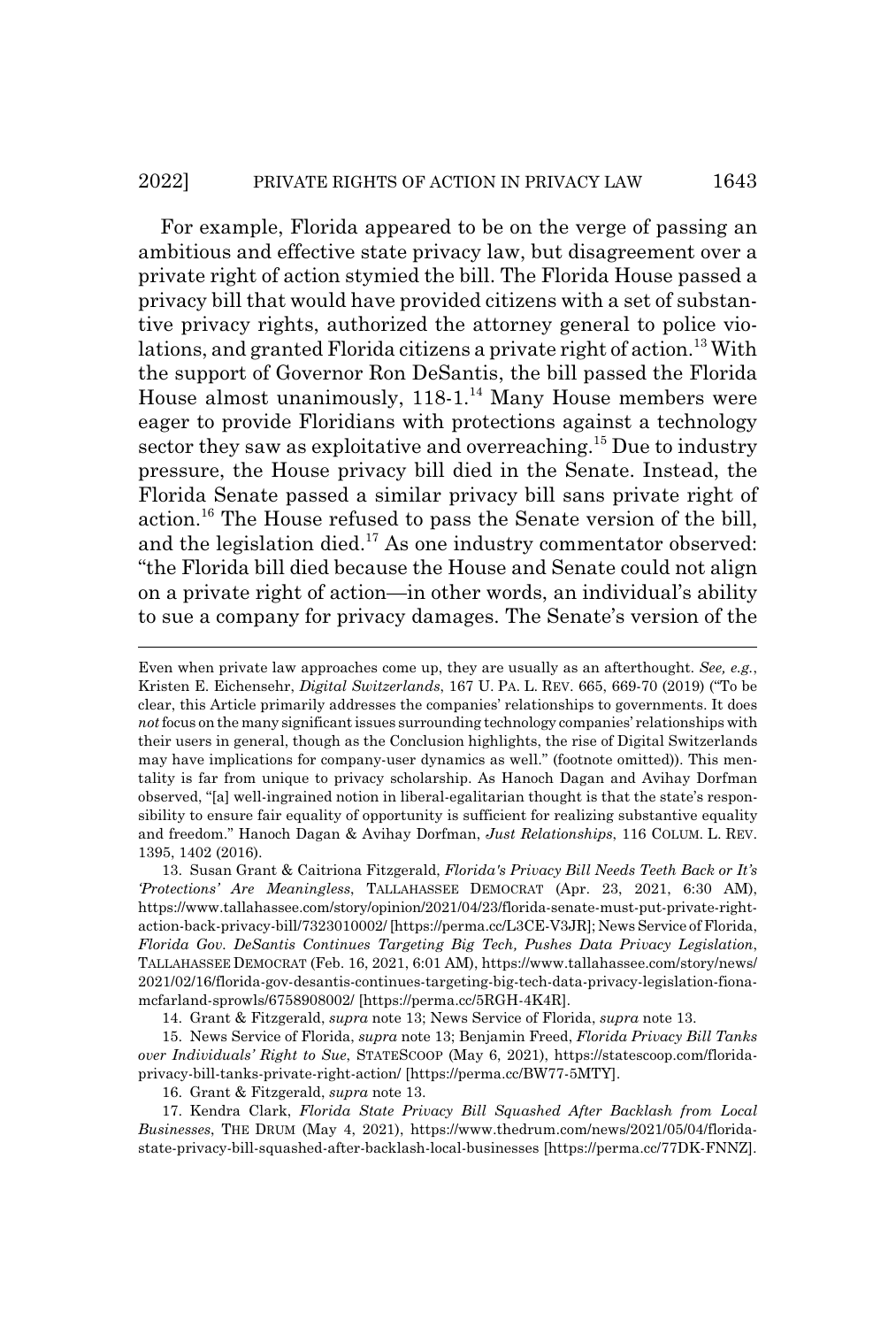bill removed the private right of action, and House members clearly felt this left the law toothless."18 At the time of this writing, the debate is still ongoing.19 Debates like the one in Florida are happening throughout the country,<sup>20</sup> so it is critical to understand what is at stake when privacy legislation includes—or omits—a private right of action.

In providing a framework for understanding the role of private enforcement in privacy regulation, this Article both fills an important gap in the legal literature and addresses a contemporary policy question.21 Private rights of action have two important benefits for privacy regulation.

First, private enforcement marshals the resources of the private sector to fund and provide information in dealing with this ubiquitous issue. Private enforcement and public enforcement are complements not substitutes. Addressing modern privacy problems requires productive redundancy—that is, providing legal avenues for both government and private parties to observe and challenge privacy-invasive practices.<sup>22</sup> The hybrid approach has precedent in regulatory areas such as employment, civil rights, and consumer protection. The two avenues of enforcement reinforce each other.

20. Freed, *supra* note 15.

<sup>18.</sup> *Id.*

<sup>19.</sup> Joseph Duball, *Florida Privacy Bill Maintains PRA Ahead of House Floor Vote*, IAPP (Feb. 24, 2022), https://iapp.org/news/a/florida-privacy-bill-maintains-pra-ahead-of-housefloor-vote/ [https://perma.cc/29UX-P3GK].

<sup>21.</sup> I follow other commentators in characterizing the system of rules for use of a statutorily created private right of action as a "private enforcement regime." *E.g.*, Stephen B. Burbank, Sean Farhang & Herbert M. Kritzer, *Private Enforcement*, 17 LEWIS & CLARK L. REV. 637, 639 n.2 (2013) ("We use the phrase 'private enforcement' for both enforcement initiated by private parties but taken over by public officials as well as enforcement initiated and prosecuted by private parties. We use the phrase 'private enforcement regime' to refer to the system of rules that a legislature includes in its statutory design after deciding to include a private right of action.").

<sup>22.</sup> *See* Zachary D. Clopton, *Redundant Public-Private Enforcement*, 69 VAND.L.REV.285, 318-20 (2016) (establishing redundant public-private enforcement as common in the regulatory status quo and suggesting it as a proper strategy for regulating important interests); *see also* Elysa M. Dishman, *Enforcement Piggybacking and Multistate Actions*, 2019 BYU L. REV. 421, 424, 430 ("The multienforcer system provides accountability by allowing other enforcers to step in to remedy lackluster enforcement resulting from problems of agency capture, resource constraints, informational disadvantages, and political impediments.... When all enforcers focus their resources and efforts on large corporate targets, it deprives enforcement resources from other targets that may cause more localized harm but lack the deep-pockets to pay large fines or create splashy headlines.").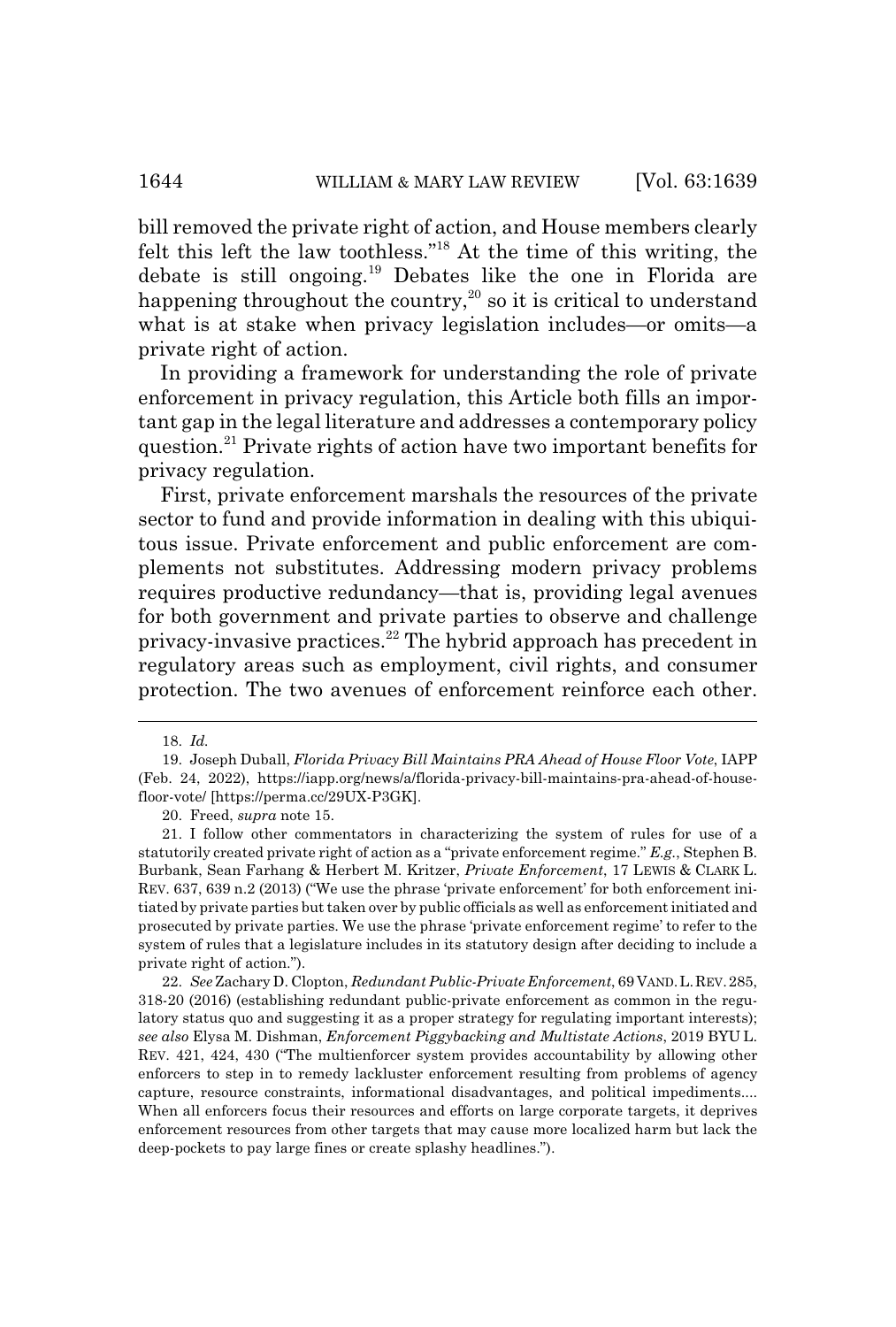The modern American administrative state is not capable of addressing an issue of information privacy's magnitude without support from private enforcement.

Second, private rights of action have expressive value that cannot be achieved through public regulation in the area of privacy.<sup>23</sup> The nature of the right implies that an individual opportunity to be heard should be available. Privacy is a personal, dignitary right, so there should be some avenue for an individual to personally contest privacy violations. The ability to bring a claim is itself a recognition of the dignity of the plaintiff.

Understanding the key contributions of private enforcement to privacy regulation leads to several implications. First, because the success of a private enforcement regime is based on its actual availability, neither enforcement support nor dignitary concerns will be served by private rights of action that are in practice unavailable. Any private enforcement avenue should address access to justice concerns. Examples of provisions that increase the accessibility of litigation include fee-shifting arrangements and elevated remedies. Second, understanding what private enforcement contributes to privacy regulation allows stakeholders to understand what limits on private enforcement are possible without undermining the goals of a private right of action. Limited private rights of action, such as a right to explanation or a right to deletion, can relieve administrative agencies of the burdens of addressing smaller matters and affirm individual dignity. Several statutes have limited their application to larger companies, making sure the burden of enforcement falls on the companies most able to fund the public good of litigation on the topic. This is compatible with the aim of having a resilient private partner for public regulators in enforcement. But it does run afoul of the second function of private enforcement, which is to affirm the dignity of citizens by allowing them access to civil recourse when it comes to their personal right of privacy.

This last point reveals that the twin purposes of private enforcement that this Article has identified can be in tension. An individual plaintiff vindicating her own rights may not always have the public

<sup>23.</sup> *Cf.* J. Maria Glover, *The Structural Role of Private Enforcement Mechanisms in Public* Law, 53 WM. & MARY L. REV. 1137, 1153-60 (2012) (showing the essential role of private enforcement through litigation in the functioning of the modern administrative state).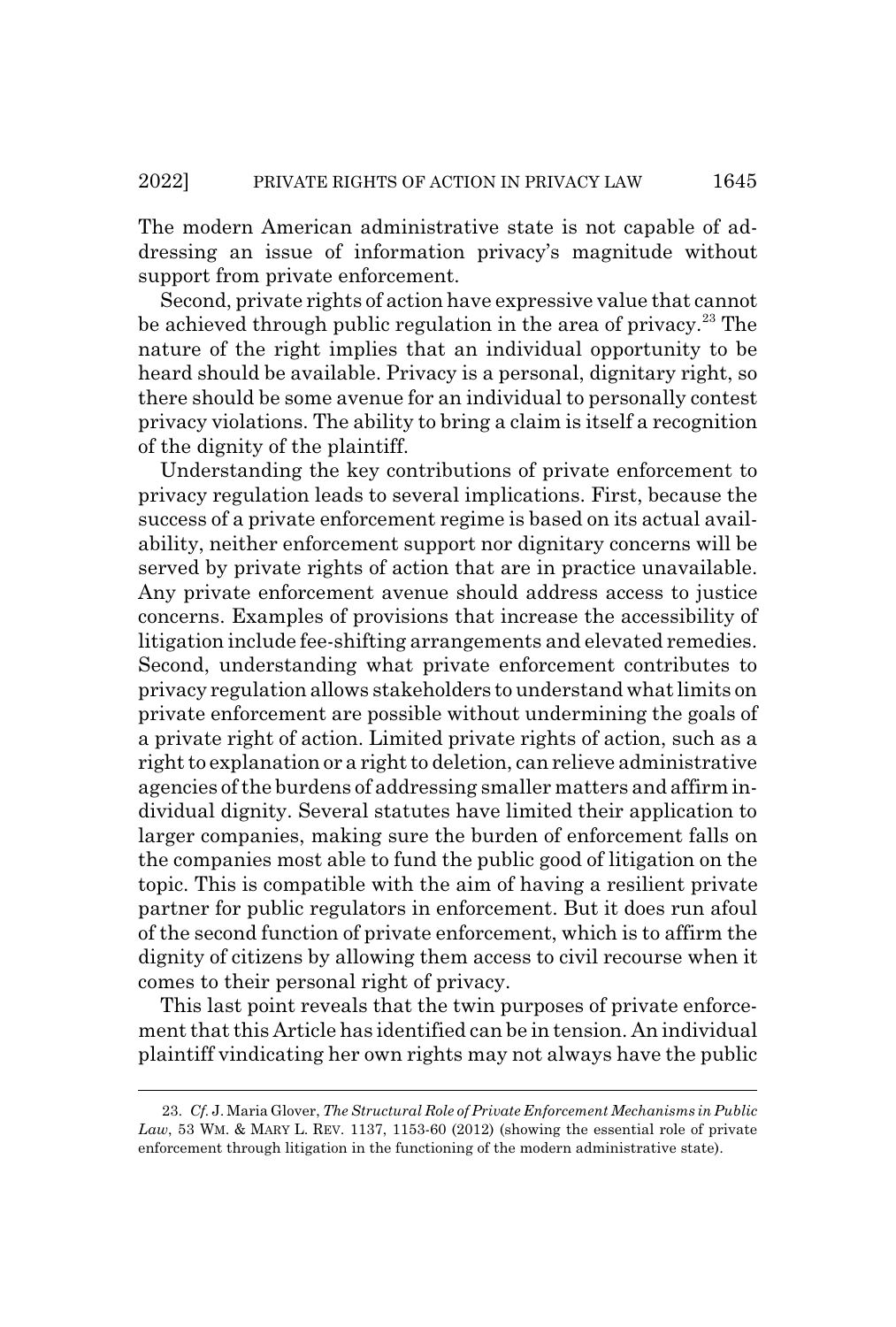interest in mind in how she chooses to resolve them. Private enforcement regimes tailored to provide support to public enforcement of matters of public concern may not always provide direct claims for relief for wronged citizens due to countervailing considerations. Lawmakers must consider both purposes of private enforcement in privacy regulation and balance accordingly between the two when considering the scope of private rights of action. For example, the dignitary interest may be more dominant for framing private enforcement of sexual privacy intrusions, whereas providing regulatory resilience may be more significant for private enforcement of anticompetitive data power claims.

The Article proceeds as follows. Part I shows that a hybrid enforcement regime—a regulatory regime that has both private and public enforcement avenues—is a more effective regime for privacy enforcement than purely public enforcement. Part II argues that the dignitary concerns implicated by privacy invasions independently counsel for the availability of civil recourse via private enforcement. Part III illustrates the critical role private rights of action can play in five important privacy problems of the day.

# I. COMPARING PRIVATE, PUBLIC, AND HYBRID ENFORCEMENT OF PRIVACY LAW

Hybrid enforcement is needed for privacy regulation in the United States. The Federal Trade Commission (FTC) is "the largest and arguably the most important component of the U.S. privacy regulatory system."24 Furthermore, Danielle Citron's work shows that state attorneys general also play a key role in enforcing privacy  $\log 25$ 

These public enforcers play a critical role in privacy regulation and should continue to do so. Yet private enforcement is necessary to support public enforcement. Private enforcement deters potential wrongdoers by allowing for a resilient avenue of enforcement, available even when agency funding or political will is lacking. It

<sup>24.</sup> Daniel J. Solove & Woodrow Hartzog, *The FTC and the New Common Law of Privacy*, 114 COLUM. L. REV. 583, 588 (2014).

<sup>25.</sup> *See* Danielle Keats Citron, *The Privacy Policymaking of State Attorneys General*, 92 NOTRE DAME L. REV. 747, 748-51, 755-57 (2016).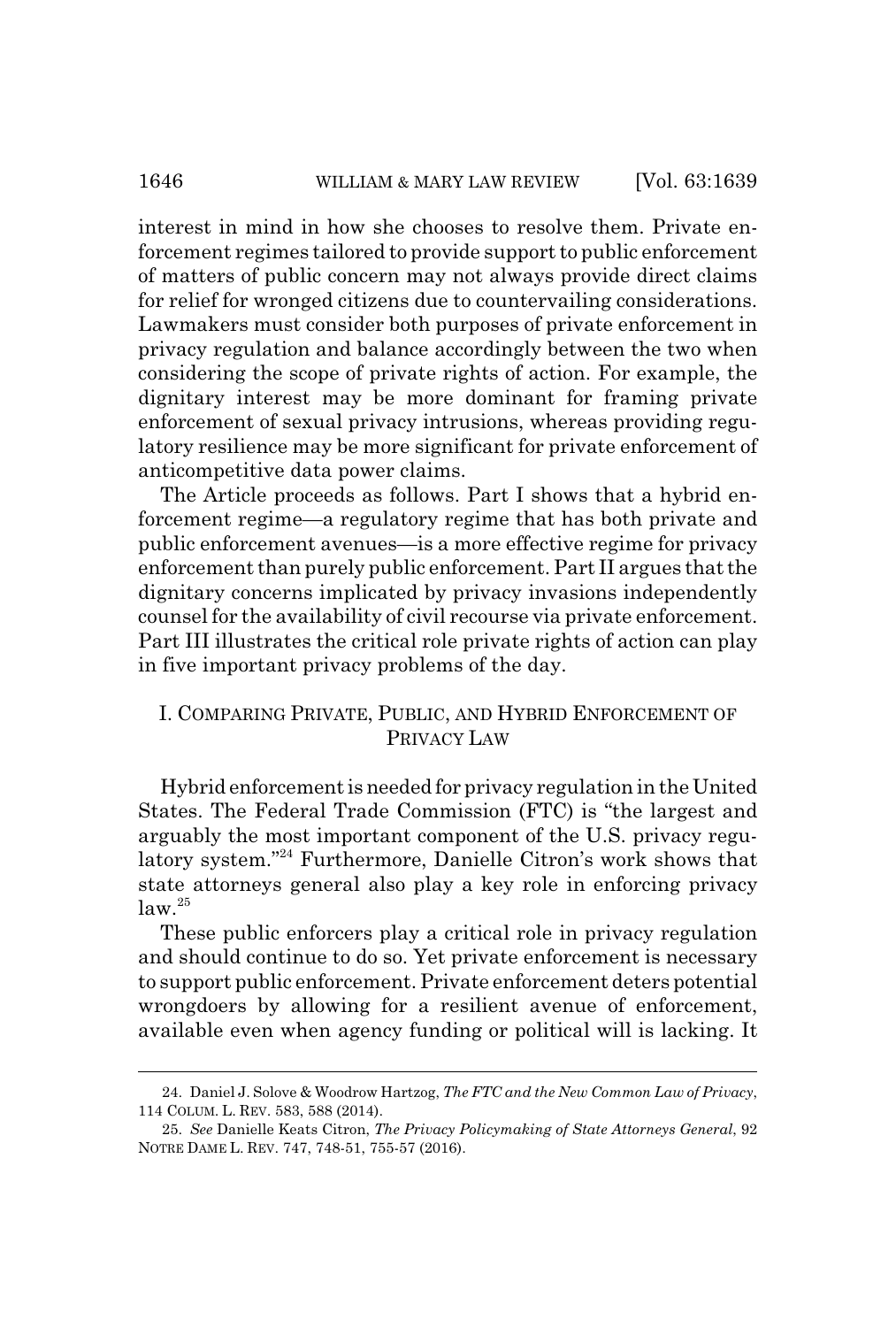also broadens and democratizes the public forum for sharing and analyzing disputes in the information economy beyond the limits of administrative agencies. Matters brought to light by private enforcers, even if they are unsuccessful in their efforts, can aid public enforcers in their regulatory choices.

Private rights of action have long been a prominent tool in American regulation.<sup>26</sup> Since the mid-twentieth century, there has been increasing reliance on private rights of action to achieve regulatory goals.<sup>27</sup> As Sean Farhang put it, in lieu of a Europeanstyle regulatory state, the American system has a litigation state. $^{28}$ Enthusiasm for private rights of action crosses ideological lines, with conservatives and liberals alike seeking to use private enforcement to shore up important rights.<sup>29</sup> Regulation in substantive areas that include both private rights of action and public enforcement have been dubbed "hybrid [enforcement] regimes."<sup>30</sup> These hybrid enforcement regimes exist in antitrust, securities, civil rights, employment, and consumer protection, among others.  $31$ There is expressive value to giving individuals the right to seek relief from those that have wronged them that is not replicated in public enforcement.32 Yet, even if one doubts that private enforcement offers unique benefits, it is apparent that the public enforcement system in the United States is reliant for its effectiveness upon private enforcement systems in many areas of complex regulation.<sup>33</sup> Absent a rehaul of our public administrative systems,

<sup>26.</sup> *See, e.g.*, Aditi Bagchi, *Distributive Injustice and Private Law*, 60 HASTINGS L.J. 105, 111 (2008).

<sup>27.</sup> *See* Kit Barker, *Private Law: Key Encounters with Public Law*, *in* PRIVATE LAW: KEY ENCOUNTERS WITH PUBLIC LAW 3, 5-12 (Kit Barker & Darryn Jensen eds., 2013). Scholars have posited several reasons behind this shift. Glover, *supra* note 23, at 1151-52 (describing several possible explanations, including lack of public capacity, legislative desire to avoid administrative burdens, and legislative desire to avoid blame for unpopular administrative moves).

<sup>28.</sup> SEAN FARHANG, THE LITIGATION STATE: PUBLIC REGULATION AND PRIVATE LAWSUITS IN THE U.S. 214 (2010).

<sup>29.</sup> Stephen B. Burbank & Sean Farhang, *A New (Republican) Litigation State?*, 11 U.C. IRVINE L. REV. 657, 684, 686 (2021).

<sup>30.</sup> Clopton, *supra* note 22, at 292.

<sup>31.</sup> *Id.* at 295-98.

<sup>32.</sup> *See* discussion *infra* Part II.

<sup>33.</sup> *See* FARHANG, *supra* note 28, at 214-16.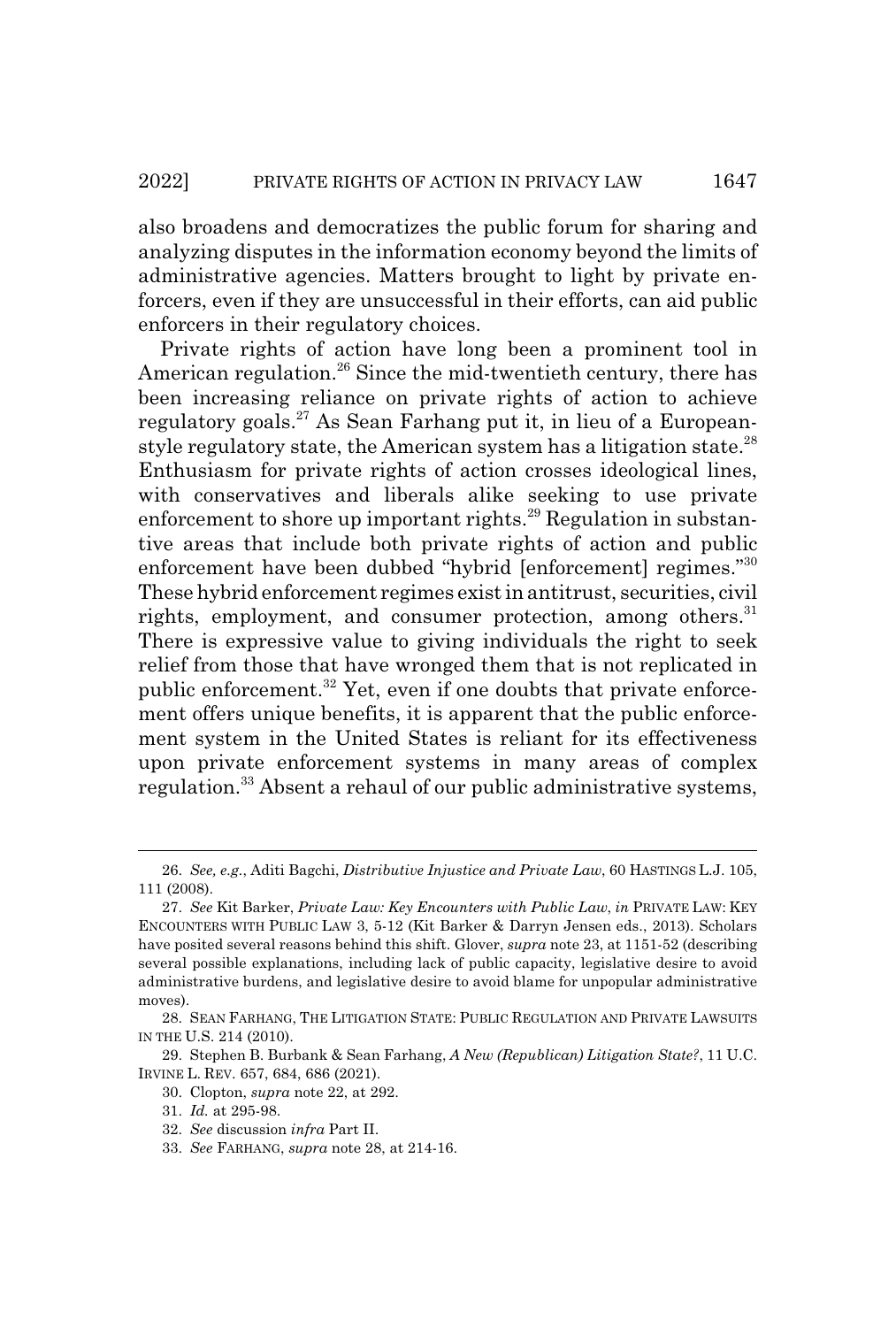relying on public enforcement alone is unlikely to be as effective as a hybrid regime. $34$ 

This Part will describe examples of public enforcement regimes in privacy law, then private enforcement regimes, pointing out the limitations of each. I will then show that the existing hybrid enforcement regimes in privacy regulation have proven more successful than regimes that choose just one avenue of enforcement, and suggest that the benefits of hybrid regulation provide an explanation for their greater success.

## *A. Public Enforcement Regimes*

Three examples of privacy regulations that are publicly enforced are: the Health Insurance Portability and Accountability Act (HIPAA), the Children's Online Privacy Protection Act (COPPA), and the FTC's authority to regulate "unfair and deceptive" business practices.35

HIPAA provides rules and regulations governing how medical providers handle and process personal health information.36 It creates civil and criminal penalties for wrongfully disclosing personal health information and authorizes the Department of Health and Human Services (HHS) to promulgate regulations to protect health privacy.<sup>37</sup> HHS and state attorneys general enforce the statute and corresponding regulations.<sup>38</sup> A recent empirical study of HIPAA enforcement actions showed that "HHS and state attorneys general focus their settlement and penalty efforts on cases involving groups ... of patients and insureds," and usually do not take action on behalf of "individuals whose privacy and security rights have

<sup>34.</sup> *See id.* (crediting the success of Title VII to implementation through a private/public law regime).

<sup>35.</sup> *See* Thorin Klosowski, *The State of Consumer Data Privacy Laws in the U.S. (and Why It Matters)*, N.Y. TIMES: WIRECUTTER (Sept. 6, 2021), https://www.nytimes.com/wirecutter/ blog/state-of-privacy-laws-in-us/ [https://perma.cc/XFT8-75VZ].

<sup>36.</sup> Beverly Cohen, *Reconciling the HIPAA Privacy Rule with State Laws Regulating Ex Parte Interviews of Plaintiffs' Treating Physicians: A Guide to Performing HIPAA Preemption Analysis*, 43 HOUS. L. REV. 1091, 1095-1105 (2006) (describing the HIPAA privacy rule).

<sup>37. 42</sup> U.S.C. § 1320d-5 ("General penalty for failure to comply with requirements and standards"); *id.* § 1320d-6 ("Wrongful disclosure of individually identifiable health information").

<sup>38.</sup> *Id.* § 1320d-6; Dodd v. Jones, 623 F.3d 563, 569 (8th Cir. 2010).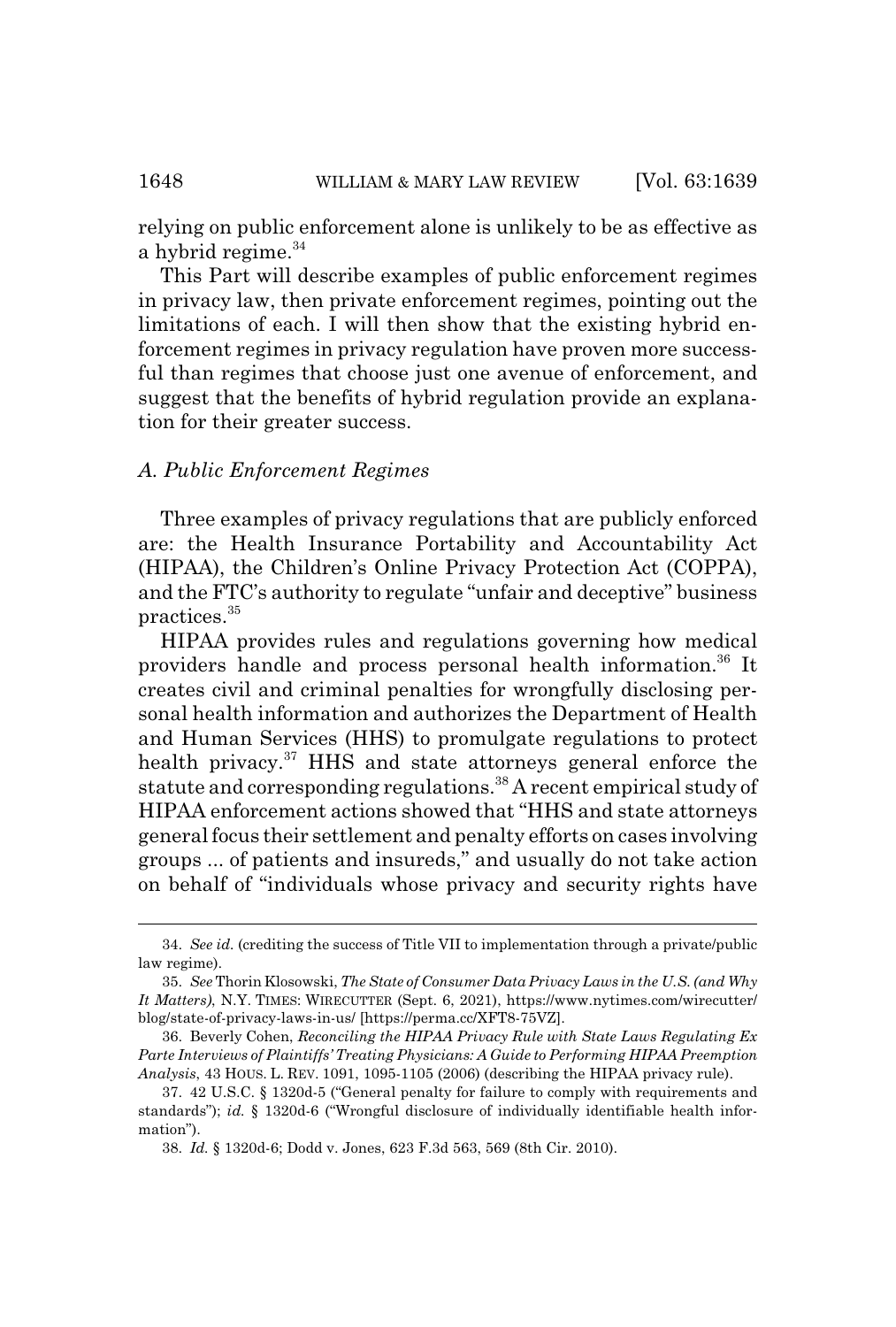been violated."39 There is no private right of action under HIPAA's privacy rule for individuals whose health information is compromised.<sup>40</sup>

COPPA limits personal information gathering from children under the age of thirteen on the internet.<sup>41</sup> The statute directs the FTC to issue and enforce regulations against noncomplying companies.42 The FTC provides guidance on protecting children's privacy.43 Only the FTC and state attorneys general may bring enforcement actions against firms for COPPA violations.44 There is no private right of action for children whose personal information is compromised under COPPA regulations.<sup>45</sup>

The Federal Trade Commission Act authorizes the FTC to regulate "unfair and deceptive acts or practices."46 Unlike HIPAA and COPPA, the FTC's authority to regulate these business practices is general, not limited to a particular sector or class of beneficiaries.<sup>47</sup> A broad body of law has cropped up. However, because Congress granted this authority to the FTC, there is no private right for individuals to sue for unfair and deceptive practices under FTC guidance, precedent, and regulations.<sup>48</sup>

<sup>39.</sup> Stacey A. Tovino, *A Timely Right to Privacy*, 104 IOWA L. REV. 1361, 1374-90 (2019).

<sup>40.</sup> Acara v. Banks, 470 F.3d 569, 571-72 (5th Cir. 2006) ("Every district court that has considered this issue is in agreement that the statute does not support a private right of action.").

<sup>41. 15</sup> U.S.C. § 6501(1) (defining the term "child" to mean "an individual under the age of 13"); *id.* § 6501(10)(A) (stating that a "website ... directed to children" is "a commercial website or online service that is targeted to children ... or ... [a] portion of a commercial website or online service that is targeted to children").

<sup>42.</sup> *Id.* § 6502(b)(1).

<sup>43.</sup> *E.g.*, *Children's Online Privacy Protection Rule: A Six-Step Compliance Plan for Your Business*, FED. TRADE COMM'N, https://www.ftc.gov/tips-advice/business-center/guidance/ childrens-online-privacy-protection-rule-six-step-compliance [https://perma.cc/AP3D-7JW2] [hereinafter FTC COPPA Compliance Plan].

<sup>44.</sup> *See, e.g.*, Jesse M. Brody, *Parents Sue TikTok for COPPA Violations, Settle for \$1.1M*, MANATT (Dec. 17, 2019), https://www.manatt.com/insights/newsletters/advertising-law/ parents-sue-tiktok-for-coppa-violations-settle [https://perma.cc/X4EA-VWWG].

<sup>45.</sup> *See id.* (explaining how, although there is no private right of action under COPPA, plaintiffs have leveraged the FTC's COPPA actions to gain settlements under common law privacy tort theories).

<sup>46.</sup> Federal Trade Commission Act, 15 U.S.C. §§ 41-58.

<sup>47.</sup> *Compare id.* § 45, *with* 42 U.S.C. § 1320d-6, *and* FTC COPPA Compliance Plan, *supra* note 43.

<sup>48.</sup> *A Brief Overview of the Federal Trade Commission's Investigative, Law Enforcement, and Rulemaking Authority*, FED. TRADE COMM'N app. B (May 2021), https://www.ftc.gov/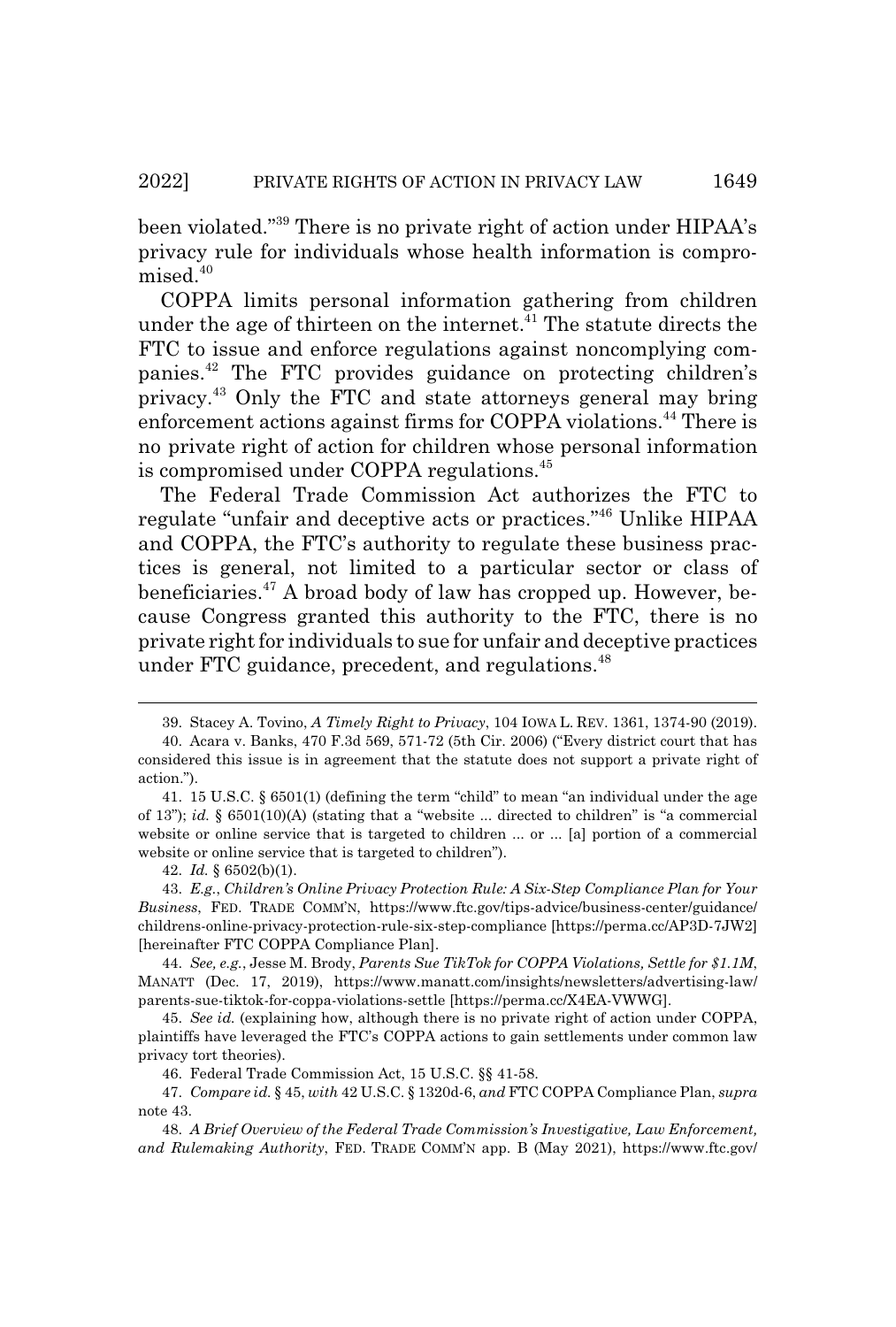#### 1650 WILLIAM & MARY LAW REVIEW [Vol. 63:1639]

Under these three public privacy laws, a government actor discovers and takes action against private actors that violate statutory or regulatory privacy rules.<sup>49</sup> The FTC has been the primary source of privacy regulation in the United States to date,<sup>50</sup> with state attorneys general playing a significant supporting role.<sup>51</sup> However, it also has significant limits. The FTC is a "norm entrepreneur," not police; its goal is not to take action against every violator of the rules, but to encourage every actor to improve their practices in reference to a relatively small number of actions.<sup>52</sup> Some commentators argue that this system, without modifications, encourages capture and laxity.<sup>53</sup> Others suggest the penalties carried by enforcement are simply too small.<sup>54</sup> The FTC itself admits that it needs more resources to adequately regulate privacy.55 HIPAA and COPPA have had substantial problems adequately protecting health and children's privacy, respectively, and have been subject to extensive critiques on their basic effectiveness.<sup>56</sup> Both programs

49. *See supra* notes 35-48 and accompanying text.

50. Steven Hetcher, *The FTC as Internet Privacy Norm Entrepreneur*, 53 VAND. L. REV. 2041, 2045-46 (2000).

51. Citron, *supra* note 25, at 748, 750, 811 (empirical study describing the role state attorneys general play in privacy regulation).

52. *See* Hetcher, *supra* note 50, at 2045-46.

53. *See, e.g.*, William McGeveran, *Friending the Privacy Regulators*, 58 ARIZ. L. REV. 959, 964 (2016) (addressing skeptics of the American model of regulation and encouraging responsive regulation as a way to improve it).

54. *See, e.g.*, Solove & Hartzog, *supra* note 24, at 605-06.

55. Aaron Nicodemus, *FTC Stumps for Additional Resources to Police Privacy*, COM-PLIANCE WK. (June 23, 2020, 2:41 PM), https://www.complianceweek.com/data-privacy/ftcstumps-for-additional-resources-to-police-privacy/29108.article [https://perma.cc/U88G-CGZ2].

56. *E.g.*, Morgan Leigh Tendam, Note, *The HIPAA-Pota-Mess: How HIPAA's Weak Enforcement Standards Have Led States to Create Confusing Medical Privacy Remedies*, 79 OHIO ST.L.J. 411, 419-22 (2018) (arguing that HIPAA's current enforcement scheme does not go far enough to protect medical privacy or provide adequate remedies to victims of HIPAA violations); Shannon H. Houser, Howard W. Houser & Richard M. Shewchuk, *Assessing the Effects of the HIPAA Privacy Rule on Release of Patient Information by Healthcare Facilities*, 4 PERSPS. HEALTH INFO. MGMT. 1, 1-5 (2007); Andrea M. Matwyshyn, *Technology, Commerce, Development, Identity*, 8 MINN. J.L. SCI.&TECH. 515, 541-48 (2007) (critiquing COPPA as limited by "linear assumptions about development"); Anita L. Allen, *Minor Distractions: Children, Privacy and E-Commerce*, 38 HOUS. L. REV. 751, 775 (2001) ("Privacy advocates are

about-ftc/what-we-do/enforcement-authority [https://perma.cc/YN9A-VGW2]. Individual states have common law actions against fraud and consumer protection statutes barring wrongful behavior; individual plaintiffs may rely on FTC precedent as persuasive authority in such actions but their claim does not have its source in the FTCA. *See, e.g.*, VA. CODE ANN. § 59.1- 204 (2021); Mason v. Mortgage Am., Inc., 792 P.2d 142, 149 (Wash. 1990) (en banc).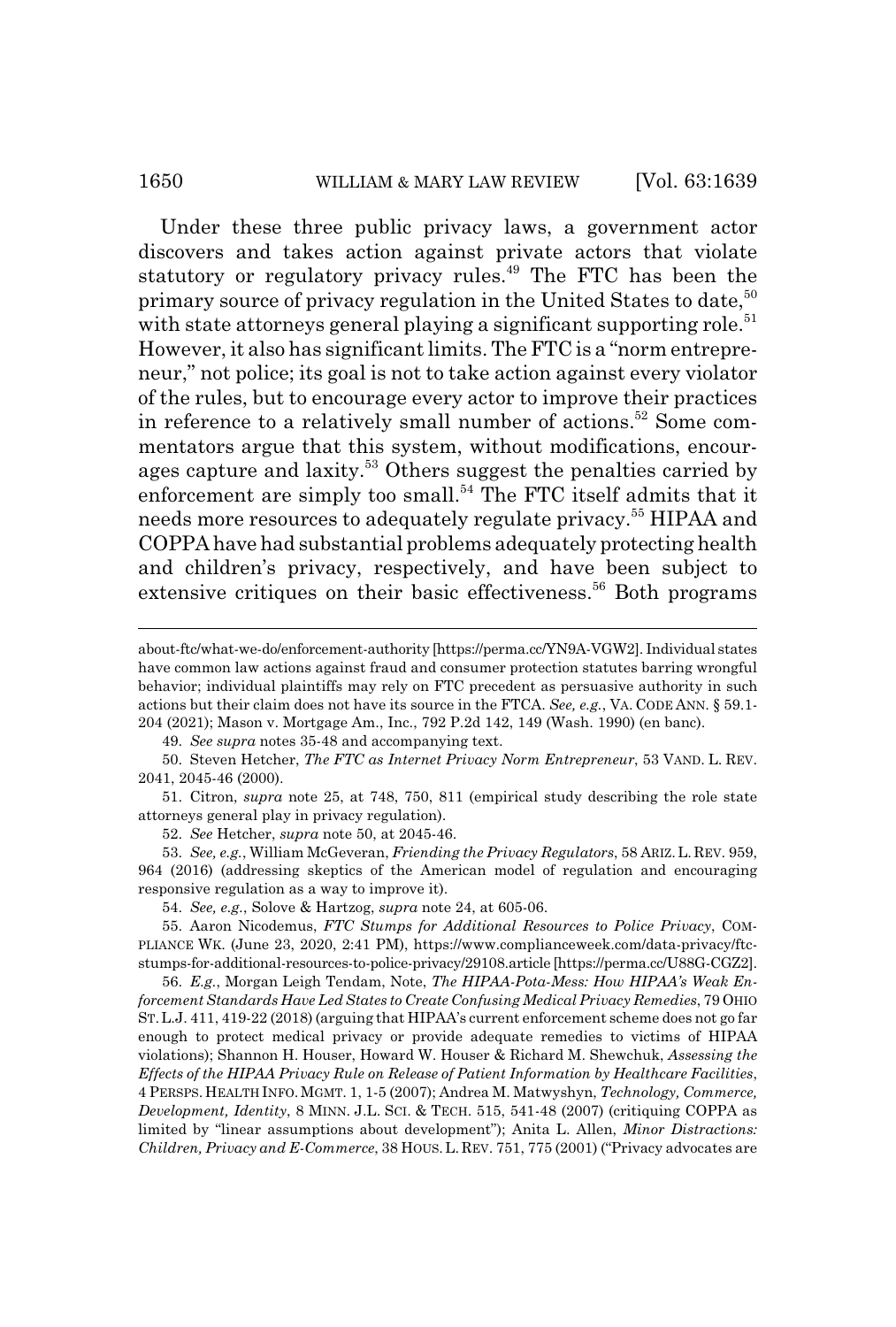suffer from being limited in scope due to sector and age limitations, and contain loopholes that enable actors in the industry to strategically evade coverage.<sup>57</sup> For example, websites have been able to avoid the COPPA privacy regulations by simply requiring each user to claim they are over thirteen, without confirming the validity of the user's purported age.<sup>58</sup>

Public enforcement of privacy law simply has not proven expansive or resilient enough to create accountability and deter wrongful practices.

## *B. Private Enforcement Regimes*

Three examples of private enforcement regimes in privacy law include the Video Privacy Protection Act of 1988 (VPPA),<sup>59</sup> state common law privacy torts,<sup>60</sup> and trade secret law.<sup>61</sup>

VPPA bars "video tape service provider[s] ... [from] knowingly disclos[ing] ... personally identifiable information concerning any consumer" to a third party.<sup>62</sup> VPPA authorizes consumers to sue when a video tape service provider discloses personal information.<sup>63</sup> Despite the statute's reference to video tapes, it can and has been used by consumers to protect their privacy interest in protecting

not so sure about COPPA, despite the characterization of its passage as a consumer privacy victory."). *But see* Mark A. Rothstein, *The End of the HIPAA Privacy Rule?*, 44 J.L. MED. & ETHICS 352, 352 (2016) ("Ever since the ... [HIPAA] Privacy Rule took effect in 2003, it has been one of the most misunderstood and disrespected of federal regulations." (footnotes omitted)).

<sup>57.</sup> Rothstein, *supra* note 56, at 352-53, 357.

<sup>58.</sup> Shannon Finnegan, Comment, *How Facebook Beat the Children's Online Privacy Protection Act: A Look into the Continued Ineffectiveness of COPPA and How to Hold Social Media Sites Accountable in the Future*, 50 SETON HALL L. REV. 827, 828 (2020).

<sup>59.</sup> *Video Privacy Protection Act*, ELEC.PRIV.INFO.CTR. [hereinafter VPPA EPIC], https:// epic.org/privacy/vppa/ [https://perma.cc/HM87-5LM8].

<sup>60.</sup> *See* Solow-Niederman, *supra* note 12, at 619.

<sup>61.</sup> *See* R. Mark Halligan, *Pre-Filing Investigation of a Trade Secret Misappropriation Claim: The EONA Proofs*, REUTERS (Aug. 17, 2021, 1:15 PM), https://www.reuters.com/legal/ legalindustry/pre-filing-investigation-trade-secret-misappropriation-claim-eona-proofs-2021- 08-17/ [https://perma.cc/B6A9-UTSE] (noting that a plaintiff may bring suit under trade secret law and "prevail in a trade secret misappropriation lawsuit ... [by] submit[ting] evidentiary proof of existence, ownership, notice and access").

<sup>62.</sup> Video Privacy Protection Act of 1988, 18 U.S.C. § 2710(b)(1).

<sup>63.</sup> *See, e.g.*, VPPA EPIC, *supra* note 59.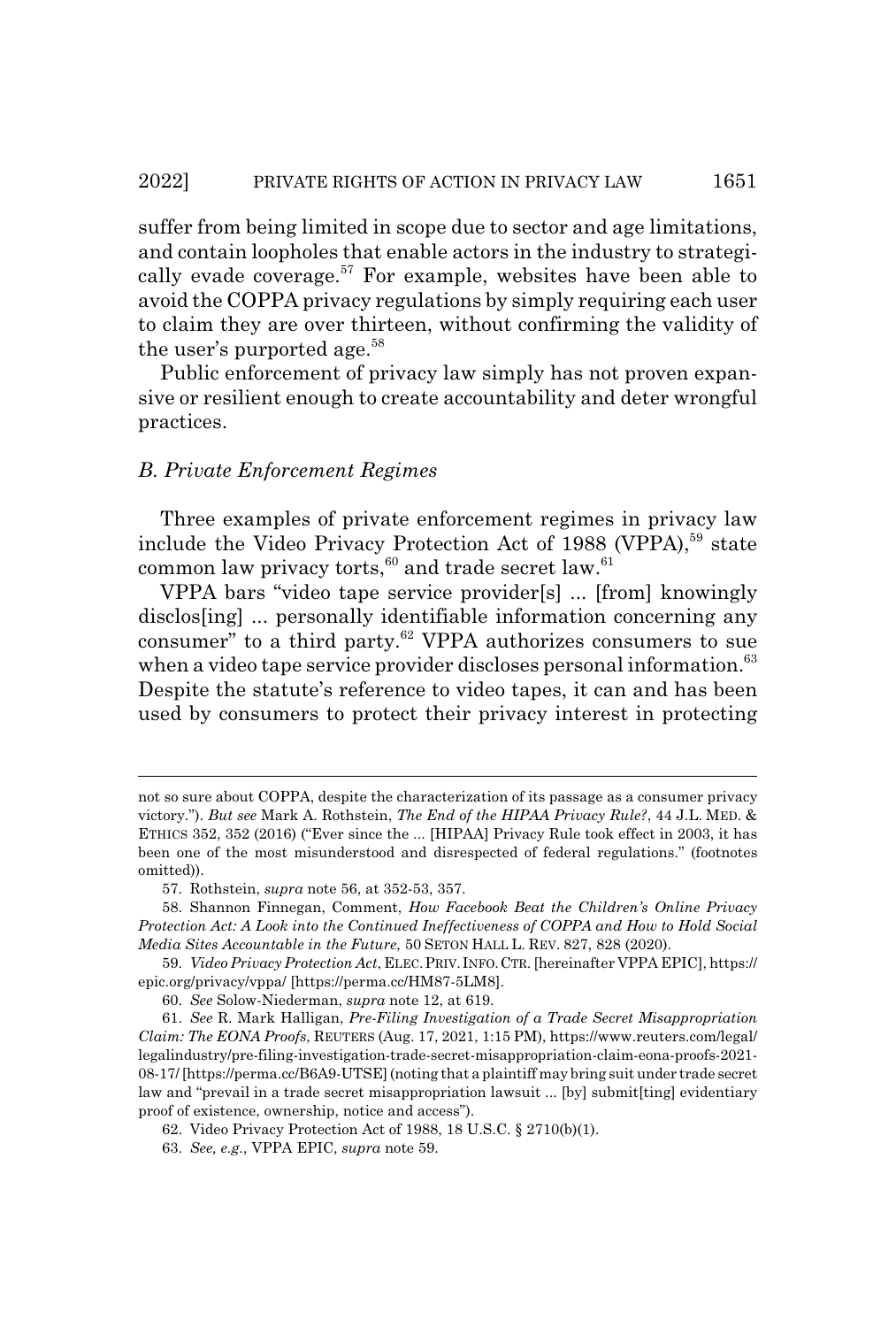more modern forms of video consumption, such as streamed video  $feedback.<sup>64</sup>$ 

Most states have adopted the *Second Restatement of Torts*' privacy law torts.65 These torts include intrusion upon seclusion, appropriation of name or likeness, publicity given to private life, and publicity placing a person in a false light.<sup>66</sup> Each of these torts has a series of elements and operates as a quasi-property right that is, they are rights to exclude from access or use of information that spring from a specific relational context between parties. $67$ 

Trade secret law gives owners of trade secrets a claim against those who wrongfully misappropriate protected information.<sup>68</sup> The

66. RESTATEMENT (SECOND) OF TORTS § 652A-E (AM. L. INST. 1977).

67. Lauren Henry Scholz, *Privacy as Quasi-Property*, 101 IOWA L. REV. 1113, 1115-17, 1132 (2016).

68. *See, e.g*., Robillard v. Opal Labs, Inc., 428 F. Supp. 3d 412, 451 (D. Or. 2019) ("To state a claim for misappropriation of trade secrets [under the Oregon Uniform Trade Secrets Act, plaintiff] must demonstrate that: (1) the subject of the claim qualifies as a statutory trade secret; (2) [plaintiff] employed reasonable measures to maintain the secrecy of its trade secrets; and (3) [defendant's] conduct constitutes statutory misappropriation."); WHIC LLC v. NextGen Lab'ys, Inc., 341 F. Supp. 3d 1147, 1162 (D. Haw. 2018) ("To prevail on a [claim under the Hawai'i Uniform Trade Secrets Act (HUTSA)], a plaintiff must establish that there exists a trade secret and a misappropriation of that trade secret."); Yeiser Rsch. & Dev. LLC v. Teknor Apex Co., 281 F. Supp. 3d 1021, 1043 (S.D. Cal. 2017) ("To plead a claim under the Delaware Uniform Trade Secrets Act ("DUTSA"), a plaintiff must allege that: (1) a trade secret existed; (2) the trade secret was communicated by the plaintiff to the defendant; (3) such communication occurred pursuant to an express or implied understanding that the secrecy of the matter would be respected; and (4) the trade secret was improperly used or disclosed by the defendant to the injury of the plaintiff.").

<sup>64.</sup> *See, e.g.*, Yershov v. Gannett Satellite Info. Network, Inc., 820 F.3d 482, 485, 489 (1st Cir. 2016). *But see* Ellis v. Cartoon Network, Inc., 803 F.3d 1251, 1257 (11th Cir. 2015) (holding that downloading and using free mobile application does not make a user a "subscriber," therefore such a user cannot be a consumer under VPPA).

<sup>65.</sup> Neil M. Richards & Daniel J. Solove, *Prosser's Privacy Law: A Mixed Legacy*, 98 CALIF. L.REV. 1887, 1890 (2010) ("Courts readily embraced Prosser's formulation of privacy tort law. As the leading torts scholar of his time, Prosser was able to ensure that his interpretation of the privacy torts became the dominant one. In addition to being the most well-regarded torts scholar, Prosser was the leading treatise writer and casebook author. He was also the chief reporter for the *Second Restatement of Torts*, in which he codified his scheme for tort privacy. His influence encouraged courts and commentators to adopt his division of tort privacy into the four causes of action of intrusion, disclosure, false light, and appropriation. Even today, most courts look to the *Restatement*'s formulation of the privacy torts as the primary authority."); *see* RESTATEMENT (SECOND) OF TORTS § 652A (AM. L. INST. 1977) (listing thirtyfive states and District of Columbia that have expressly adopted the *Restatement* privacy torts).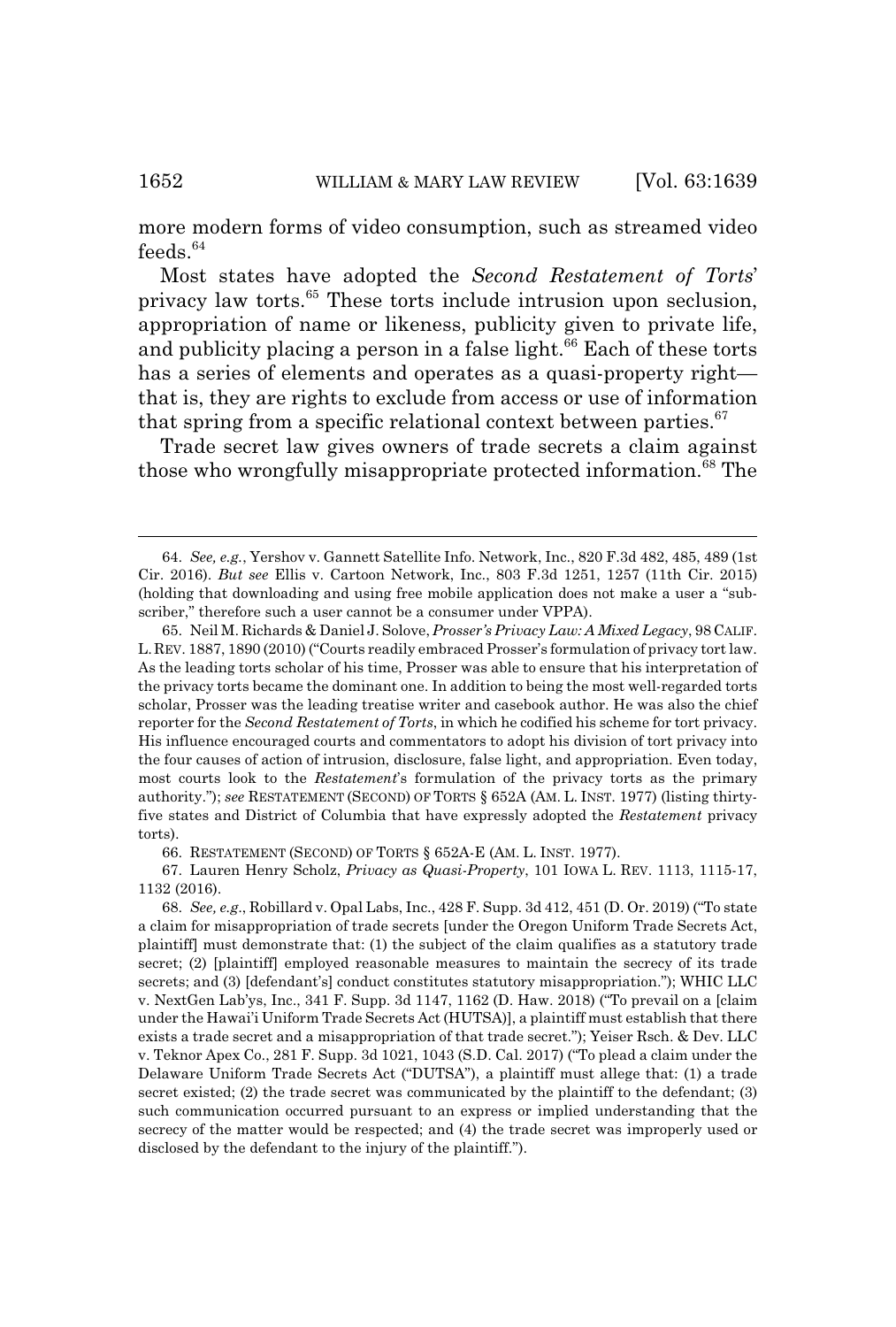Uniform Trade Secrets Act, adopted by the vast majority of states, <sup>69</sup> defines a trade secret as:

information, including a formula, pattern, compilation, program, device, method, technique, or process that: (i) derives independent economic value, actual or potential, from not being generally known to, and not being readily ascertainable by proper means by, other persons who can obtain economic value from its disclosure or use; and (ii) is the subject of efforts that are reasonable under the circumstances to maintain its secrecy.<sup>70</sup>

Trade secret law, then, grants companies a right to keep certain valuable information private. The Defend Trade Secrets Act (DTSA), the federal trade secret law, proffers a substantially identical definition of trade secret and misappropriation thereof.<sup>71</sup>

Under a private enforcement regime, one individual sues another in court with a claim of right sounding in either statute or common law.72 The right to sue also creates the potential for parties to negotiate out of court.<sup>73</sup> Most observers agree that the VPPA successfully protects privacy, although its scope is narrow.<sup>74</sup> Trade

72. *See supra* notes 60-71 and accompanying text. While these particular statutes involve litigation, it is possible to have private enforcement without litigation in court. *See* Glover, *supra* note 23, at 1146-48.

73. *Cf.* Elizabeth Graham, *The Importance of a Mandatory Arbitration Carve-Out in a US Privacy Law*, IAPP (May 22, 2019), https://iapp.org/news/a/the-importance-of-a-mandatoryarbitration-carve-out-in-a-us-privacy-law/ [https://perma.cc/M4FK-SQJ6].

<sup>69.</sup> *Trade Secret*, CORNELL LEGAL INFO. INST., https://www.law.cornell.edu/wex/trade\_ secret [https://perma.cc/P7NZ-V2DX].

<sup>70.</sup> UNIF. TRADE SECRETS ACT § 1(4) (NAT'L CONF. OF COMM'RS ON UNIF. STATE L. 1985), https://www.wipo.int/edocs/lexdocs/laws/en/us/us034en.pdf [https://perma.cc/R6FD-EDF8].

<sup>71.</sup> Iacovacci v. Brevet Holdings, LLC, 437 F. Supp. 3d 367, 380 (S.D.N.Y. 2020) ("To state a claim for misappropriation under the DTSA, a plaintiff must allege that it possessed a trade secret that the defendant misappropriated. The elements for a misappropriation claim under New York law are fundamentally the same.... Since '[t]he requirements are similar,' courts have found that a '[c]omplaint sufficiently plead[ing] a DTSA claim ... also states a claim for misappropriation of trade secrets under New York law.'" (citations omitted)); Alta Devices, Inc. v. LG Elecs., Inc., 343 F. Supp. 3d 868, 877 (N.D. Cal. 2018) ("The elements of [trade secret] misappropriation under the DTSA are similar to those under the [California Uniform Trade Secrets Act], ... except that the DTSA applies only to misappropriations that occur or continue to occur on or after its date of enactment." (citation omitted)).

<sup>74.</sup> See *The Video Privacy Protection Act as a Model Intellectual Privacy Statute*, 131 HARV. L. REV. 1766, 1768-69 (2018) ("[T]he VPPA and recent cases deploying the Act suggest that courts are not hesitant to recognize privacy harms as 'injuries' when the harms implicate intellectual privacy. Because of its broad, technology-neutral language, the VPPA has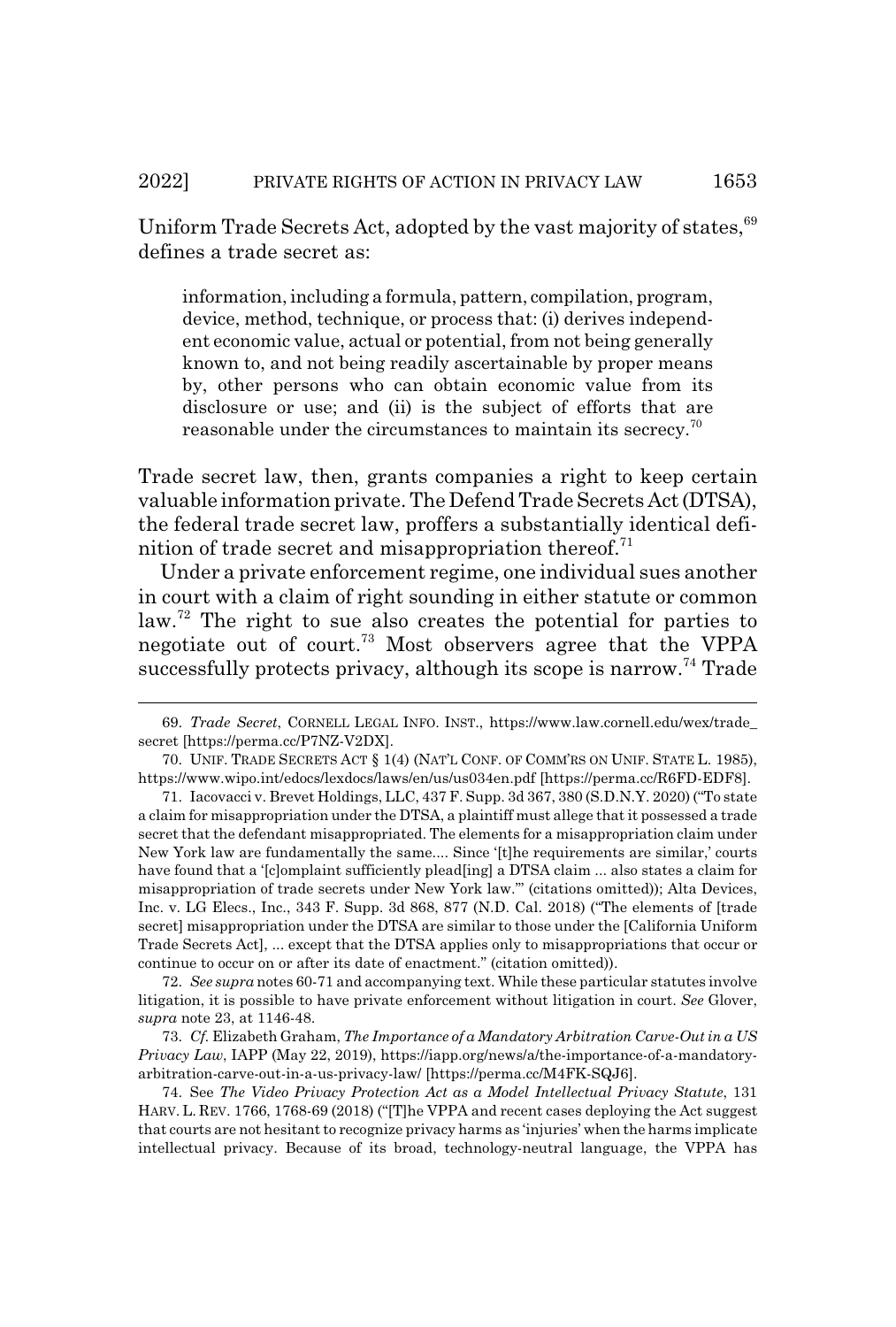secret law covers a broad range of activity and successfully protects diverse interests of corporations.75 By contrast, most commentators find the privacy law torts protecting consumer privacy to be ineffective.76 What may account for this difference in effectiveness? One answer may be the superior ability of monied interests and repeat players to represent and defend their interests, but while this may be a salient issue, it is not unique to the protection of privacy.<sup>77</sup>

In the context of trade secret law, Sharon Sandeen persuasively argues that input from industry and practitioners in the development of a uniformly adopted state law of trade secret law distinguishes it from the four privacy torts, which are the brainchild of the reporter for the *Restatement of Torts*. 78 Yet, one main difference distinguishes general privacy law from trade secret law: ease of proof of harm.79 Courts seem to have little trouble conceptualizing misappropriation of a trade secret as a harm.<sup>80</sup> In trade secret cases, the plaintiff usually has purely commercial rather than dignitary goals.81 By contrast, in privacy cases, many courts have denied relief

75. *See, e.g.*, Abigail M. Luhn & Michael C. Zogby, *The Key to a Trade Secret Is Secrecy: Third Circuit Agrees Ownership Is Sufficient but Not Necessary to Maintain a Trade Secret Misappropriation Claim*, 10 NAT'L L. REV. (June 18, 2020); Ryan L. Marshall, Evi T. Christou & Theresa L. Starck, *From the Salon Chair to Court: L'Oréal Found Liable for Trade Secret Theft and Patent Infringement*, 9 NAT'L L. REV. (Sept. 3, 2019). Courts also readily find harm in right of publicity matters. White v. Samsung Elecs. Am., Inc., 971 F.2d 1395 (9th Cir. 1992); Midler v. Ford Motor Co., 849 F.2d 460 (9th Cir. 1988); Alex Ben Block, *A Famed SoCal Soda Family Just Scored Big Bucks in a Case Against Coca-Cola*, L.A. MAG. (June 25, 2020), https://www.lamag.com/ citythinkblog/hansens-soda-coca-cola-award/ [https://perma.cc/Q75L-YGMC].

76. *See, e.g.*, Solow-Niederman, *supra* note 12, at 614-18.

77. Marc Galanter, *Why the "Haves" Come out Ahead: Speculations on the Limits of Legal Change*, 9 LAW & SOC'Y REV. 95, 97-99, 103-04 (1974).

78. Sharon K. Sandeen, *Relative Privacy: What Privacy Advocates Can Learn from Trade Secret Law*, 2006 MICH. ST. L. REV. 667, 681-92.

79. *See* Ryan Calo, *Privacy Harm Exceptionalism*, 12 COLO.TECH.L.J. 361, 361-62 (2014).

80. *See id.* at 363-64 (noting that "some jurists and scholars expect privacy harm to overcome" an (impossibly) high bar).

81. *See* Deepa Varadarajan, *The Trade Secret-Contract Interface*, 103 IOWA L. REV. 1543

managed to weather the past forty years. Though the statute's effectiveness, like that of any other statute, depends on reasonable judicial interpretation, the VPPA's resilience despite technological and doctrinal changes indicates that the statute might prove an appropriate model for the next logical step in safeguarding the privacy of expressive activity: federal reader privacy legislation."); Ann Stehling, Note, *From Blockbuster to Mobile Apps—Video Privacy Protection Act of 1988 Continues to Protect the Digital Citizen*, 70 SMU L. REV. 205, 210 (2017); VPPA EPIC, *supra* note 59 ("[The VPPA] stands as one of the strongest protections of consumer privacy against a specific form of data collection.").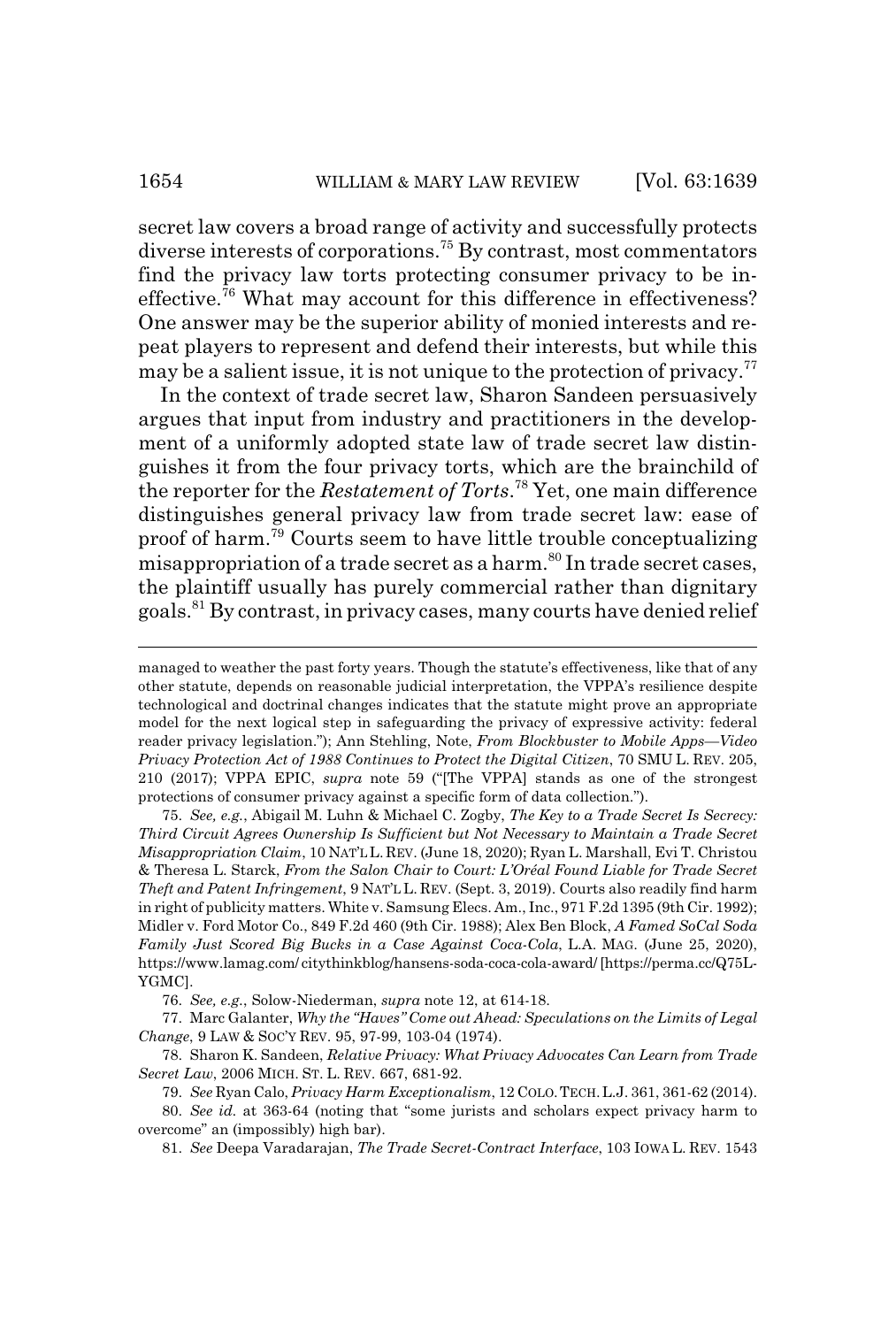to plaintiffs on the basis that there was no source of relief available to the plaintiff based on their inability to show harm.<sup>82</sup> Ryan Calo refers to courts' unique difficulty in finding harm in privacy intrusions as "privacy harm exceptionalism."83 I have argued elsewhere that one way to improve private enforcement of privacy claims is to make restitutionary relief available to plaintiffs, that is, relief measured by defendant's gain rather than plaintiff's loss. $84$ 

Many federal courts employ procedural barriers to minimize access to justice for privacy invasions and dignitary harms more broadly.85 Public enforcement of privacy matters can occur without being stymied by judicial skepticism of dignitary harms. Finally, even to the extent that private enforcement actions reach the court, there is the worry that private litigants or their lawyers will choose to advance their own private interests without consideration of the public interest in transparency of privacy disputes or deterring future wrongful conduct.<sup>86</sup> As a result, private enforcement without the support and legitimation of a public enforcer may struggle to be an ongoing source of deterrence for wrongdoers, as the common law privacy torts have.

#### *C. Hybrid Enforcement Regimes*

Hybrid enforcement regimes already exist in privacy law, and they have proven more effective than regimes that only use public enforcement. This Section describes and highlights the benefits of existing hybrid privacy regimes, distilling some general lessons for how to shape a hybrid enforcement regime for privacy laws.

The three most important examples of federal privacy statutes that have hybrid enforcement regimes are the Telephone Consumer Protection Act (TCPA), $87$  the Fair Credit Reporting Act (FCRA), $88$ 

<sup>(2018).</sup>

<sup>82.</sup> *See* Calo, *supra* note 79, at 361-62.

<sup>83.</sup> *Id.*

<sup>84.</sup> Lauren Henry Scholz, *Privacy Remedies*, 94 IND. L.J. 653 (2019).

<sup>85.</sup> Rachel Bayefsky, *Remedies and Respect: Rethinking the Role of Federal Judicial Relief*, 109 GEO. L.J. 1263, 1270-73 (2021); Julie E. Cohen, *Information Privacy Litigation as Bellwether for Institutional Change*, 66 DEPAUL L. REV. 535, 539-56 (2017).

<sup>86.</sup> *See* Eric Goldman, *The Irony of Privacy Class Action Litigation*, 10 J. ON TELECOMM. & HIGH TECH. L. 309, 314-15 (2012).

<sup>87. 47</sup> U.S.C. § 227. TCPA regulates telemarketing practices, including prohibiting junk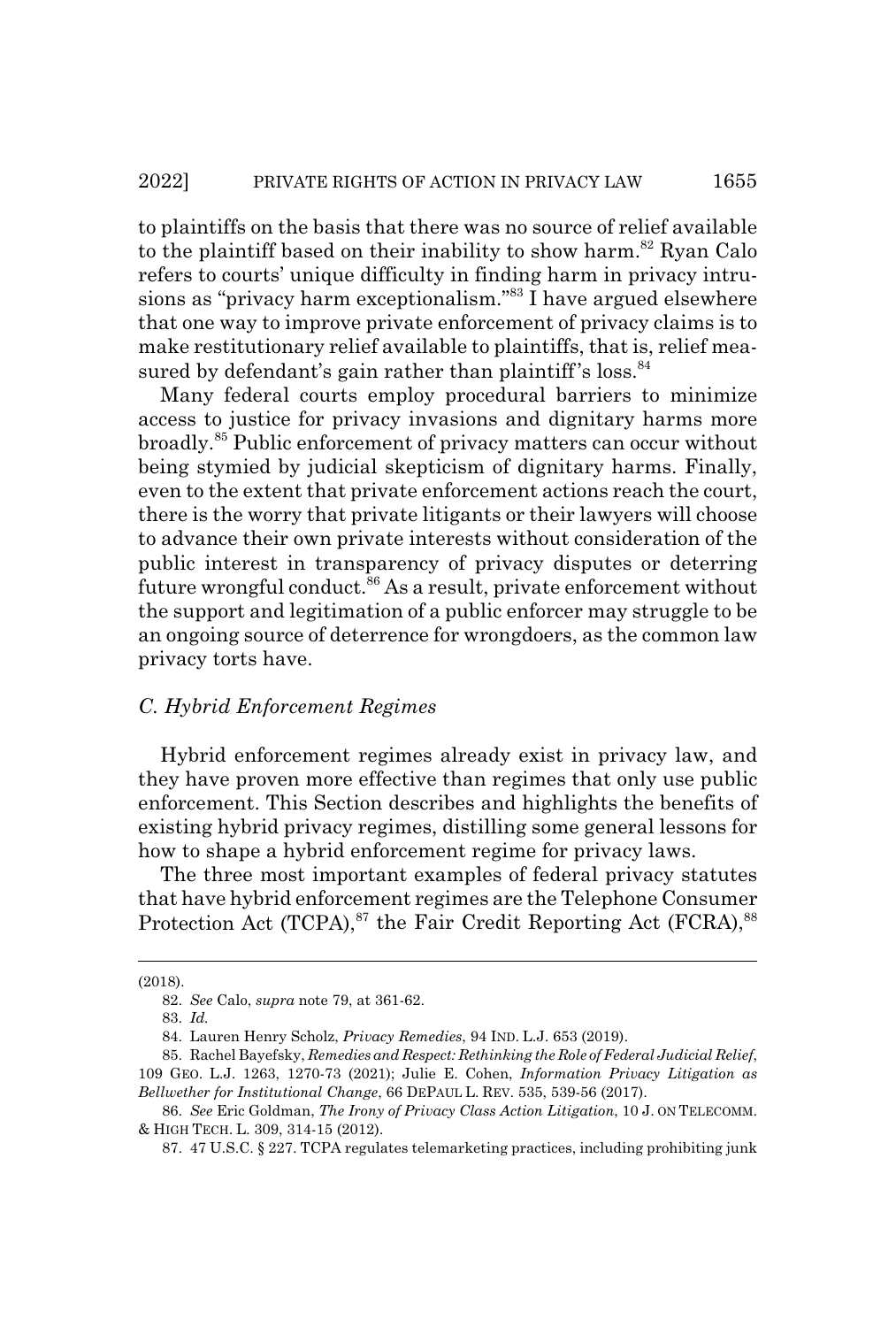and the Driver Privacy Protection Act (DPPA).<sup>89</sup> Edward Janger has observed that unlike the privacy torts, which are of a dignitary nature and seek primarily to compensate wronged individuals, these three laws "appear to be directed at using private parties as an adjunct to, or substitute for, public enforcement."90 He noted that each of the private enforcement actions was constructed with awareness that "recovering actual personal damages is not going to be a sufficient incentive to bring suit."<sup>91</sup>

These laws have been largely successful in achieving concrete outcomes. TCPA limited abusive telemarketing practices, FCRA limited abuse of consumer credit files, and DPPA has effectively eliminated the use of drivers' records as a source of sensitive information. It is no accident they are all hybrid enforcement regimes.

These laws all protect individuals from privacy invasions that may in each individual instance be relatively small, but the laws reflect Congress's judgment that these invasions should not occur.

Public actors can act where small stakes and long odds may make individual action less likely. Public actors are well-suited for addressing collective problems because class actions with small claims are increasingly unlikely to pass muster,<sup>92</sup> so public avenues may be the better way to address collective problems. Furthermore, agencies can provide guidance and administer bright line rules,

90. Edward J. Janger, *Privacy Property, Information Costs, and the Anticommons*, 54 HASTINGS L.J. 899, 907 (2003).

91. *Id.*

faxes and certain types of automated calls. TCPA provides a private right of action. Individuals may sue for up to \$500 for each violation or recover actual monetary loss, whichever is greater, and/or seek an injunction. In the event of a willful violation of the TCPA, a subscriber may sue for up to three times the damages.

<sup>88. 15</sup> U.S.C. § 1681. FCRA regulates the collection, dissemination, and use of consumer information by credit agencies. FCRA provides a private right of action with actual, statutory, and punitive relief. Minimum statutory damages are \$100, and actual damages are capped at \$1,000, unless there was a "knowing" violation. The FCRA does not provide for equitable relief.

<sup>89. 18</sup> U.S.C. § 2721. DPPA protects personal information collected by state motor vehicles departments from disclosure to other government officials and private parties. It creates a private right of action for knowing violations. The remedies available are substantial. The Act provides for payment of actual damages to the extent that they exceed \$2,500, liquidated damages of \$2,500 to the extent that the plaintiff is not able to prove greater damages, punitive damages for willful violations, an award of costs and reasonable attorney's fees, and equitable relief.

<sup>92.</sup> *See, e.g.*, TransUnion LLC v. Ramirez, 141 S. Ct. 2190, 2214 (2021).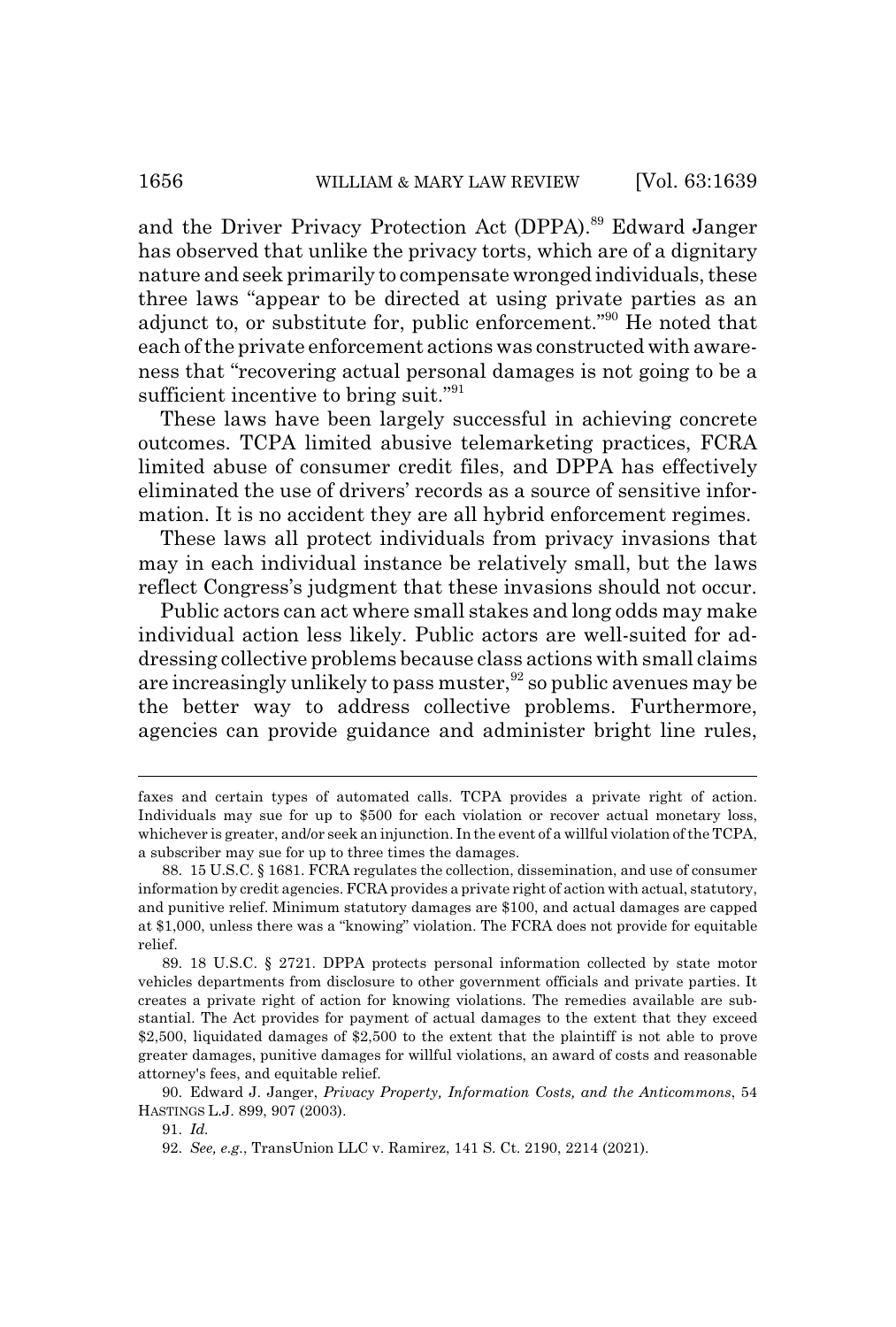such as the TCPA's Do-Not-Call Registry, administered by the Federal Communications Commission (FCC), and provide ongoing guidance to industry.

While there are many advantages to public enforcement, the reality is public enforcers cannot address every instance of wrongful telemarketing or use of consumer data for credit. Private rights of action allow every wrong under a statute to be a potential subject of litigation. Thus, private actors provide the primary incentive for companies to comply and agencies to continue to enforce these laws in every interaction with every consumer. Privacy invasions are personal, and private rights of action allow individuals to seek relief even if public actors do not have the resources or desire to pursue that claim. Public actors are often limited in their ability to pursue action, and even when they do, it can be difficult for them to actually collect monetary relief on their claim. In its enforcement of the TCPA, the FCC has issued hundreds of millions of dollars in fines for robocalls but has only collected on a fraction.<sup>93</sup> Private litigants are more likely to collect damages than a regulatory agency, which may make the threat of private suit more of a deterrent. While it is uncertain and potentially expensive to pursue a privacy claim, a small subset of dogged sticklers and their lawyers may decide to do so. $94$  The potential of running into such a stickler encourages companies to follow the rules just as much as the threat of a regulatory fine. And given the limits of regulatory action in our country, the stickler plaintiff with her private right of action feels more likely, and more painful if it were to occur, than regulatory oversight. As one court put it, the threat of punitive damages from a private right of action for erroneous reporting under "the FCRA is the primary factor deterring erroneous reporting by the credit reporting industry."95 A handful of plaintiffs and cases, then, provide the essential public good of creating case law that helps us

<sup>93.</sup> Sarah Krouse, *The FCC Has Fined Robocallers \$208 Million. It's Collected \$6,790.*, WALL ST. J. (Mar. 28, 2019, 7:00 AM), https://www.wsj.com/articles/the-fcc-has-fined-robo callers-208-million-its-collected-6-790-11553770803 [https://perma.cc/N2W2-JFXT].

<sup>94.</sup> Yonathan A. Arbel & Roy Shapira, *Theory of the Nudnik: The Future of Consumer Activism and What We Can Do to Stop It*, 73 VAND. L. REV. 929, 931 (2020) (describing a "nudnik" as a particular type of fussy stickler consumer who forces companies to hold to their policies, and whose insistence has benefits to other, less litigious consumers).

<sup>95.</sup> Brim v. Midland Credit Mgmt., Inc., 795 F. Supp. 2d 1255, 1265 (N.D. Ala. 2011).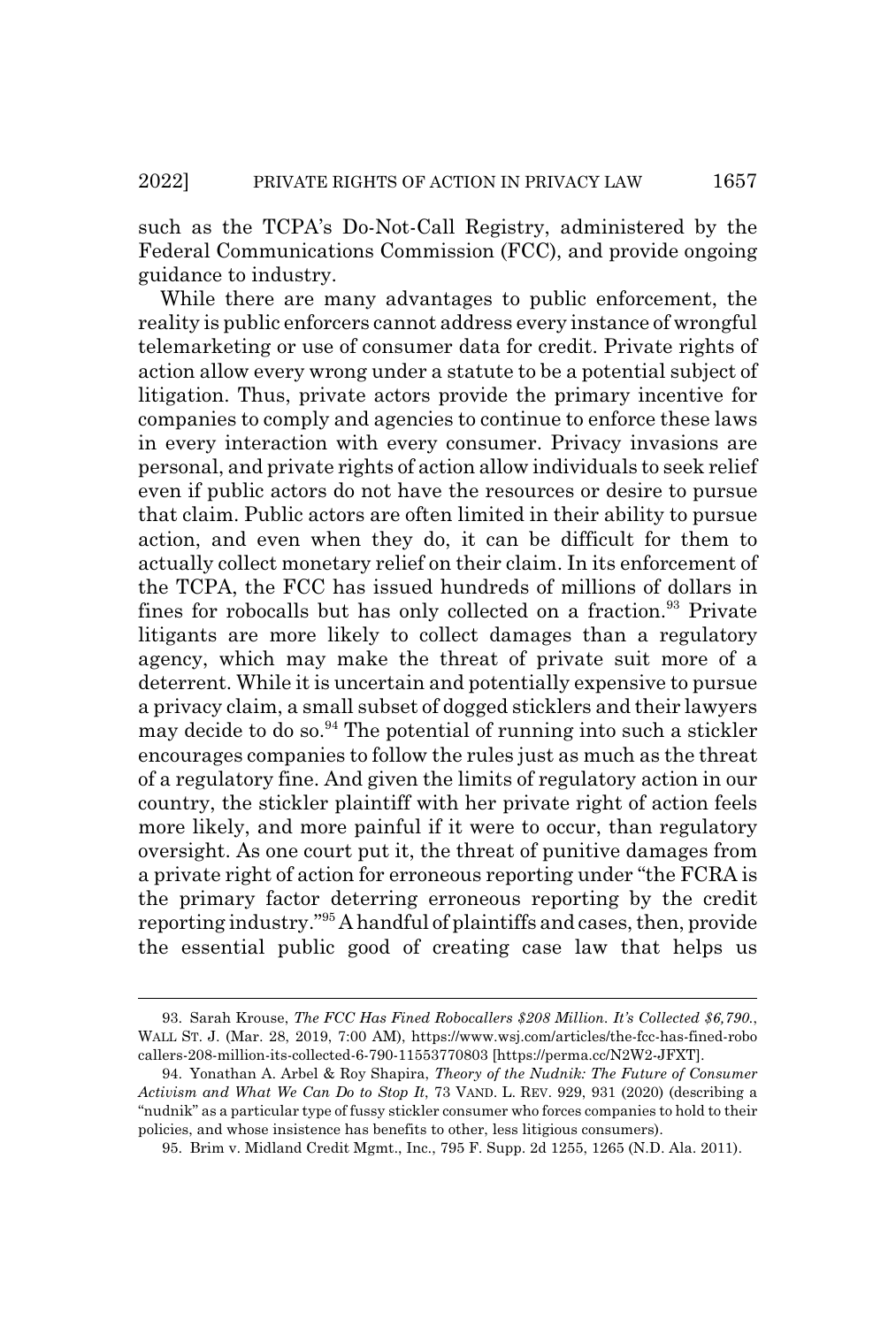understand how the law applies to changing circumstances.<sup>96</sup> I say a handful simply because there are so many obstacles to succeeding on a privacy claim. $97$  Yet even if few cases are brought, and fewer are successful, the benefits of a private right of action hold because of their deterrence function. The looming threat of individual action from individual consumers is essential for actually making sure companies are held accountable to privacy laws. Even unsuccessful individual cases can draw the agency's attention to problems. The public and private elements of a hybrid enforcement regime reinforce one another.

Legality shapes market and infrastructure practices. If the exercise of private rights of action incentivizes market actors to take privacy-enhancing behaviors by increasing the power of individuals to sanction non-privacy protective behavior, the reach of the law to protect privacy will extend further than if only public regulation is employed.98 Several empirical studies have shown that "discovery can unearth otherwise-hidden information on corporate misconduct and lead to internal corporate reforms."99 Discovery plays a key role in corporate law.100 Joanna Schwartz observes that discovery forces firms to engage in "introspection" about their own practices and can lead to changes not mandated by judicial action or legal reform.<sup>101</sup> Information revealed during discovery can also influence public discussions about reform. $102$ 

<sup>96.</sup> *See* Samuel Issacharoff & Florencia Marotta-Wurgler, *The Hollowed Out Common Law*, 67 UCLA L. REV. 600, 600-01, 634-35 (2020) (describing the public good of case law and how electronic "contractual clauses compelling arbitration and forbidding claim aggregation" stifle the development of case law).

<sup>97.</sup> *See* Peter C. Ormerod, *Privacy Injuries and Article III Concreteness*, 48 FLA. ST. U. L. REV. 133, 133-35 (2020); Curtis R. Crooke, Comment, *Reply 'Stop' to Cancel: Whether Receiving One Unwanted Marketing Text Message Confers Standing in Federal Court*, 62 B.C. L. REV. E. SUPP. II.-84, II.-101 (2021).

<sup>98.</sup> *See* Justin H. Dion & Nicholas M. Smith, *Consumer Protection—Exploring Private Causes of Action for Victims of Data Breaches*, 41 W. NEW ENG. L. REV. 253, 257, 267, 275 (2019).

<sup>99.</sup> Diego A. Zambrano, *Discovery As Regulation*, 119 MICH. L. REV. 71, 75 n.13 (2020).

<sup>100.</sup> *See* Érica Gorga & Michael Halberstam, *Litigation Discovery and Corporate Governance: The Missing Story About the "Genius of American Corporate Law*,*"* 63 EMORY L.J. 1383, 1495-96 (2014).

<sup>101.</sup> Joanna C. Schwartz, *Introspection Through Litigation*, 90 NOTRE DAME L. REV. 1055, 1055 (2015).

<sup>102.</sup> *See* Gorga & Halberstam, *supra* note 100, at 1427, 1495-96.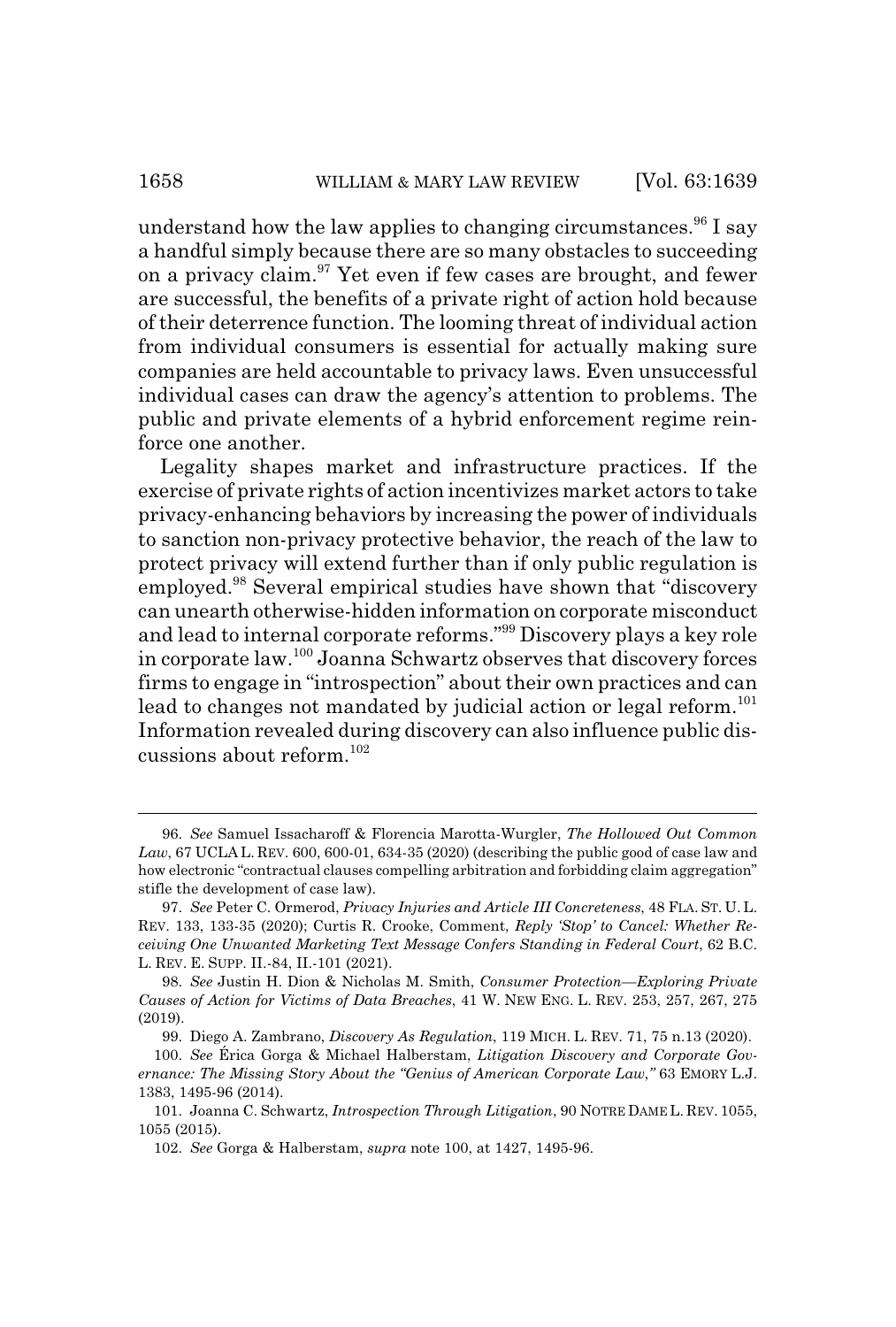#### 2022] PRIVATE RIGHTS OF ACTION IN PRIVACY LAW 1659

In addition to providing access to the private sphere, private actions provide access to private expertise. Many of the relevant incidents happening in the private sphere—based in new, quickly evolving technical practices—outpace public actors' capabilities and complicate privacy regulation.103 One of the reasons tendered for a lack of a federal omnibus privacy law is the lack of stable practices and public understanding of good policy in light of fast innovation, spawning fear of harming innovation in the service of protecting privacy.104 To some extent, the portrayal of technology as simply too complex and difficult to regulate is a strategy to avoid regulation.<sup>105</sup> Yet, private enforcement is an essential tool for regulating technol- $0$ gy. $^{106}$ 

Private enforcement brings interactions in the private sphere to the surface for evaluation by public actors.<sup>107</sup> Without private enforcement, there is simply too much that is beyond the access and capability of the state's grasp.<sup>108</sup> The state does not understand

<sup>103.</sup> *See* Commonwealth v. Pitt, 29 Mass. L. Rptr. 445, 452 (Super. Ct. 2012) ("The development of technology has long outpaced the development of our laws."); *In re* Innovatio IP Ventures, LLC Pat. Litig., 886 F. Supp. 2d 888, 894 (N.D. Ill. 2012) (order granting pretrial declaratory judgment) ("Any tension between that conclusion and the public's expectation of privacy is the product of the law's constant struggle to keep up with changing technology. Five or ten years ago, sniffing technology might have been more difficult to obtain, and the court's conclusion might have been different. But it is not the court's job to update the law to provide protection for consumers against ever changing technology. Only Congress, after balancing any competing policy interests, can play that role."); Felsher v. Univ. of Evansville, 755 N.E.2d 589, 591 (Ind. 2001) ("We live in an age when technology pushes us quickly ahead, and the law struggles to keep up. In this case, we encounter for the first time assumption of identity via the Internet. A number of existing statutes and common law precepts seem to serve surprisingly well in this dramatic new environment."); *see also* discussion of privacy problems *infra* Part III.

<sup>104.</sup> Schwartz, *supra* note 11, at 913 ("Thus, there was considerable caution in the United States in the 1970s against a broad regulation of information use that would include the private and public sectors in one fell swoop. This orientation demonstrates an ideology that I term 'regulatory parsimony.' As the medical profession expresses the idea, 'above all, do no harm.").

<sup>105.</sup> *See, e.g.*, Kevin Maney, *The Law Can't Keep up with Technology ... and That's a Very Good Thing*, NEWSWEEK (Oct. 31, 2015, 2:27 PM), https://www.newsweek.com/governmentgets-slower-tech-gets-faster-389073 [https://perma.cc/5Y94-7NVT] ("Speed to critical mass turns out to be a great strategy in the face of rickety laws and oblivious lawmakers. The faster companies move, the less government can get in their way.").

<sup>106.</sup> *See* Dion & Smith, *supra* note 98, at 257.

<sup>107.</sup> *See* ALEXANDRA LAHAV, IN PRAISE OF LITIGATION 57-58 (2017).

<sup>108.</sup> *See id.*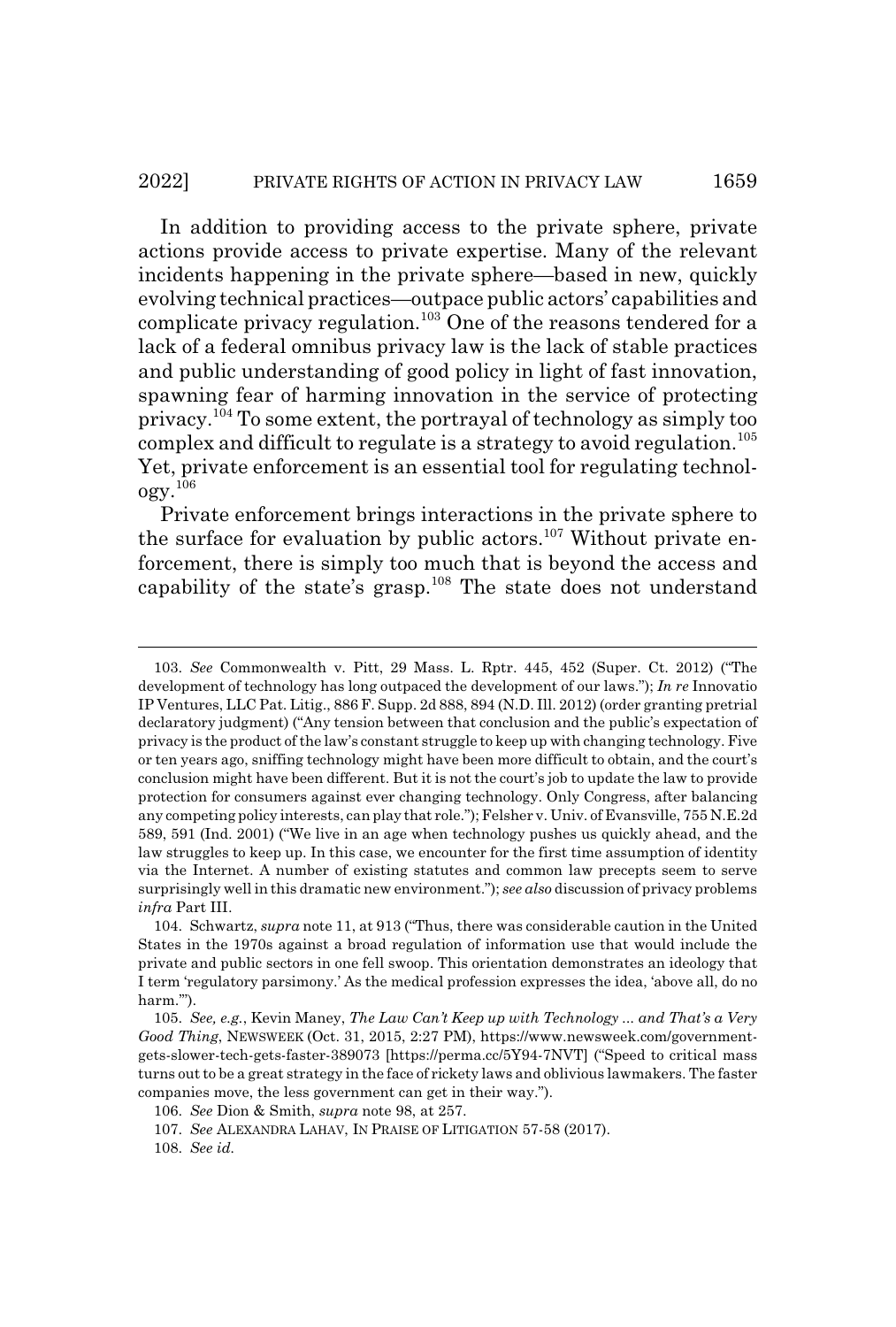enough about new technosocial practices to immediately determine how best to regulate them.<sup>109</sup>

There is socioeconomic space and activity outside the sight of the state, which exists by design.<sup>110</sup> Denying the state access to societal space, which I will call a "private sphere," without express permission has many civil rights benefits in a liberal society.<sup>111</sup> However, if the government cannot access the private sphere, it also cannot directly regulate wrongs that occur there. Some privacy violations are unlikely to be directly observed by the state, which makes private enforcement an essential tool for learning about these wrongs.

When I refer to a private sphere free from government surveillance and intervention, I mean that in two ways. First, I mean spaces and resources that government cannot access or observe.<sup>112</sup> An example of this is a locked analog safe containing analog items on private property. Second, I mean spaces, information, and resources that may be visible to anyone but only interpretable by people with either proprietary interpretative tools, or highly specialized skills that only high-demand, highly compensated people in private industry tend to have.<sup>113</sup> This makes government access impossible or highly unlikely, respectively, without private collaboration or a court order.<sup>114</sup> Examples of this latter type of private

<sup>109.</sup> *See* Commonwealth v. Pitt, 29 Mass. L. Rptr. 445, 452 (Super. Ct. 2012); Alex Engler, *What All Policy Analysts Need to Know About Data Science*, BROOKINGS (Apr. 20, 2020), https://www.brookings.edu/research/what-all-policy-analysts-need-to-know-about-datascience/ [https://perma.cc/9FHY-FS9F].

<sup>110.</sup> *See* Dagan & Dorfman, *supra* note 12, at 1416-17.

<sup>111.</sup> *See, e.g.*, Louise Marie Roth, *The Right to Privacy Is Political: Power, the Boundary Between Public and Private, and Sexual Harassment*, 24 LAW &SOC.INQUIRY 45, 45-46 (1999). The precise scope of the private sphere is a contested concept in the literature. G. Alex Sinha, *A Real-Property Model of Privacy*, 68 DEPAUL L. REV. 567, 572 (2019). Some contest the usefulness of a notion of a private sphere in privacy law at all. *E.g.*, Daniel J. Solove, *Conceptualizing Privacy*, 90 CALIF. L. REV. 1087, 1131-32 (2002) (observing that "the metaphor of space has significant limitations," and that "[w]e can avoid allowing the metaphor of space to limit our understanding of privacy"). The skepticism of a private sphere parasites on the assumption of a pre-political private law that lacks rule of law considerations. *See* discussion *infra* Part III.E.

<sup>112.</sup> *See* Roth, *supra* note 111, at 57-58 (arguing that the ability of the government to surveil divides the private and public spheres).

<sup>113.</sup> *See* Deirdre K. Mulligan & Kenneth A. Bamberger, *Saving Governance-By-Design*, 106 CALIF. L. REV. 697, 702 (2018).

<sup>114.</sup> *See id.* Some argue that collaborative governance is a way to bring private sector expertise into governance. *E.g.*, Jody Freeman, *Collaborative Governance in the Administrative State*, 45 UCLA L. REV. 1, 76 (1997). Collaborative governance is defined as "[a]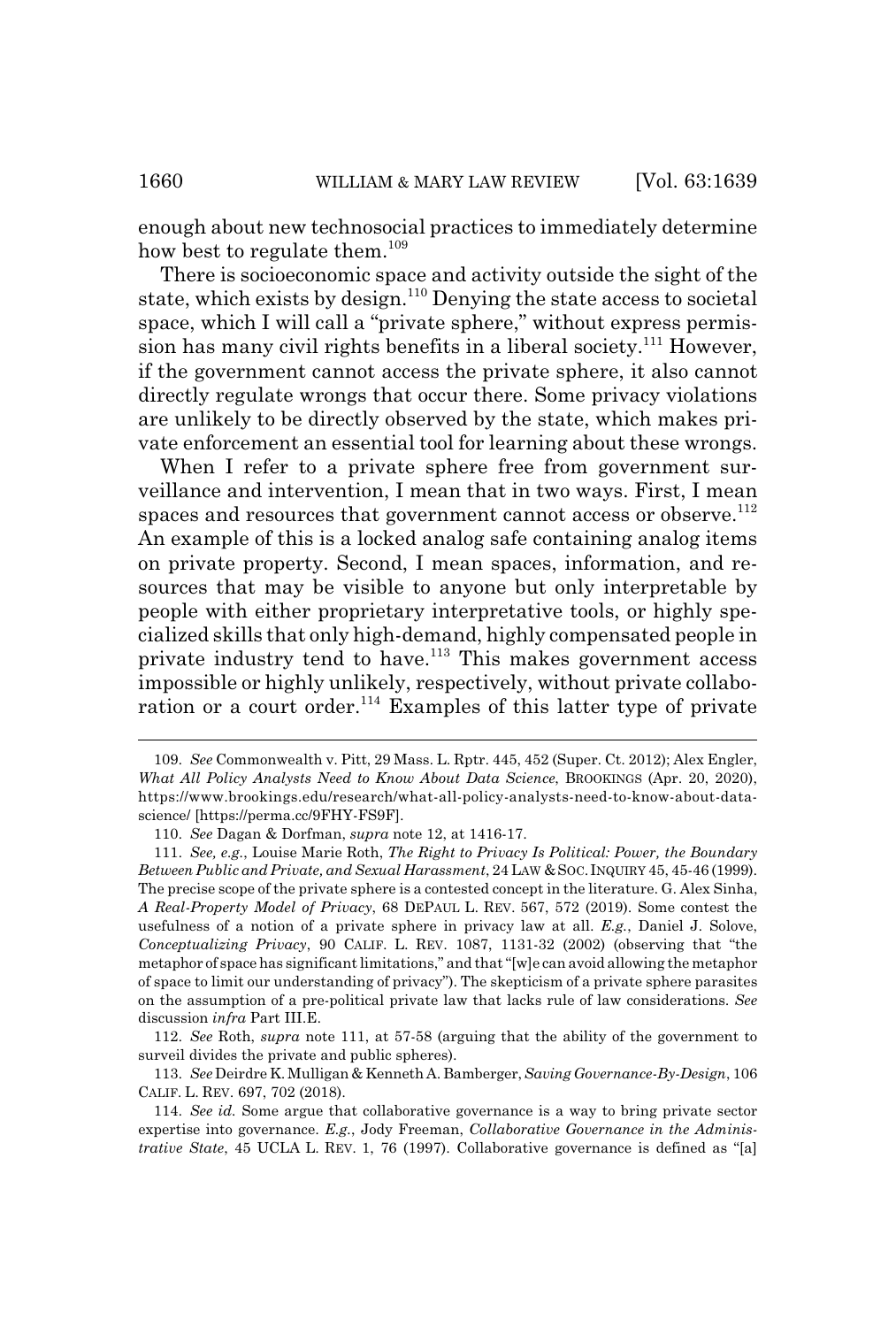sphere include an algorithm with public outputs, such as a search engine, a high-speed trading software, or an internet of things (IoT) smart product.<sup>115</sup> While all can see the algorithm's designated output, individuals outside of the firm would face significant difficulties evaluating the algorithm's sources and determining whether its output reflects illegal or immoral intent on the part of its creators.<sup>116</sup>

In both senses, the private sphere is particularly important to the regulation of privacy. Access to the private sphere is a prerequisite for addressing many privacy wrongs. Many invasions of privacy occur in private, where no outside party can observe what is happening in order to contest its wrongfulness; $^{117}$  for example, a wrongful sale of consumer information between private parties. Expertise barriers are also salient in the area of privacy.<sup>118</sup> Many novel data protection deficiencies and methods of digital market manipulation are too complicated for regulators to readily understand.119 Civil litigation brings practices to light that regulators may not even know to look for.<sup>120</sup> What is more, translation through

governing arrangement where one or more public agencies directly engage non-state stakeholders in a collective decision-making process that is formal, consensus-oriented, and deliberative and that aims to make or implement public policy or manage public programs or assets." Chris Ansell & Alison Gash, *Collaborative Governance in Theory and Practice*, 18 J. PUB. ADMIN. RSCH. & THEORY 543, 544 (2008). While expertise of this type is valuable, it is of a different character from expertise brought to bear on a specific dispute.LAHAV, *supra* note 107, at 56-61 (discussing the information value of litigation). The context of a dispute also changes the way information is presented and analyzed in a way that is more useful for democracy. *Id.* at 58 ("[L]itigation can combine the facts and the law to produce narratives and provide explanations for why past events occurred, frameworks for addressing hurtful incidents, and opportunities for healing as a result."). Furthermore, "in political discourse people can rely on misrepresentations, speculations, and hyperbole, but a trial is exacting and challenges such assertions." *Id.* at 66.

<sup>115.</sup> *See generally* Tam Harbert, *Practical Uses of the Internet of Things in Government Are Everywhere*, GOV'T TECH. (Jan. 3, 2017), https://www.govtech.com/network/practical-uses-ofthe-internet-of-things-in-government-are-everywhere.html [https://perma.cc/VL96-ZYC7] (identifying the lack of understanding in government of IoT data outputs as a barrier to implementation of progressive technologies).

<sup>116.</sup> *See* Solon Barocas & Andrew D. Selbst, *Big Data's Disparate Impact*, 104 CALIF. L. REV. 671, 718, 725 (2016).

<sup>117.</sup> *See, e.g.*, Roth, *supra* 111, at 63-67.

<sup>118.</sup> *See* Engler, *supra* note 109.

<sup>119.</sup> *See id.*

<sup>120.</sup> *See* LAHAV, *supra* note 107, at 57-58; *see also* Elizabeth Chamblee Burch & Alexandra D. Lahav, *Information for the Common Good in Mass Torts*, 70 DEPAUL L. REV. 345, 353-360 (2021) (describing examples of how transparency in tort litigation informed the public and regulators of hitertho unknown or poorly understood hazardous products and practices).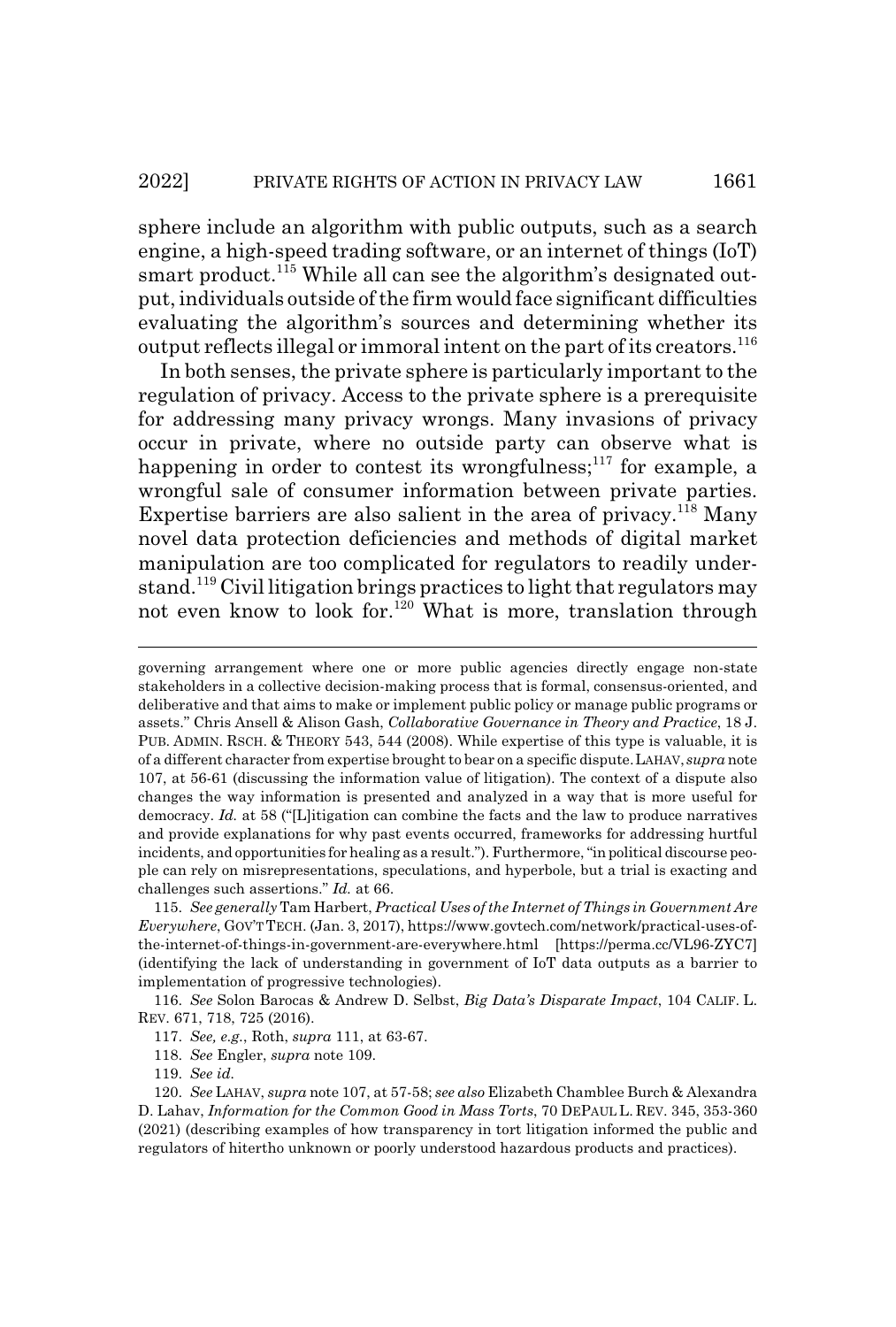analogy of specialist information into generalist terms is the particular virtue of judges. $121$  It is important that these issues become cognizable to the public so that norms can emerge about what behavior is wrongful.

Private enforcement's acute information-forcing and diagnostic analytical properties are necessary to undergird public law regulations.122 Many of the fact patterns and technical knowledge lawmakers need in order to regulate privacy are ensconced deep within the private sphere, and we need robust private enforcement of privacy law to flush them out. $123$ 

The scope and resources of public enforcement paired with the potential for uncompromising, stickler private plaintiffs to insist on enforcing the law leads to ongoing, thoughtful enforcement of privacy law. Comparing the hybrid enforcement of privacy laws to purely public and purely private enforcement illustrates the wisdom of including both elements. Private enforcement has an important role to play in regulating newly possible, poorly understood phenomena because it allows for broad, resilient, innovative enforcement.<sup>124</sup>

123. *See* Zambrano, *supra* note 99, at 75 n.13. There is well-developed literature on the use of default rules in contract law to force knowledgeable parties to share information relevant for claims and regulation. *E.g.*, J.H. Verkerke, *Legal Ignorance and Information-Forcing Rules*, 56 WM.&MARY L. REV. 899, 904 (2015); Eric Maskin, *On the Rationale for Penalty Default Rules*, 33 FLA. ST. U. L. REV. 557 (2006); Barry E. Adler, *The Questionable Ascent of* Hadley v. Baxendale, 51 STAN. L. REV. 1547, 1580-81 (1999); Ian Ayres & Robert Gertner, *Filling Gaps in Incomplete Contracts: An Economic Theory of Default Rules*, 99 YALE L.J. 87, 97 (1989) (arguing that "penalty default" rules in contract law incentivize disclosure).

124. *Cf.* Maureen L. Condic & Samuel B. Condic, *The Appropriate Limits of Science in the Formation of Public Policy*, 17 NOTRE DAME J.L. ETHICS & PUB. POL'Y 157, 177 (2003) (affirming limits of scientific expertise for answering moral and political questions).

<sup>121.</sup> *See* Cass R. Sunstein, *On Analogical Reasoning*, 106 HARV. L. REV. 741, 767-68, 784, 787 (1993).

<sup>122.</sup> *See* Tun-Jen Chiang, *The Information-Forcing Dilemma in Damages Law*, 59 WM. & MARY L. REV. 81, 91-92 (2017) (discussing how, in litigation, burdens of proof serve as an "information-forcing mechanism," and that without such burdens, courts would have no framework for acquiring evidence or making decisions); Alex Reinert, *Pleading as Information-Forcing*, 75 LAW&CONTEMP.PROBS. 1, 29-30 (2012) ("The classic justification for information-forcing rules, stemming from Ayres and Gertner's analysis of contract law, is that they provide an incentive for the party with the best access to private information to disclose it to a contracting party or third parties. These information-forcing rules are meant, among other things, to decrease transaction costs for third parties." (footnotes omitted)).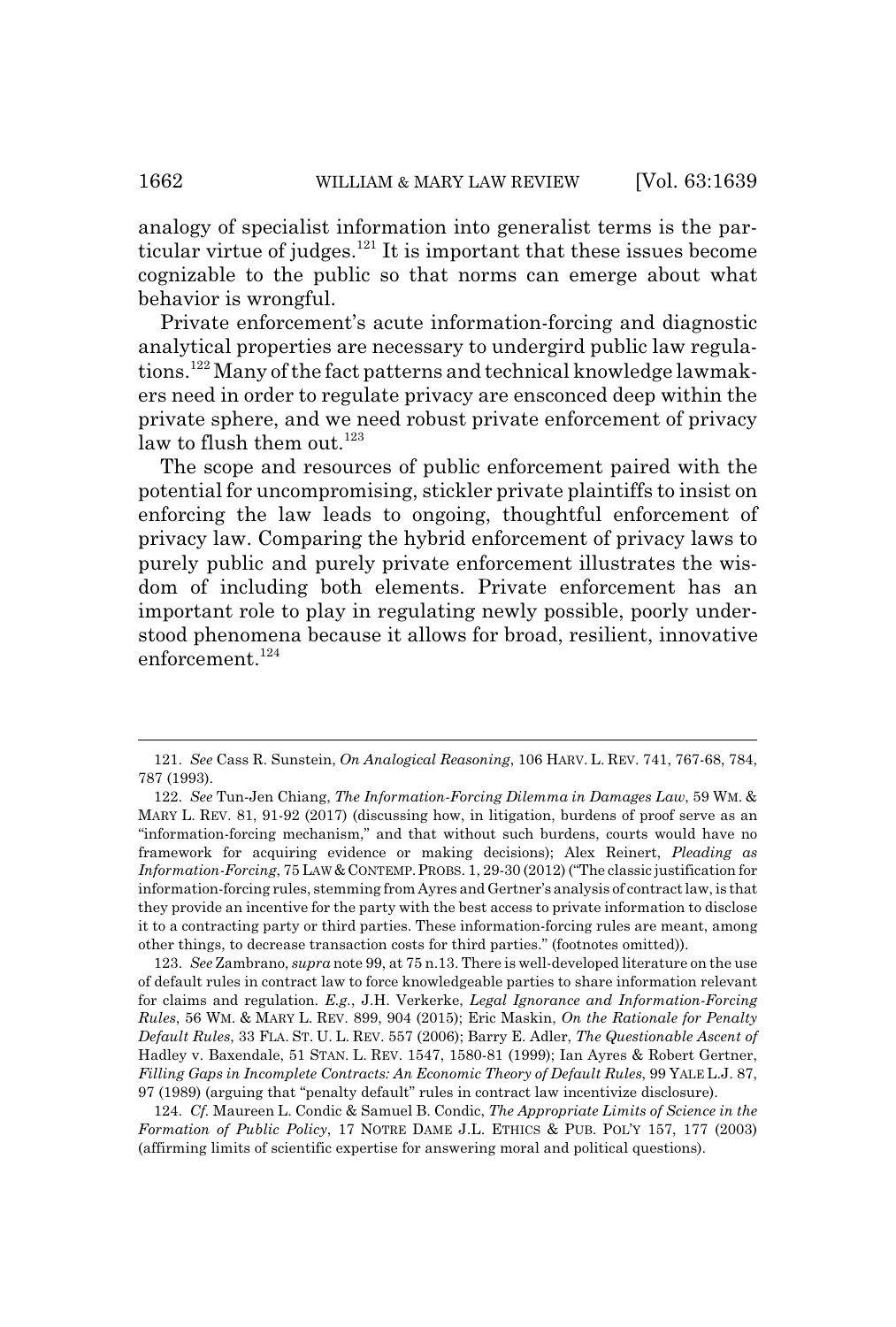#### 2022] PRIVATE RIGHTS OF ACTION IN PRIVACY LAW 1663

Private enforcement can be "a dramatically effective source of deterrence."125 Accountability and deterrence are sorely needed in the privacy space. The struggles of the FTC in this space show that public enforcement has not proven an adequate check on unfair and deceptive privacy practices. A generic concern about private enforcement is overdeterrence,  $^{126}$  but when considering private rights of action it is important to consider the cause of action proposed and the specific regulatory context. Support for public enforcement is essential to ensure any real accountability for firms. A limited private right of action, for example a right to an explanation for an algorithm's output, can serve many of the information forcing and deterrence functions extolled here. As Bruce Klaw has observed in the context of Federal Corrupt Practices Act private enforcement, "criminological research shows that *likelihood* of detection and subsequent sanction, rather than *severity* of sanction is the key determinant to deterrence."127 Private rights of action need not be broad with extreme penalties to serve the functions of deterrence and additional regulatory coverage. Tailoring the private right of action through statutory framing or administrative guidance can influence the amount of private enforcement to attain the desired amount of deterrence.<sup>128</sup>

### II. DIGNITY AND PRIVATE ENFORCEMENT

Private rights of action accord individuals the power to enforce their own rights, thereby affirming the dignitary status of

<sup>125.</sup> Bruce W. Klaw, *A New Strategy for Preventing Bribery and Extortion in International Business Transactions*, 49 HARV. J. ON LEGIS. 303, 359 (2012).

<sup>126.</sup> Matthew C. Stephenson, *Public Regulation of Private Enforcement: The Case for Expanding the Role of Administrative Agencies*, 91 VA. L. REV. 93, 114 (2005) ("[P]rivate rights of action can lead to inefficiently high levels of enforcement, causing waste of judicial resources and leading to excessive deterrence of socially beneficial activity.").

<sup>127.</sup> Klaw, *supra* note 125, at 360.

<sup>128.</sup> FARHANG, *supra* note 28, at 21-31 (describing ways legislatures can exercise control over the amount of private litigation arising from a private right of action); *see also* Stephenson, *supra* note 126, at 95-96, 121-43 (arguing executive agencies should play an enhanced role in shaping private enforcement policy).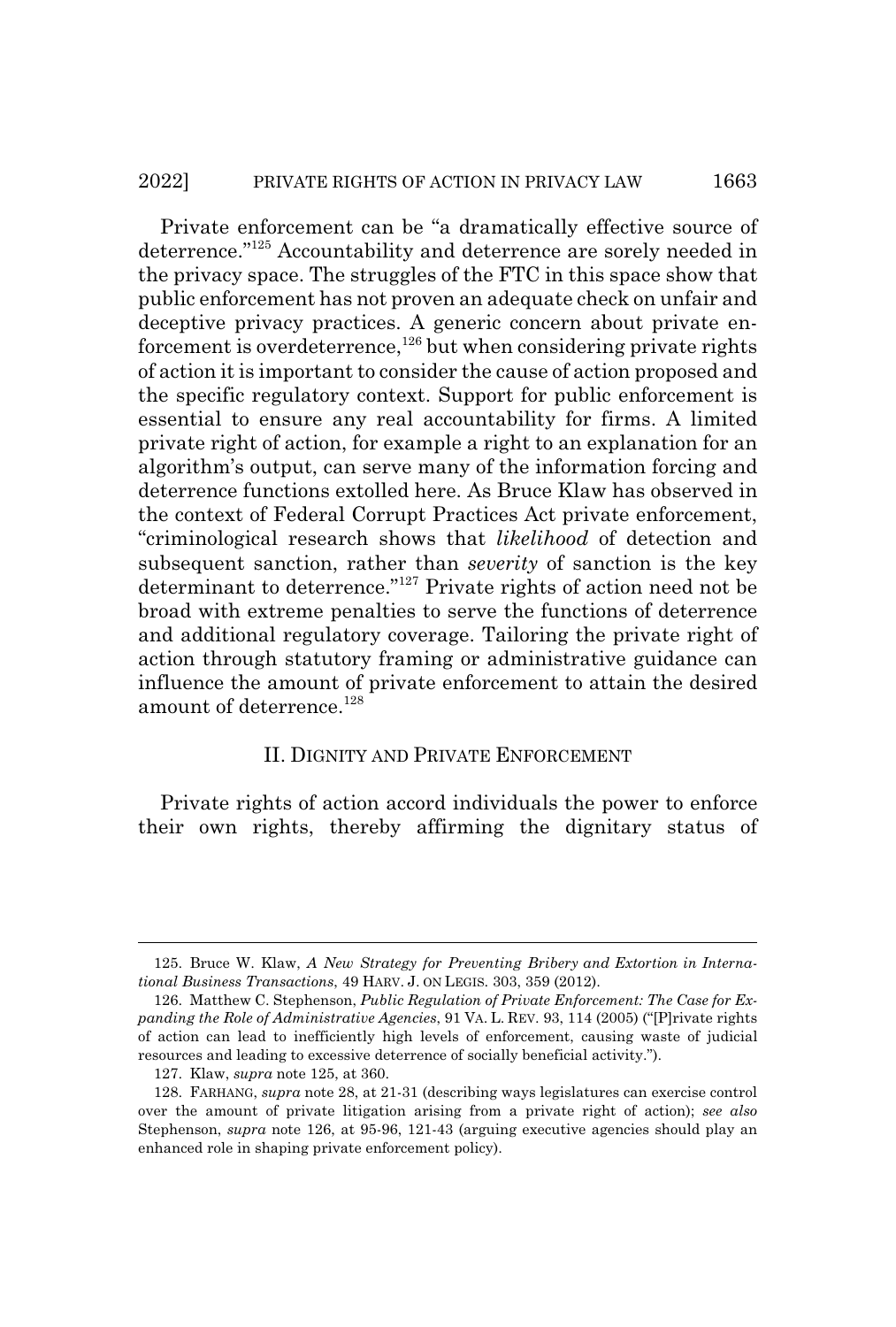citizens.129 This Part contributes a framework for understanding private enforcement of privacy rights as essential.<sup>130</sup>

Private rights of action uniquely speak to the dignity of the citizen by putting power to contest wrongs in her hands and allowing the individual to construct claims as entitlements.<sup>131</sup> Each of these specific implications is of particular importance in privacy regulation.

Private enforcement is significant for citizen engagement and identity.132 Private enforcement takes the form of a suit brought by one member of society against another, making a claim or right.<sup>133</sup> The right to bring suit has meaning, and the reasonable expectation of the plaintiff's success accentuates that right.<sup>134</sup> Private law in its individual-to-individual, confrontational form speaks to the dignity and power of each citizen,<sup>135</sup> as its origins as the sole source of rights for English citizens suggests.136 Individuals attach greater value to rights they possess versus interests provided at the sovereign's leisure.<sup>137</sup>

136. Ariel Katz, *Intellectual Property, Antitrust, and the Rule of Law: Between Private Power and State Power*, 17 THEORETICAL INQUIRIES L. 633, 650 (2016).

137. *Cf.* Richard Thaler, *Toward a Positive Theory of Consumer Choice*, 1 J. ECON. BEHAV. & ORG. 39, 44 (1980) (defining "endowment effect" as the phenomenon of people demanding

<sup>129.</sup> *See, e.g.*, Anuradha Joshi, *Legal Empowerment and Social Accountability: Complementary Strategies Toward Rights-Based Development in Health?*, 99 WORLD DEV. 160, 160-61 (2017).

<sup>130.</sup> *See* James J. Park, *Rules, Principles, and the Competition to Enforce the Securities Laws*, 100 CALIF. L. REV. 115, 120 (2012).

<sup>131.</sup> *See* Dagan & Dorfman, *supra* note 12, at 1416.

<sup>132.</sup> *Id.* at 1416-17.

<sup>133.</sup> *See generally* Shyamkrishna Balganesh, *Private Law Statutory Interpretation*, 92 S. CAL.L.REV. 949, 949 (2019) (defining private law as horizontal interactions between members of society).

<sup>134.</sup> *See, e.g.*, Dagan & Dorfman, *supra* note 12, at 1416-22.

<sup>135.</sup> *See* Ori J. Herstein, *How Tort Law Empowers*, 65 U. TORONTO L.J. 99, 109 (2015) ("Th[e] power to expose others to the power of courts is, of course, a general feature of civil litigation, which is not restrictive to the context of tort victims and tortfeasors, but mostly available to all would-be plaintiffs."); Nathan B. Oman, *The Honor of Private Law*, 80 FORDHAM L. REV. 31, 32 (2011) (defending civil recourse as a way of vindicating one's honor); Jason M. Solomon, *Civil Recourse as Social Equality*, 39 FLA.ST.U.L.REV. 243, 259-62 (2011) (defending civil recourse as a way of maintaining social equality); Benjamin C. Zipursky, *Substantive Standing, Civil Recourse, and Corrective Justice*, 39 FLA. ST. U. L. REV. 299, 327, 336, 338 (2011) (defending civil recourse as means of self-restoration); *see also* Matthew A. Shapiro, *Civil Wrongs and Civil Procedure*,*in* CIVILWRONGS AND JUSTICE IN PRIVATE LAW 87, 93-94 (Paul B. Miller & John Oberdiek eds., 2020); ARTHUR RIPSTEIN,PRIVATE WRONGS 271-72 (2016) (analyzing property and contract in terms of civil recourse).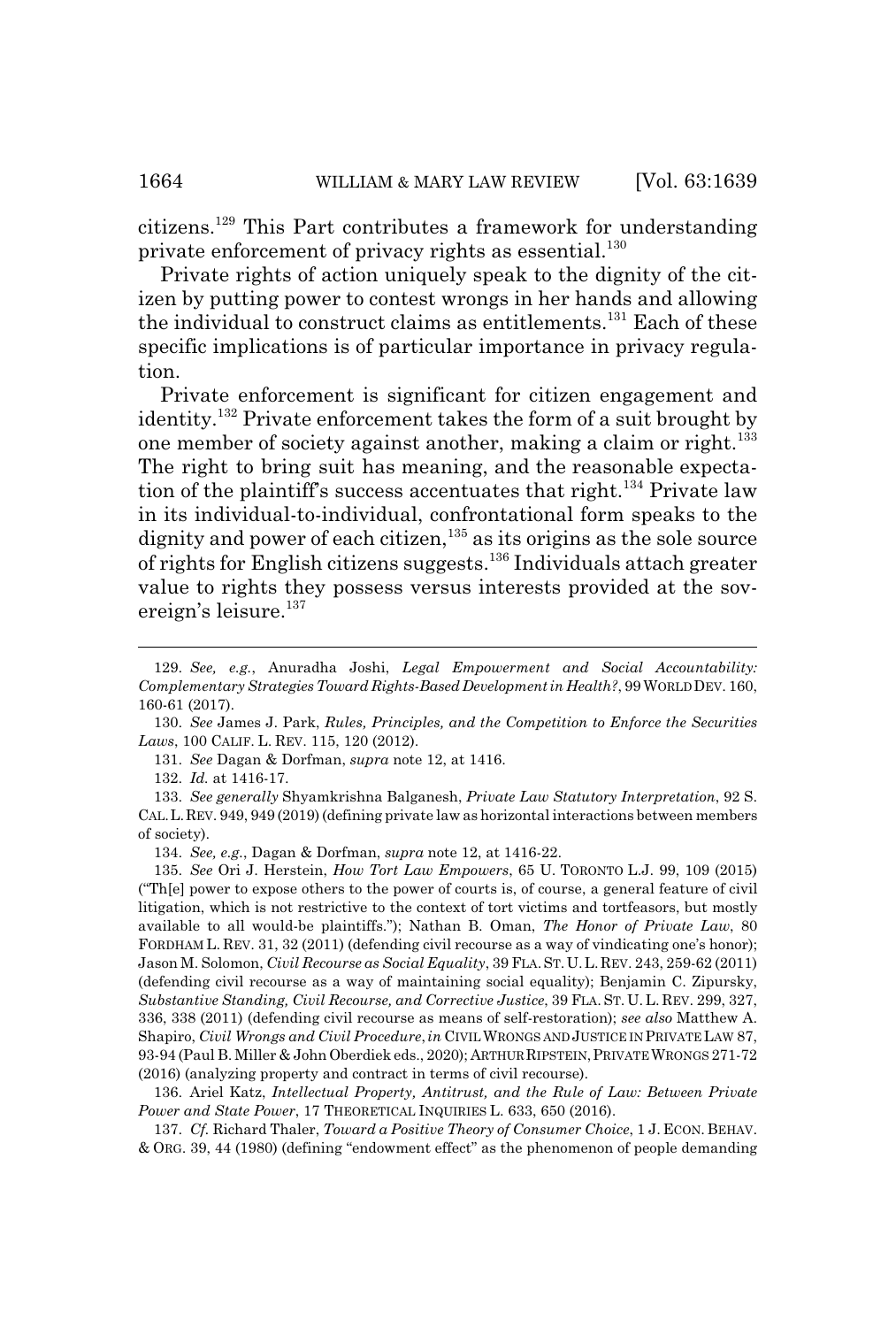Since private law is the law of our horizontal interactions, its roles cannot be properly performed by any other legal field. Only private law can forge and sustain the variety of frameworks for interdependent interpersonal relationships that allow us to form and lead the conception of our lives. Only private law can cast these frameworks of relationships as interactions between free and equal individuals who respect each other for the persons they actually are and thereby vindicate our claims to relational justice from one another.<sup>138</sup>

The form of private enforcement speaks to its unique function in a liberal society: it is not merely an incidental form of regulation, but a statement about the status of each person in our society.<sup>139</sup>

The person, as a rights-bearer, is particularly important in privacy law.140 Some authors contend that ongoing relationships of trust between information-age firms and customers—in which opportunism, incentives, and options abound for the firm—create fiduciary duties to customers. $^{141}$  The reconceptualization of the citizen in the information age as an agent with powers, rather than just a passive user, would have important social consequences.<sup>142</sup> There has been much ink spilled on the problem of data protection exhaustion, the concept that citizens resign to having their data exploited as an inevitable consequence of existing in society.<sup>143</sup> A

more to give up an object they own than they would be willing to pay to acquire it). 138. Dagan & Dorfman, *supra* note 12, at 1398.

<sup>139.</sup> *See id.*

<sup>140.</sup> *See id.* at 1397-98.

<sup>141.</sup> *E.g.*, Lauren Henry Scholz, *Fiduciary Boilerplate: Locating Fiduciary Relationships in Information Age Consumer Transactions*, 46 J. CORP. L. 143, 144, 158-59 (2020).

<sup>142.</sup> *Cf*. Cameron F. Kerry, *Why Protecting Privacy Is a Losing Game Today—And How to Change the Game*, BROOKINGS (July 12, 2018), https://www.brookings.edu/research/whyprotecting-privacy-is-a-losing-game-today-and-how-to-change-the-game/ [https://perma.cc/ ZN4M-546N] (describing the negative consequences of depriving individuals of privacy rights in the information age).

<sup>143.</sup> *See, e.g.*, Brian Stanton, Mary F. Theofanos, Sandra Spickard Prettyman & Susanne Furman, *Security Fatigue*, 18 IT PRO. 26, 26 (2016); Brooke Auxier, Lee Rainie, Monica Anderson, Andrew Perrin, Madhu Kumar & Erica Turner, *Americans and Privacy: Concerned, Confused and Feeling Lack of Control over Their Personal Information*, PEW RSCH. CTR. (Nov. 15, 2019), https://www.pewresearch.org/internet/2019/11/15/americans-and-privacy-concernedconfused-and-feeling-lack-of-control-over-their-personal-information/ [https://perma.cc/76KJ-4SAX] ("A majority of Americans believe their online and offline activities are being tracked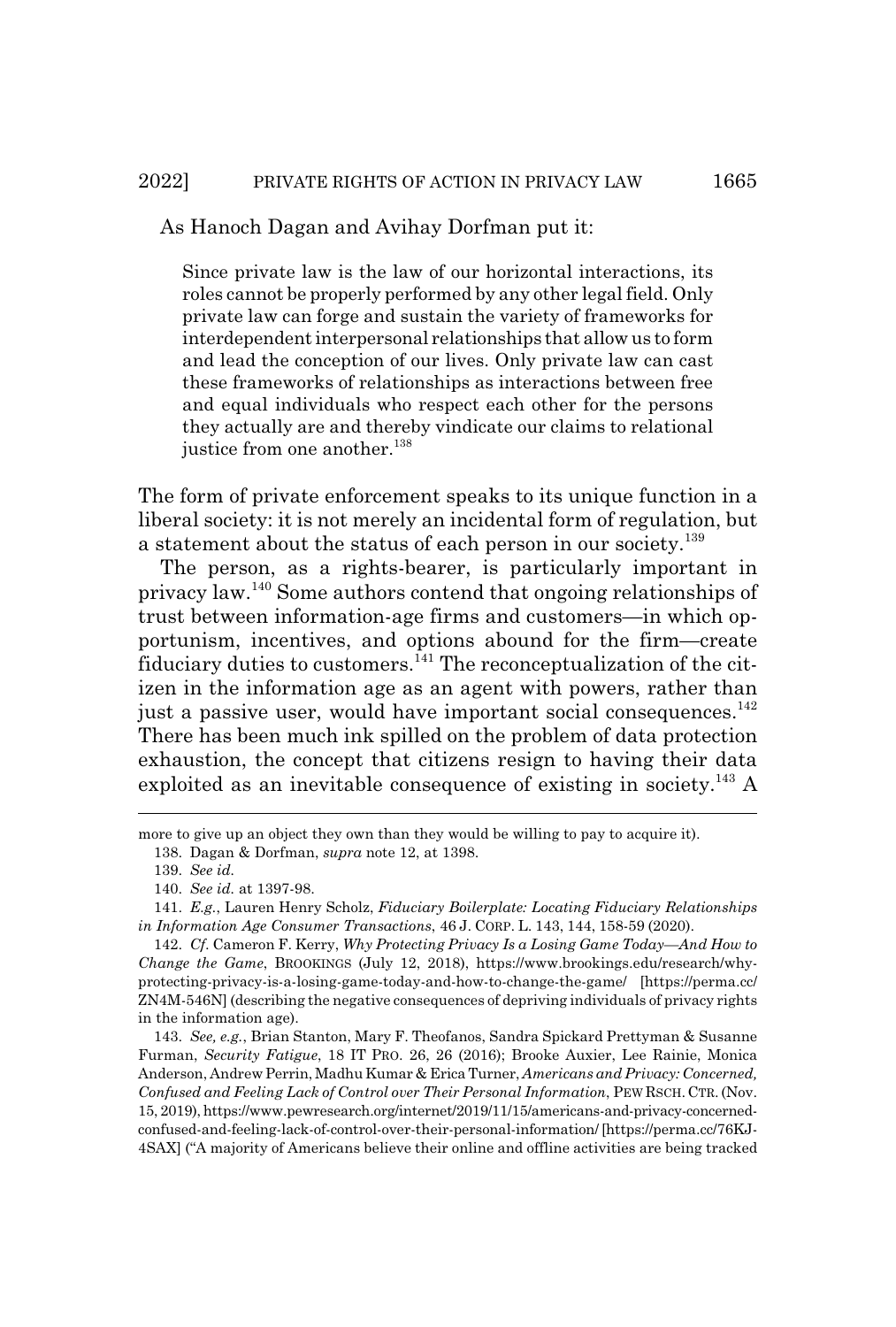## 1666 WILLIAM & MARY LAW REVIEW [Vol. 63:1639]

private enforcement regime to give citizens meaningful options to contest data practices has benefits beyond altering the law. After all, many citizens lack the time or resources to pursue data protection claims, and if they do their efforts may not be successful.<sup>144</sup> The expressive function of private enforcement increases individuals' belief in their own agency as members of society and rights-bearers.145 Bolstering that sense of agency is important in the internet age—with respect to privacy in particular—because of its connection to the preconditions of liberal democracy.146 Through technology, small claims litigation may be made easier and cheaper for claimants. $147$ 

Private rights of action avoid the problem of under-enforcement by an administrative agency leading to the nonenforcement of a right.148 Privacy invasions, like other torts, are too socially pervasive for one or even multiple administrative authorities to satisfactorily identify, investigate, and adjudicate in all instances.<sup>149</sup>

145. *See* Herstein, *supra* note 135, at 101.

146. *See* NEIL RICHARDS, INTELLECTUAL PRIVACY: RETHINKING CIVIL LIBERTIES IN THE DIGITAL AGE 11 (2015) ("[P]rivacy [is] necessary to produce speech ... privacy has three essential elements—freedom of thought, the right to read freely, and the right to communicate in confidence.").

148. *See* Clopton, *supra* note 22, at 295-308.

149. *Cf.* Robert L. Rabin, *Poking Holes in the Fabric of Tort: A Comment*, 56 DEPAUL L. REV. 293, 303 (2007) (explaining how administrative agencies cannot adequately monitor the

and monitored by companies and the government with some regularity. It is such a common condition of modern life that roughly six-in-ten U.S. adults say they do not think it is possible to go through daily life *without having data collected about them* by companies or the government.").

<sup>144.</sup> *See* Joseph Jerome, *Private Right of Action Shouldn't Be a Yes-No Proposition in Federal US Privacy Litigation*, IAPP (Oct. 3, 2019), https://iapp.org/news/a/private-right-ofaction-shouldnt-be-a-yes-no-proposition-in-federal-privacy-legislation/ [https://perma.cc/V7YP-XDS3] (identifying court costs and minimal available damages under existing and prospective rights of action as dissuading factors for bringing a privacy suit).

<sup>147.</sup> *See generally* Matt Byrne, *Global Litigation 50: Does Legal Tech = Lower Litigation Fees, and Other Tech Dilemmas*, THE LAW. (Sept. 4, 2017, 8:00 AM), https:// www.thelawyer.com/legal-technology-litigation-law-firms-top-50/ [https://perma.cc/4XW8- LU7C] (describing the development of "largely tech-driven methods of litigating," which will "deliver projects more quickly and cheaply"); Janet Walker & Garry D. Watson, *New Trends in Procedural Law: New Technologies and the Civil Litigation Process*, 31 HASTINGS INT'L & COMPAR. L. REV. 251, 286 (2008) (positing that technological advances will "[m]ak[e] the civil justice system more accessible" and less expensive for the majority of Americans); Richard M. Re & Alicia Solow-Niederman, *Developing Artificially Intelligent Justice*, 22 STAN. TECH. L. REV. 242, 255-56 (2019) ("But for any given level of technically attainable accuracy, use of AI adjudication would lower costs.").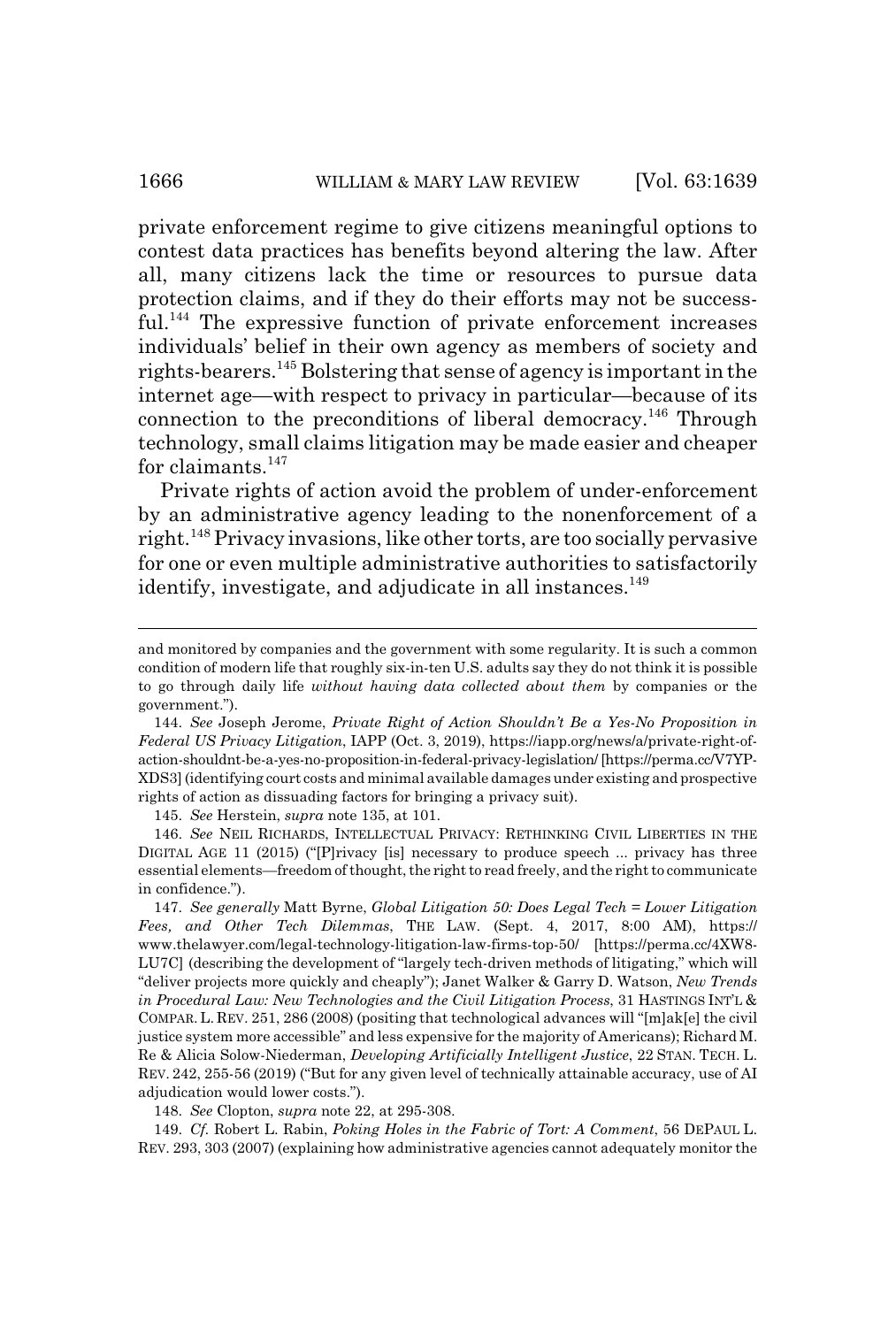This Part's analysis leads to some broader conclusions for privacy advocates beyond simply the import of private rights of action in privacy legislation. In order for the benefits rehearsed here to accrue, there must be a practical means for individuals to bring cases.150 There are legal and practical barriers to bringing privacy lawsuits. To make private rights of action for privacy rights effective, the surrounding regime must support them.

The two principal legal barriers keeping privacy matters out of court are elevated harm requirements for privacy matters,<sup>151</sup> and mandatory arbitration clauses in consumer contracts.152 Courts are often hesitant to deliver distributive justice if legislatures have been silent or ambivalent on an issue.<sup>153</sup> Yet, if state legislatures and Congress take decisive action on privacy, that worry will dissipate.154 Judges could move away from interpretations that keep privacy matters out of court.<sup>155</sup> Clear legislative instructions could also spur courts along this path.<sup>156</sup>

The practical barrier to privacy lawsuits comes, of course, at the expense of plaintiffs.<sup>157</sup> Awarding attorney's fees for successful plaintiffs, as is allowed by the Magnusson-Moss Warranty Act, could ameliorate this barrier.<sup>158</sup>

The next Part applies this general framework to individual privacy problems of the day to illustrate its relevance.

countless incidents of consumer misuse of products).

<sup>150.</sup> *Cf*. Kerry, *supra* note 142 (arguing that the lack of a practical means for individuals to bring privacy suits degrades individual rights).

<sup>151.</sup> *See* Danielle Keats Citron & Daniel J. Solove, *Privacy Harms*, 102 B.U.L. REV. (forthcoming 2022).

<sup>152.</sup> *See* Graham, *supra* note 73.

<sup>153.</sup> *See* William N. Eskridge, Jr., *Interpreting Legislative Inaction*, 87 MICH. L. REV. 67, 67 (1988).

<sup>154.</sup> *But see* Citron & Solove, *supra* note 151.

<sup>155.</sup> *But see id.*

<sup>156.</sup> *See* Jennifer Bryant, *2021 'Best Chance' for US Privacy Legislation*, IAPP (Dec. 7, 2020), https://iapp.org/news/a/2021-best-chance-for-federal-privacy-legislation/ [https:// perma.cc/U9KK-JWKX].

<sup>157.</sup> Dayton Uttinger, *How Much Does It Cost to File a Civil Suit and When Should You?*, FISCAL TIGER (Jan. 18, 2018), https://www.fiscaltiger.com/how-much-does-it-cost-file-civil-suit/ [https://perma.cc/Z4QL-PFYN].

<sup>158.</sup> *See* Magnuson-Moss Warranty Act, 15 U.S.C. § 2310(d)(2).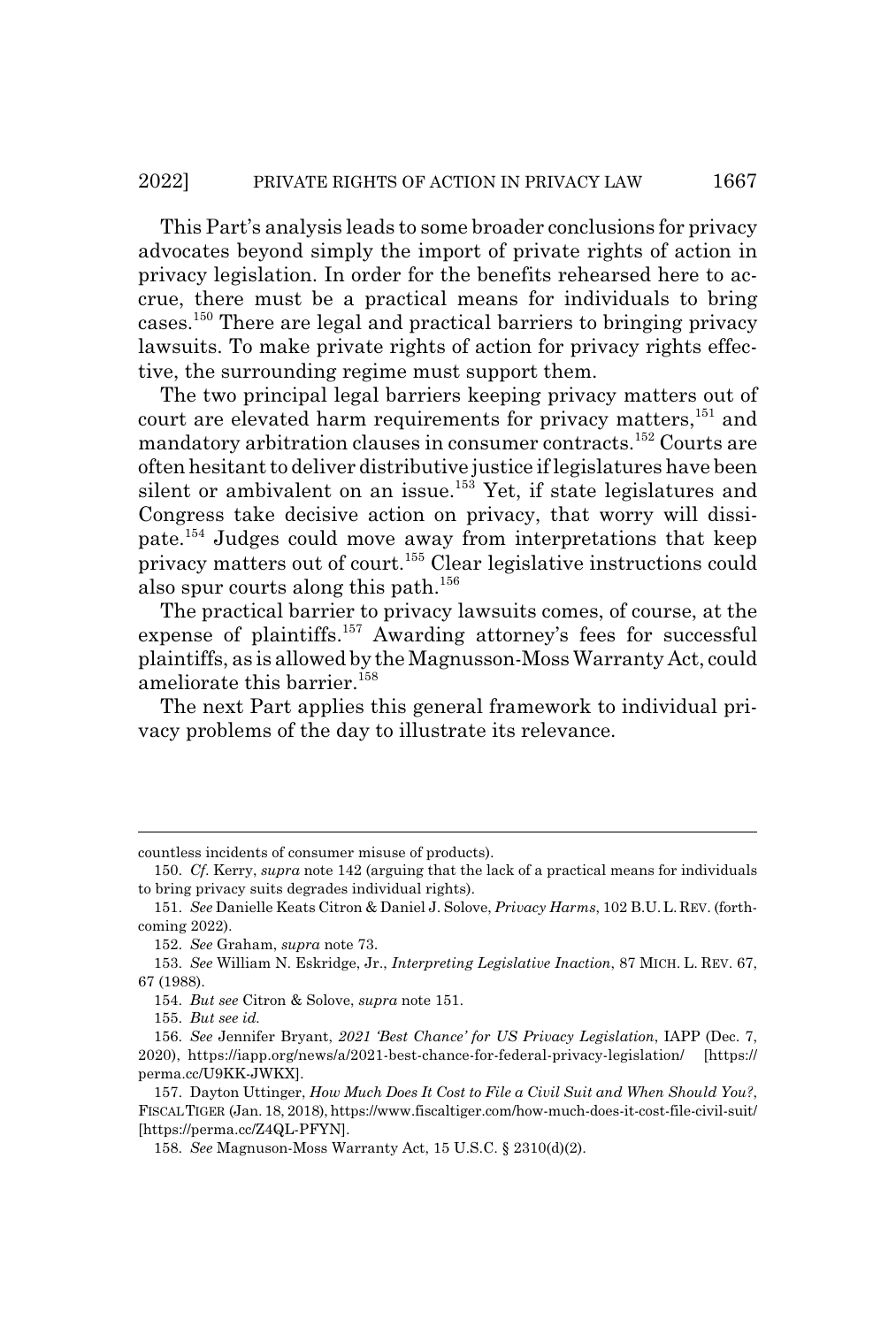#### III. PRIVATE ENFORCEMENT AND MODERN PRIVACY PROBLEMS

This Part addresses a suite of privacy issues in the modern information ecosystem. Showing how private enforcement can help address the major privacy problems of the day makes concrete the two independent justifications of Parts I and II: deterrence and citizen dignity, respectively.159 For each privacy issue, I outline the problem, evaluate the deterrence and dignity benefits of private enforcement, and discuss sector-specific challenges. The discussion of private enforcement's role in regulating these privacy problems is intentionally cursory. The point is to model how the general justifications for private enforcement map onto addressing specific privacy problems.

## *A. Nonconsensual Pornography*

Nonconsensual pornography, sometimes called revenge pornography, is the distribution of pornographic images of a person without their approval.<sup>160</sup> The distributor intends to humiliate and harm the victim.<sup>161</sup> Technological innovation facilitates this type of wrong.<sup>162</sup> While individuals may have wished to embarrass others by distributing such images prior to the information age, the ability to publicly distribute and alter images and videos with ease has only been possible since the early 2000s.<sup>163</sup> Victims of nonconsensual

<sup>159.</sup> *See* discussion *supra* Parts I-II.

<sup>160.</sup> Yanet Ruvalcaba & Asia A. Eaton, *Nonconsensual Pornography Among U.S. Adults: A Sexual Scripts Framework on Victimization, Perpetration, and Health Correlates for Women and Men*, 10 PSYCH. VIOLENCE 68, 68 (2020) ("Though the media has often used the term *revenge porn* to describe nonconsensual pornography, there are important distinctions between those two terms. First, revenge porn implies the dissemination of images for the purpose of humiliating or harming the victim. Nonconsensual pornography, however, is not always motivated by revenge. Second, the term revenge porn implies that the victim instigated the harm by doing something for which the perpetrator is seeking revenge, supporting rape myths that blame victims for their own abuse. For these reasons, and others, scholars and advocates tend not to use the term revenge porn." (citations omitted)).

<sup>161.</sup> *Id.*

<sup>162.</sup> *Id.*

<sup>163.</sup> *See* Karolina Mania, *The Legal Implications and Remedies Concerning Revenge Porn and Fake Porn: A Common Law Perspective*, 24 SEXUALITY & CULTURE 2079, 2082 (2020) (providing a historical background of key moments in nonconsensual pornography, including an early example of reader photos accepted and published by *Hustler* in the early 1980s, some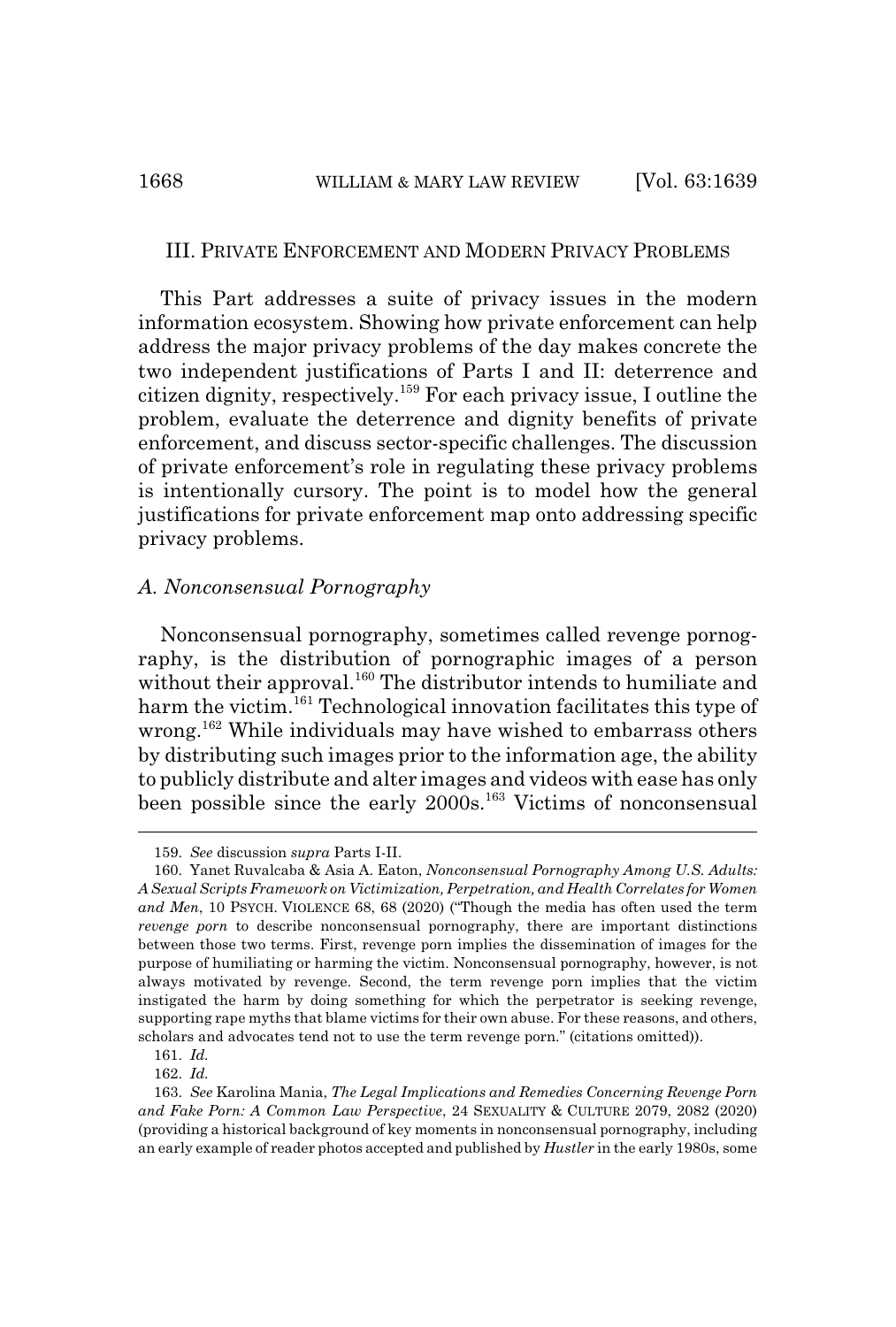pornography may be psychologically damaged and exposed to personal and professional losses.<sup>164</sup> Women are disproportionately impacted by this type of wrong.165 Nonconsensual pornography is the most prominent of a family of practices that expose and commodify the naked bodies and intimate details of people.<sup>166</sup>

Although there is no federal statute on this topic,  $167$  the vast majority of states have criminalized nonconsensual pornography, and many have also created civil private rights of action for victims.168 In 2013, only three states criminalized nonconsensual pornography.169 As of January 2022, forty-eight states and the District of Columbia have nonconsensual pornography laws.170 In 2018, the Uniform Law Commission (ULC) approved the Uniform Civil Remedies for Unauthorized Disclosure of Intimate Images Act—model legislation that establishes civil remedies for victims of nonconsensual pornography, and "[a]bout a dozen state laws currently allow for a private right of action against those who disclose

of which turned out to have been submitted without the consent of the photo's subject).

166. *See* Danielle Keats Citron, *A New Compact for Sexual Privacy*, 62 WM.&MARY L.REV. 1763, 1783 (2021).

167. A federal bill has been proposed, but it has not been passed. *See* Intimate Privacy Protection Act of 2016, H.R. 5896, 114th Cong.

168. Mary Anne Franks, *"Revenge Porn" Reform: A View from the Front Lines*, 69 FLA. L. REV. 1251, 1269 (2017); *see also* Danielle Keats Citron & Mary Anne Franks, *Criminalizing Revenge Porn*, 49 WAKE FOREST L. REV. 345 (2014).

169. *See* Franks, *supra* note 168, at 1255.

170. *See 48 States + DC + Two Territories Now Have Laws Against Nonconsensual Pornography*, CYBERC.R.INITIATIVE, https://cybercivilrights.org/nonconsensual-pornagraphylaws/ [https://perma.cc/25JN-6V9B]; *AG FITCH: Criminalizing Revenge Porn Gives Victims Hope, Dignity, and a Better Future*, Y'ALL POL. (May 20, 2021), https://yallpolitics.com/ 2021/05/20/ag-fitch-criminalizing-revenge-porn-gives-victims-hope-dignity-and-a-betterfuture/ [https://perma.cc/87XK-A5WZ] ("On April 16, 2021, Governor Reeves signed into law S.B. 2121, ... criminalizing 'revenge porn' and protecting innocent people from repeated victimization."). Two states—South Carolina and Massachusetts—have proposed legislation. *See* Revenge Porn Act, S. 567, 123d Sess. (S.C. 2019); H.R. 76, 191st Sess. (Mass. 2019).

<sup>164.</sup> Benjamin Powers, *Revenge Porn Can Haunt You for Years*, TEEN VOGUE (Aug. 26, 2019), https://www.teenvogue.com/story/cost-of-revenge-porn [https://perma.cc/N5E6-LMGS].

<sup>165.</sup> Lindsay Holcomb, *The Role of Torts in the Fight Against Nonconsensual Pornography*, 27 CARDOZO J. EQUAL RTS.&SOC. JUST. 261, 267 (2021) ("Ninety-three percent of the victims of nonconsensual porn are female, and images of women make up the vast majority of content posted on websites dedicated to nonconsensual pornography. Men are twice as likely to have shared nonconsensual porn than women, and women are 2.5 times as likely to have been threatened with nonconsensual porn.... Finally, nonconsensual porn is perpetrated against sexual minorities at rates slightly higher than against individuals who identify as heterosexual." (footnotes omitted)).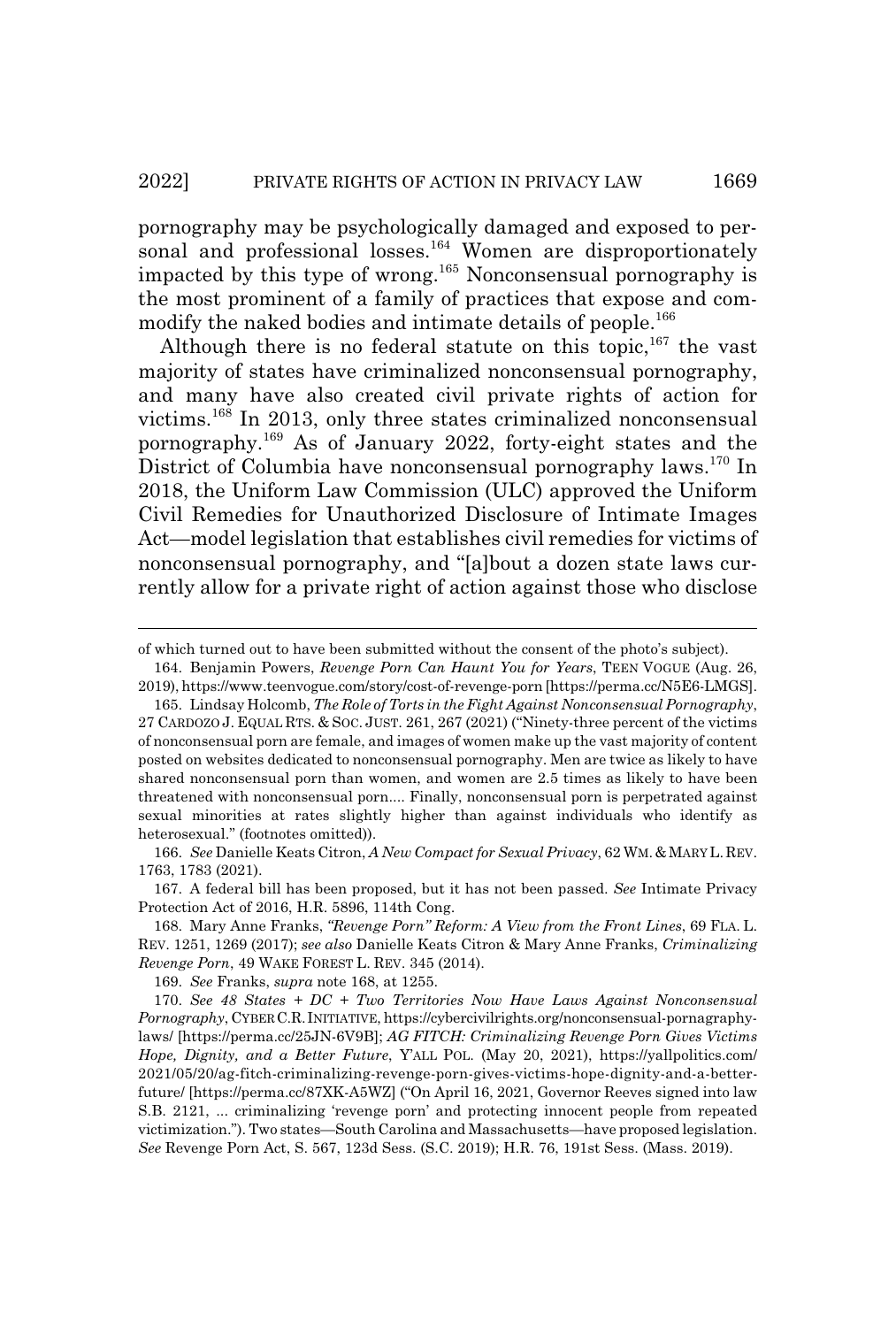intimate images without consent."171 The ULC underscored the importance of a private right of action in the Act's preamble: "[w]hile criminal law can serve as an important deterrent and expression of social condemnation, civil law is better suited to compensate victims for the harm they have suffered." Civil law allows victims to use the lower "preponderance of the evidence" standard inherent in civil cases to receive relief. Furthermore, victims can receive compensatory damages for mental distress and reputational harm from the wrong.<sup>172</sup> More broadly, enabling victims to sue empowers the victims and allows them to take their fate into their own hands.<sup>173</sup> Given the personal consequences and dignitary harm a victim of nonconsensual pornography faces, it seems unjust to allow whether the perpetrator sees justice to come down to whether an overburdened or unwilling prosecutor sees fit to take the case.<sup>174</sup>

State nonconsensual pornography laws can target not only individuals who post nonconsensual pornography, but also—with more difficulty—websites and platforms that host nonconsensual pornography.175 Section 230 of the Communications Decency Act generally shields website hosts and providers from liability,176 but websites that actively encourage the behavior may be liable for nonconsensual pornography distribution.<sup>177</sup> The flurry of legislation

176. 47 U.S.C. § 230.

<sup>171.</sup> Pam Greenberg, *Fighting Revenge Porn and 'Sextortion,'* LEGISBRIEF (Aug. 2019), https://www.ncsl.org/Portals/1/Documents/legisbriefs/2019/AugustLBs/Revenge-Porn-and-Sextortion\_29.pdf [https://perma.cc/JH3C-8UD7]; *see also Civil Remedies for Unauthorized Disclosure of Intimate Images Act*, UNIF. L. COMM'N, https://www.uniformlaws.org/committees/community-home?CommunityKey=668f6afa-f7b5-444b-9f0a-6873fb617ebb [https://perma.cc/RRB6-EK2K] (reporting that six states—Arkansas, Iowa, South Dakota, Nebraska, Colorado, and West Virginia—have enacted the model legislation, and two states—Missouri and Arizona—have introduced such bills).

<sup>172.</sup> Jayne S. Ressler, *Anonymous Plaintiffs and Sexual Misconduct*, 50 SETON HALL L. REV. 955, 968-70 (2020).

<sup>173.</sup> *Id.*; *see also* Lesley Wexler, Jennifer K. Robbennolt & Colleen Murphy, *#MeToo, Time's Up, and Theories of Justice*, 2019 U. ILL.L.REV. 45, 76-78 (describing the role money damages can play in psychologically making victims whole).

<sup>174.</sup> Danielle Keats Citron, *Sexual Privacy*, 128 YALE L.J. 1870, 1879-81 (2019).

<sup>175.</sup> *See* Franks, *supra* note 168, at 1286-95 (describing the characteristics of state statutes with examples).

<sup>177.</sup> Karla Utset, Note, *Drawing the Line: The Jurisprudence of Non-Consensual Pornography and the Implications of Kanye West's* Famous *Music Video*, 72 U. MIA. L. REV. 920, 928 (2018) ("[C]ourts interpreting Section 230 sharply distinguish between ISPs 'who simply host third-party content and those who actively participate in the creation of illegal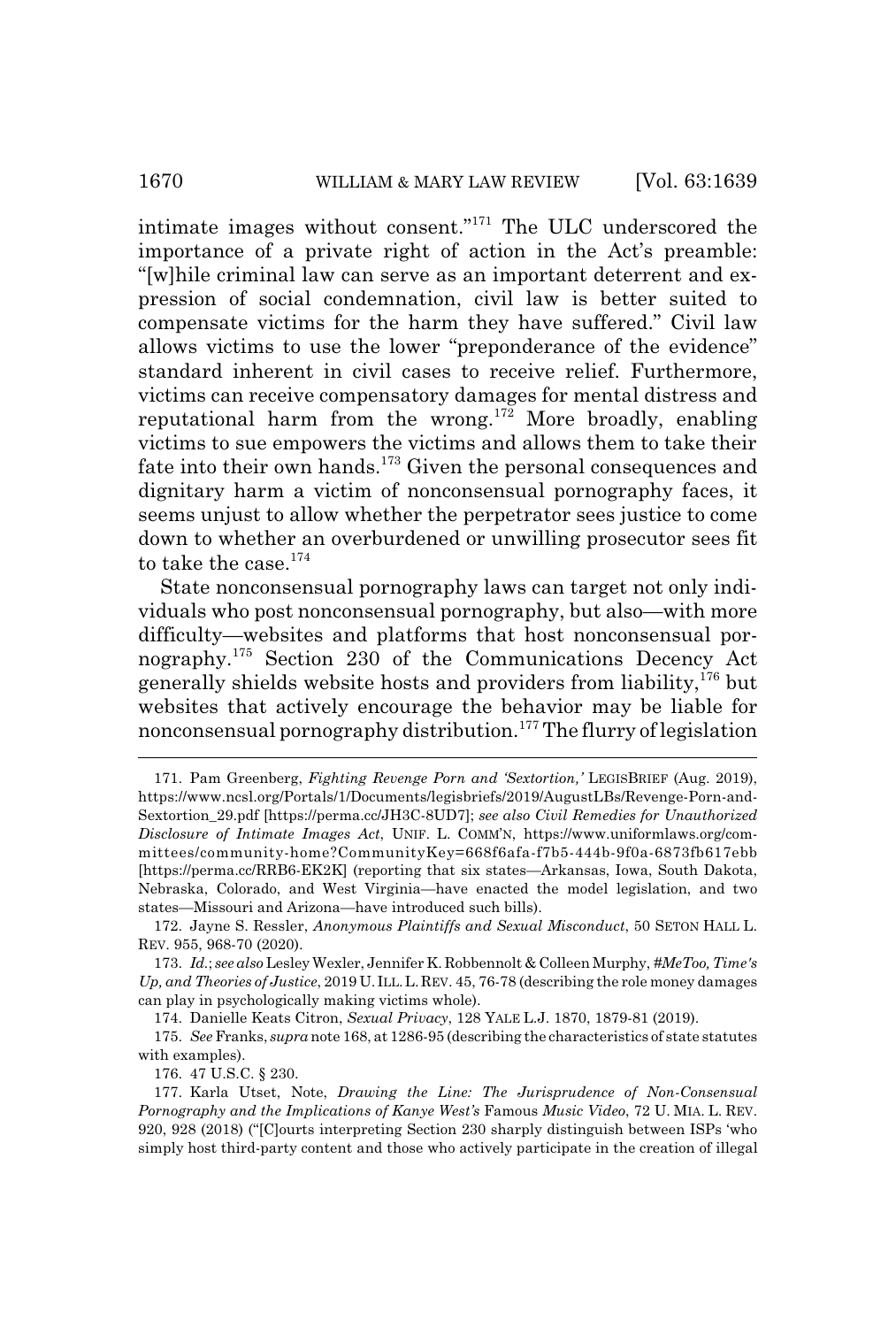on nonconsensual pornography has led to changes in business practices outside the courtroom. These laws have led many platforms to revise their terms of service to prohibit nonconsensual pornography and to filter such content, notwithstanding the protection that section 230 provides platforms.<sup>178</sup>

The widespread adoption of nonconsensual pornography legislation is one of the law's greatest expansions of the privacy interest in recent years. States recognized an important privacy interest and reinforced existing law to better protect it. Sexual privacy, although it has its own unique characteristics,  $179$  is undoubtedly among the interests protected in the general genus of privacy.180 State legislation started out focused on criminalizing nonconsensual pornography, yet that has given way to a more recent trend of having civil private rights of action as well. The near-universal criminalization of nonconsensual pornography has given way to understanding nonconsensual pornography as a civil wrong as well. What's more, courts have declined to strike down nonconsensual pornography laws on First Amendment grounds.<sup>181</sup> Nonconsensual pornography is an area of privacy law that has a clear positive trend.

179. *See generally* Citron, *supra* note 174.

180. *See* Roni Rosenberg & Hadar Dancig-Rosenberg, *Reconceptualizing Revenge Porn*, 63 ARIZ. L. REV. 199, 218-20 (2021) (arguing that nonconsensual pornography should be conceptualized as a sex offense, and not merely a privacy offense, but conceding that nonconsensual pornography is a privacy violation).

content.'" (quoting Andrew McDiarmid, *Decisive Section 230 Victory for GoDaddy in Revenge Porn Case*, CDT: BLOG (Apr. 15, 2014), https://cdt.org/blog/decisive-section-230-victory-forgodaddy-in-revenge-porn-case/)).

<sup>178.</sup> *See* Bobby Chesney & Danielle Citron, *Deep Fakes: A Looming Challenge for Privacy, Democracy, and National Security*, 107 CALIF. L. REV. 1753, 1764-65 (2019) ("For instance, content platforms have terms-of-service agreements, which ban certain forms of content based on companies' values. They experience pressure from, or adhere to legal mandates of, governments to block or filter certain information like hate speech or 'fake news.'" (footnotes omitted)); Franks, *supra* note 168, at 1278 ("In January 2015, the Federal Trade Commission (FTC) issued a complaint and a proposed consent order against Craig Brittain, the owner of the (now defunct) revenge porn site Is Anybody Down. The complaint alleged that Brittain engaged in unlawful business practices by obtaining sexually explicit material of women through misrepresentation and deceit and disseminating this material for profit. According to the terms of the settlement, Brittain must destroy all such material and is barred from distributing such material in the future without the 'affirmative express consent in writing' of the individuals depicted. In doing so, the FTC effectively declared the business model of revenge porn sites to be unlawful—a tremendous vindication for the victims of nonconsensual pornography." (footnotes omitted)).

<sup>181.</sup> *See, e.g.*, People v. Austin, 155 N.E.3d 439, 466, 472 (Ill. 2019), *cert. denied*, 141 S. Ct. 233 (2020).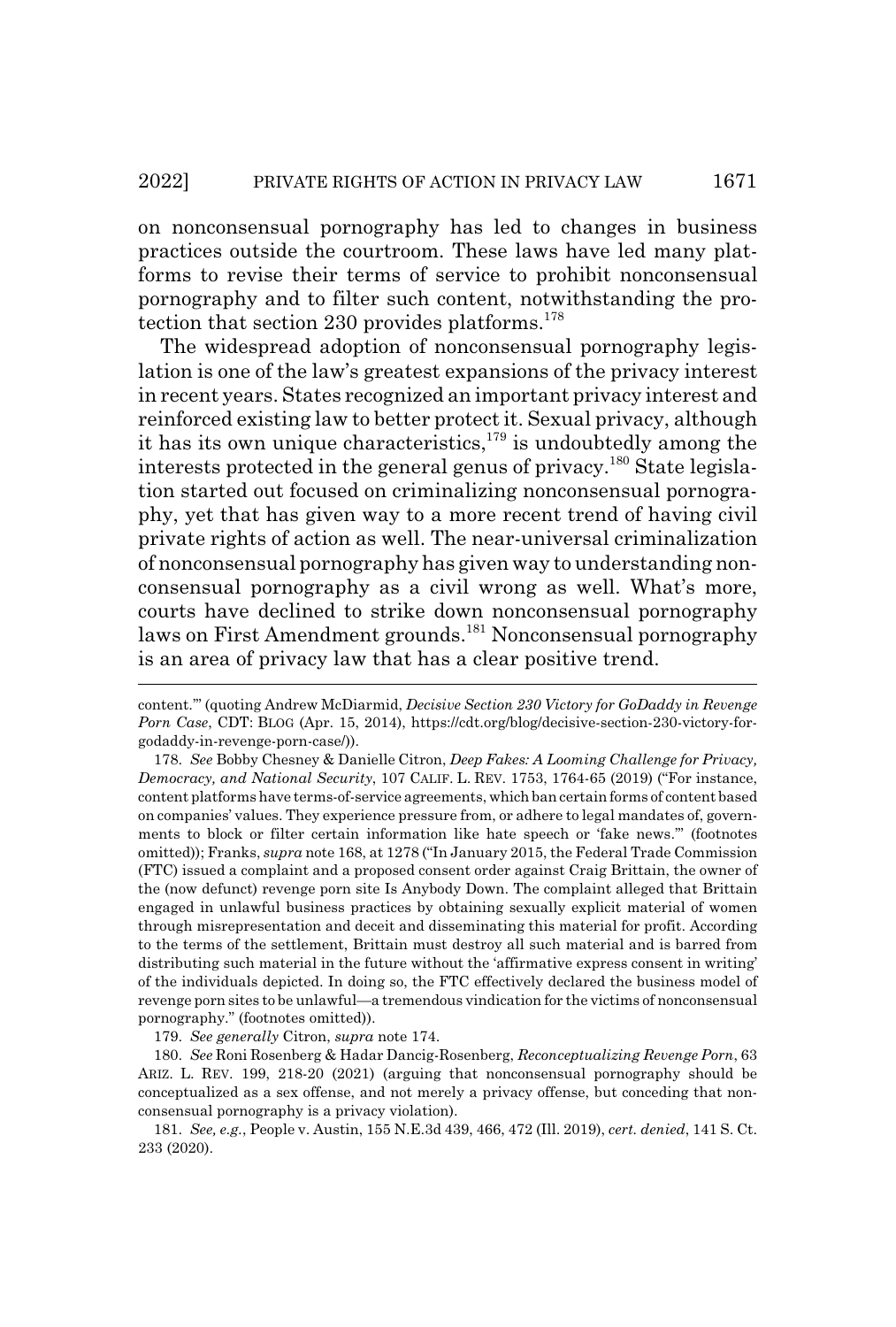# 1672 WILLIAM & MARY LAW REVIEW [Vol. 63:1639]

Yet, privacy literature rarely highlights the success of nonconsensual pornography legislation as a model for future effective privacy legislation. There are several possible reasons for this.<sup>182</sup> I will focus on the two most likely. First, privacy scholarship has a near-unanimous skepticism of sectoral legislation.<sup>183</sup> Legislators cannot anticipate all the forms privacy problems may take or even the sectors that will be most important to regulate. So, one may not look to nonconsensual pornography legislation as a blueprint because of concerns about its limited scope. Second, nonconsensual pornography is somewhat exceptional among privacy interests insofar as its visceral immediacy. Privacy law, in general, is plagued by the perception that privacy harms are based on subjective personal preferences.184 By contrast, there is deep-seated American cultural conservatism around nudity and sexual privacy.<sup>185</sup> Thus, it proved easy to build political consensus around the need to protect this particular privacy interest, but there is skepticism that the path nonconsensual pornography legislation took could be followed by other privacy interests or a more general privacy interest.<sup>186</sup> Yet, recent conversations about privacy have revealed that consensus on a more general right of privacy is possible. While only three

<sup>182.</sup> One, unfortunately, may be the tendency for scholarship not squarely addressing gender to ignore scholarship focusing on issues that predominately impact women. *See* Christopher A. Cotropia & Lee Petherbridge, *Gender Disparity in Law Review Citation Rates*, 59 WM.&MARY L. REV. 771, 777 (2018). Furthermore, women write most of the scholarship on nonconsensual pornography, and there is a proven bias in academia against citing articles by authors with female names. *Id.* at 771; *cf.* Katherine A. Mitchell, *The Privacy Hierarchy: A Comparative Analysis of the Intimate Privacy Protection Act vs. the Geolocational Privacy and Surveillance Act*, 73 U. MIA. L. REV. 569, 614 (2019) ("With the advent of legislative reform in the United States protecting women's rights, the criminal legal landscape has dramatically changed. Yet, our country is still plagued by a lack of recognition for women's rights to sexual, physical, and expressive autonomy—a fundamental flaw underlining the reason why there may be a societal lack of empathy for victims of nonconsensual pornography.").

<sup>183.</sup> *See, e.g*., BJ Ard, *The Limits of Industry-Specific Privacy Law*, 51 IDAHO L. REV. 607 (2015).

<sup>184.</sup> Will Rinehart, *What Exactly Constitutes a Privacy Harm?*, AM. ACTION F. (June 1, 2016), https://www.americanactionforum.org/insight/exactly-constitutes-privacy-harm/ [https://perma.cc/QQH2-PH68].

<sup>185.</sup> *See* Franks, *supra* note 168, at 1260 (discussing how there are generally negative perceptions about nudity and displays of sexual conduct).

<sup>186.</sup> *But see* Mitchell, *supra* note 182, at 572 (arguing that it is difficult to get nonconsensual pornography legislation passed relative to more gender-neutral Geolocational Privacy and Surveillance (GPS) legislation).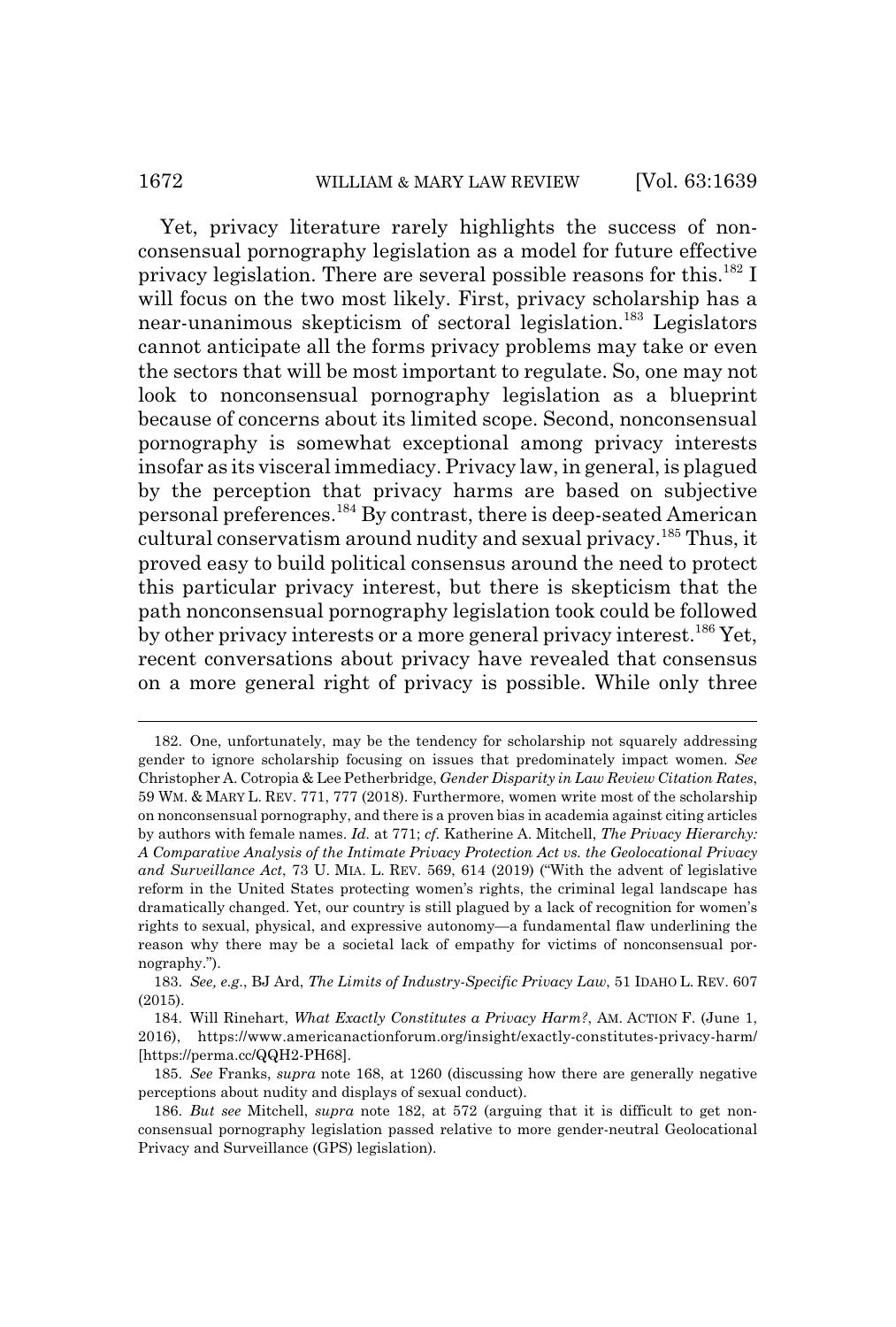states have passed privacy legislation, the majority of states are seriously exploring the prospect.<sup>187</sup> What is stymieing legislation from passing is not a lack of agreement on whether there is a general privacy right but on how effective enforcement of that right should be.<sup>188</sup> So the path of nonconsensual pornography in statehouses is instructive and encouraging for a more general privacy right at the state level.

Nonconsensual pornography legislation offers valuable lessons about the form privacy law should take if it is to succeed in protecting a privacy interest.189 An emphasis on private rights of action could further deter and prevent distribution of nonconsensual pornography. Of course, the rights of action further the interests of the victims, but having a civil action for individuals does more than this. One small claims case could draw attention to an issue with a platform. Private enforcement creates an additional avenue for society to have conversations about sexual misconduct.

Most significantly, the dignitary aspect of this wrong is predominant. Whether a victim of this abuse is able to seek relief should at least potentially come down to her choice, not the whim of a public servant. To the extent that there is conflict between deterrence and civil recourse goals of private enforcement, civil recourse should carry the day. Yet deterrence separately strongly calls for private enforcement, given the public interest in avoiding these wrongs from occurring in the first place.

# *B. Data Insecurity*

The interconnectedness of devices via the internet has made information exponentially more vulnerable to theft and misappropriation.190 This includes highly sensitive information, such as medical information collected in real time from the body<sup>191</sup> and physical

<sup>187.</sup> Klosowski, *supra* note 35.

<sup>188.</sup> *Id.*

<sup>189.</sup> *See generally* Mitchell, *supra* note 182, at 606 (noting the overlapping areas that other privacy issues have with nonconsensual pornography).

<sup>190.</sup> Max Meglio, Note, *Embracing Insecurity: Harm Reduction Through a No-Fault Approach to Consumer Data Breach Litigation*, 61 B.C. L. REV. 1223, 1247-48 (2020).

<sup>191.</sup> *See* Andrea M. Matwyshyn, *The Internet of Bodies*, 61 WM.&MARY L. REV. 77, 81-86 (2019).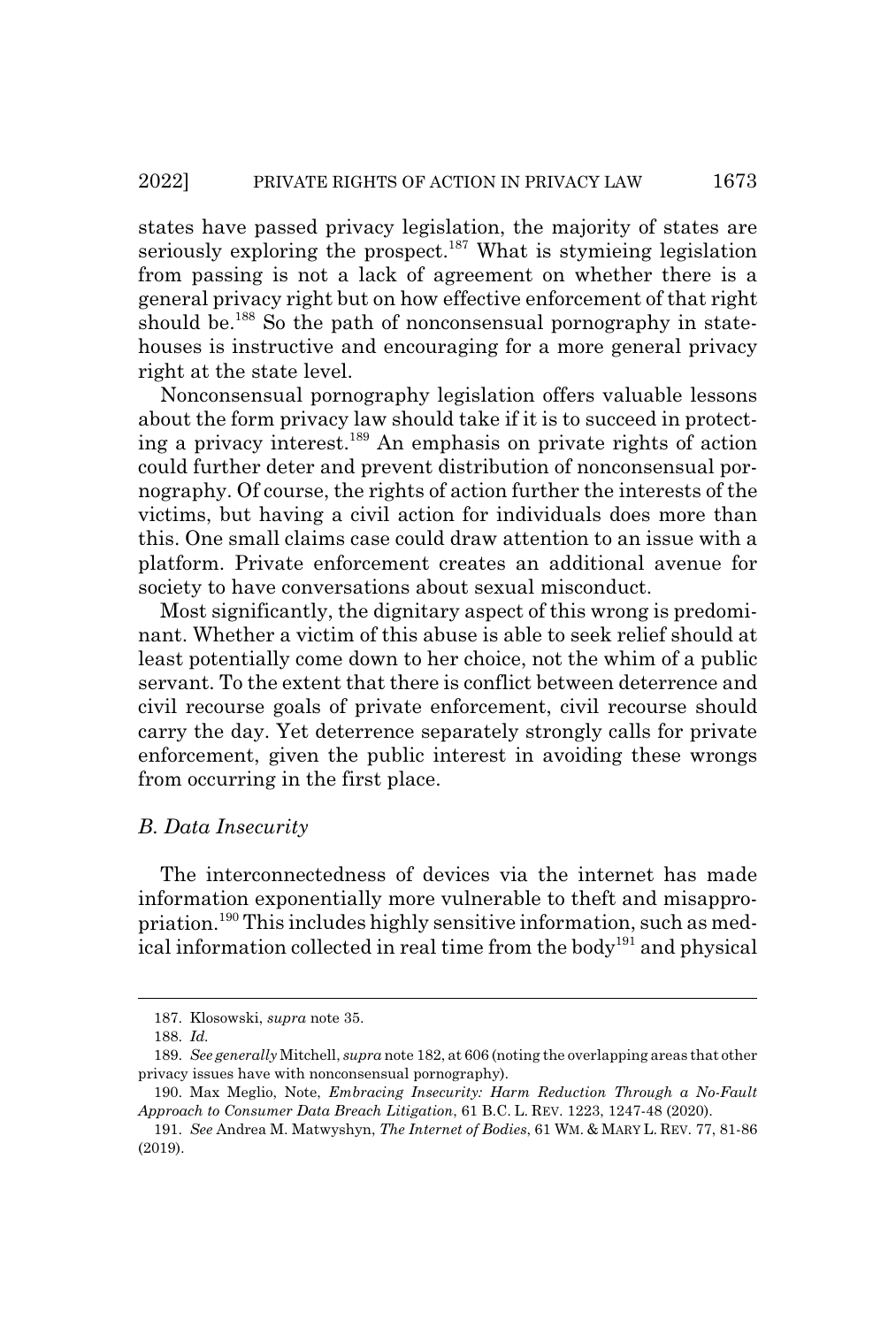location data.<sup>192</sup> Protecting data necessarily involves tradeoffs. For example, effective network security is often expensive and can diminish user experience.<sup>193</sup> Moreover, because network intrusions are considered inevitable, industry has focused on cyber resiliency—managing risk and mitigating the impact of intrusions.<sup>194</sup> Companies weigh the costs of additional cybersecurity measures against the potential costs of an intrusion.<sup>195</sup> As a result, many companies that offer consumer-facing devices, platforms, and databases underinvest in cybersecurity measures because of the low cost of consumer cybersecurity failures. Although data breach disclosure laws require companies to disclose data breaches impacting consumers, the lack of a private right of action insulates companies from the costs associated with data breaches that compromise consumer data.196 Under the status quo, companies are able to allow their users to absorb the costs of data breach failures because opportunities for seeking direct compensation for data breaches are highly limited.

Many highly publicized hacks of large consumer databases have exposed many people's personal data.<sup>197</sup> Victims of such hacks could

197. Gregory S. Gaglione, Jr., Comment, *The Equifax Data Breach: An Opportunity to*

<sup>192.</sup> *See generally* Meglio, *supra* note 190, at 1250 (discussing how consumers often are too willing to trade personal data at the expense of privacy and security).

<sup>193.</sup> *See* Steve Morgan, *Global Cybersecurity Spending Predicted to Exceed \$1 Trillion from 2017-2021*, CYBERCRIME MAG. (June 10, 2019), https://cybersecurityventures.com/cyber security-market-report/ [https://perma.cc/UNW9-EH4F]; James Brown, *The Art of Balancing User Experience and Security*, USABILITY GEEK, https://usabilitygeek.com/user-experience-andsecurity/ [https://perma.cc/8936-A3W2] (noting the need to balance user experience with security).

<sup>194.</sup> Steve Banker, *If Preventing a Cybersecurity Attack Is Impossible...*, FORBES (Mar. 3, 2015, 7:27 AM), https://www.forbes.com/sites/stevebanker/2015/03/03/if-preventing-cyber security-attacks-is-impossible/ [https://perma.cc/67YW-WAAX] ("[I]ntrusions may be all but certain for every organization."); ACCENTURE, THE NATURE OF EFFECTIVE DEFENSE: SHIFTING FROM CYBERSECURITY TO CYBER RESILIENCE 3 (2018), https://www.accenture.com/acnmedia/ accenture/conversion-assets/dotcom/documents/local/en/accenture-shifting-from-cybersecurityto-cyber-resilience-pov.pdf [https://perma.cc/3F2M-VUEC] ("Absolute security is absolutely impossible."); Daniel Dobrygowski, *Cyber Resilience: Everything You (Really) Need to Know*, WORLD ECON. F. (July 8, 2016), https://www.weforum.org/agenda/2016/07/cyber-resiliencewhat-to-know/ [https://perma.cc/8PHD-37DH] (comparing cybersecurity and cyber resilience).

<sup>195.</sup> *See* Toby Shackleton, *A Cost-Benefit Analysis Approach to Cyber Security*, SIX DEGREES (Mar. 3, 2021), https://www.6dg.co.uk/blog/cost-benefit-approach-to-cyber-security/ [https://perma.cc/7ZLU-4AGH].

<sup>196.</sup> *See* Jeff Kosseff, *Defining Cybersecurity Law*, 103 IOWA L. REV. 985, 1003-04 (2018) (explaining that, despite experiencing a cyber incident three years earlier, Sony continued to underinvest in cybersecurity measures—leading to a subsequent attack in 2014).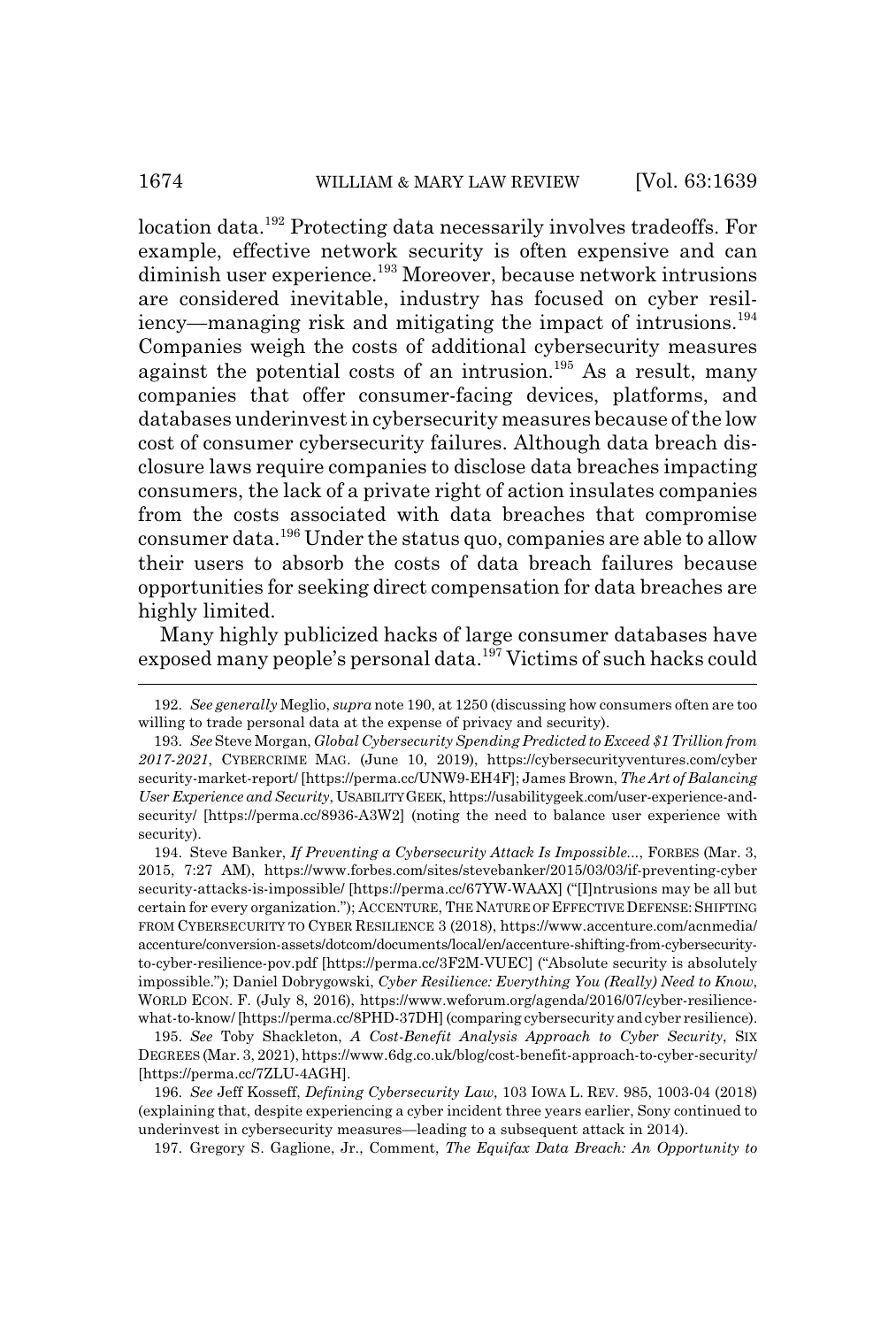face anything from financial damage, to humiliation, to longerrunning harms.198 Data insecurity makes individuals vulnerable not only to private actors but to governments as well. The U.S. government and others take full advantage of the porous information society ecosystem to learn about citizens for the purposes of public safety, crime prevention, and perhaps other, less wholesome purposes.<sup>199</sup>

Since the early 2000s, states have enacted data breach laws that provide public law enforcement with mechanisms intended to protect consumers' personal information.<sup>200</sup> Generally, such laws require companies maintaining consumer data to employ reasonable security practices and to notify consumers and state enforcement authorities when consumer data has been compromised.<sup>201</sup> However, they have failed to encourage companies to increase their standard of care at the pace at which hackers are improving their hacking techniques.<sup>202</sup>

In response to these concerns, some commentators have recently proposed support for public law regulations.203 Some of these proposals advocate for new causes of action to be awarded due to the inadequacy of current tort and contract law to describe the nature of the threat represented by data insecurity.<sup>204</sup> Others argue that the main obstacle facing plaintiffs is the difficulty of proving harm and find that—rather than new causes of action—new ways of formalizing and recognizing the harm presented by data insecurity are needed.205 There are also intermediate approaches. For example,

201. Hayes, *supra* note 200, at 1250-57.

202. Kosseff, *supra* note 196, at 1024-29 (describing the ways in which cybersecurity law is inadequate).

*Improve Consumer Protection and Cybersecurity Efforts in America*, 67 BUFF. L. REV. 1133, 1137-47 (2019) (describing the recent history of data breaches).

<sup>198.</sup> Daniel J. Solove & Danielle Keats Citron, *Risk and Anxiety: A Theory of Data-Breach Harms*, 96 TEX. L. REV. 737, 774 (2018).

<sup>199.</sup> Jonathan Mayer, *Government Hacking*, 127 YALE L.J. 570, 577 (2018) (describing the practice and outlining the law of government hacking).

<sup>200.</sup> *See* Carol M. Hayes, *Comparative Analysis of Data Breach Laws: Comprehension, Interpretation, and External Sources of Legislative Text, 23 LEWIS & CLARK L.REV. 1221, 1223,* 1249 (2020); Thomas D. Haley, *Data Protection in Disarray*, 95 WASH. L. REV. 1193, 1235-36 (2020).

<sup>203.</sup> *See* Solow-Niederman, *supra* note 12, at 618.

<sup>204.</sup> *See id.*; Meglio, *supra* note 190, at 1241.

<sup>205.</sup> Solove & Citron, *supra* note 198, at 737-38.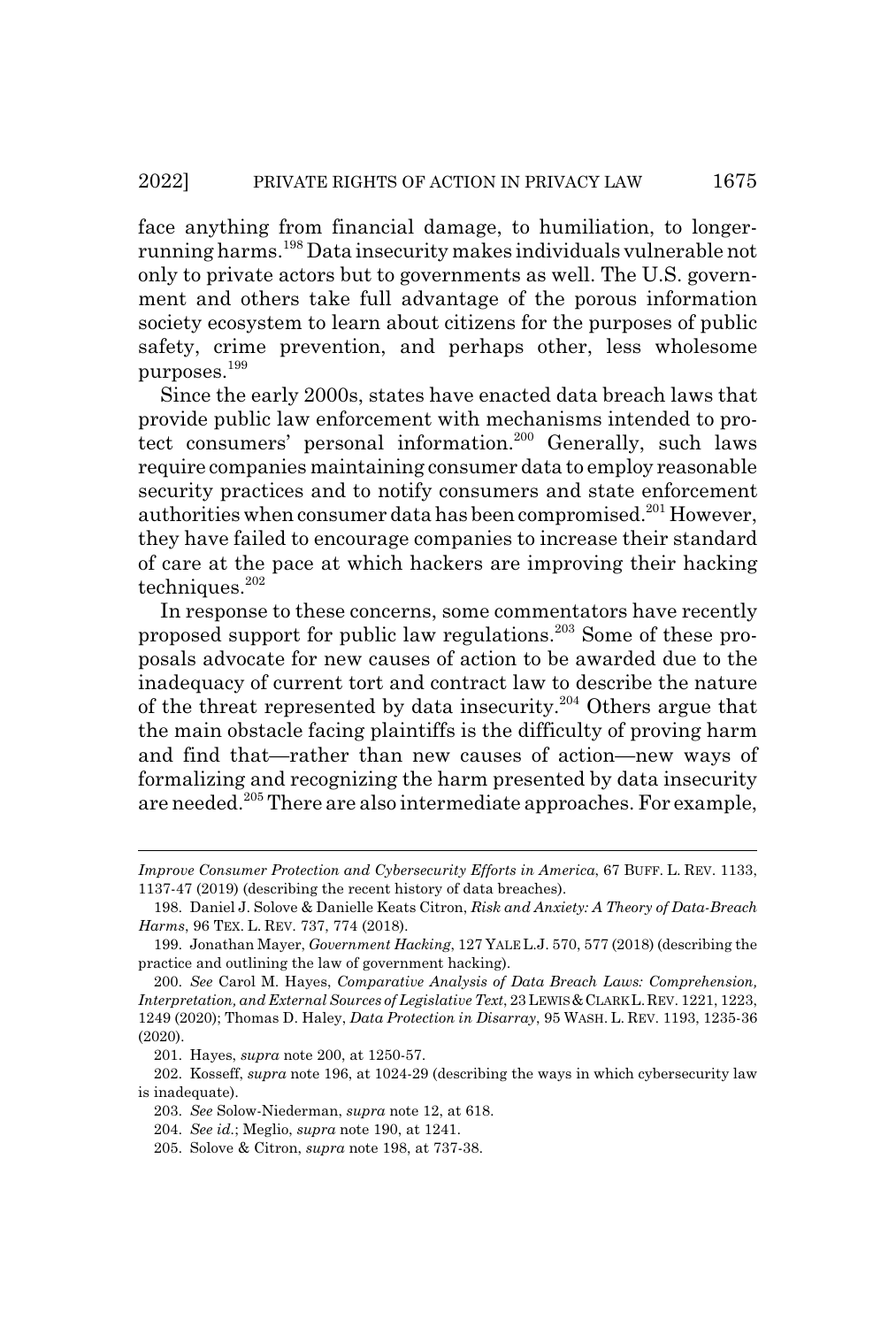Will McGeveran has suggested that existing law points toward a quasi-fiduciary duty of firms, which he calls "data custodians," to provide data security to individuals who have data in their  $charge.<sup>206</sup>$ 

All of these proposals share an understanding that merely forcing companies to announce data breaches and subjecting them to public actions from state attorneys general is insufficient to prevent data insecurity. However, informational asymmetries create adverse incentive structures that lead to widespread data insecurity. Data breach notification laws rely on companies to report data breaches to consumers and state authorities.<sup>207</sup> Although these laws typically define "data breach," the company is left to make the initial determination as to whether a security incident requires public disclosure.<sup>208</sup> Such a regime presents the risk that companies may conceal borderline security events that come close, but not quite, to the level requiring disclosure. There is little incentive for firms to take initiative to invest in data security beyond public law standards. This is because most private actions against parties for data insecurity fail for lack of harm or lack of a case or controversy.209 The reputational harm from data insecurity exists, but the evidence is mixed as to whether pure reputational harm influences the behavior of firms.<sup>210</sup>

Private enforcement fills this incentive lacuna by encouraging companies to protect consumer data even if it is possible to conceal their security failures from the regulator.<sup>211</sup> Imagine if failure to provide adequate data security could be considered a tort (or failure of some other legal obligation, perhaps in contract).<sup>212</sup> Because Software-as-a-Service (SaaS) has become the norm, $^{213}$  instead of selling or licensing software, most companies simply pay to use

<sup>206.</sup> William McGeveran, *The Duty of Data Security*, 103 MINN. L. REV. 1135, 1139-40 (2019).

<sup>207.</sup> Hayes, *supra* note 200, at 1256.

<sup>208.</sup> *Id.* at 1252-55.

<sup>209.</sup> *See* Kosseff, *supra* note 196, at 1016.

<sup>210.</sup> *See id.* at 1016-17.

<sup>211.</sup> *See* Solow-Niederman, *supra* note 12, at 622 (discussing how a company's incentives change when framing privacy issues in a tort context).

<sup>212.</sup> *See id.* at 618.

<sup>213.</sup> *See* Samantha Schwartz, *2019 Trends: Cocktail of SaaS Applications Becomes the Norm*, CIO DIVE (Jan. 3, 2019), https://www.ciodive.com/news/2019-trends-cocktail-of-saasapplications-becomes-the-norm/544690/ [https://perma.cc/U97T-VQAU].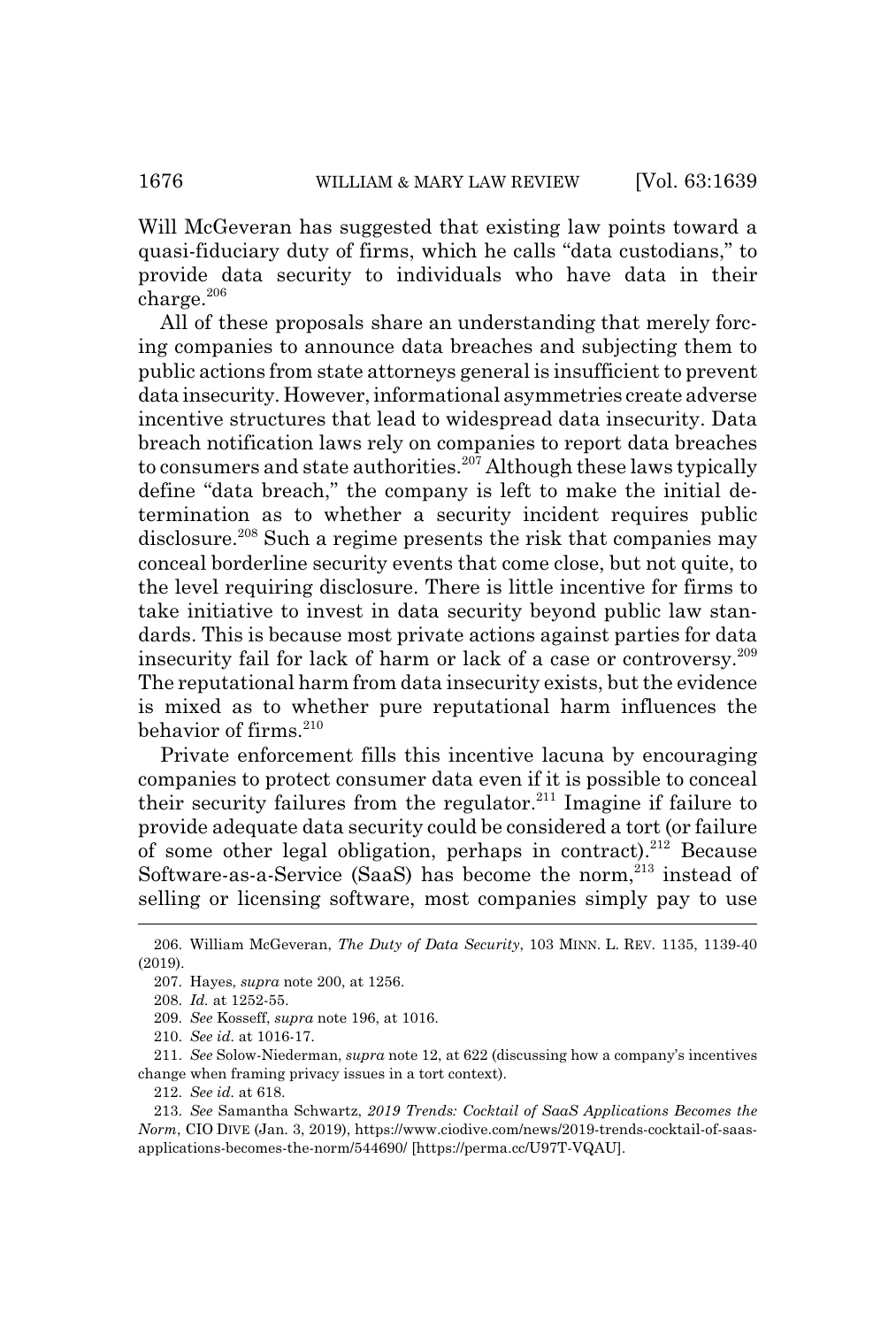software owned and hosted by another firm.<sup>214</sup> In effect, SaaS concentrates responsibility for data security in a smaller number of firms. One of the advantages of SaaS is that data security liability can be contractually assigned to the SaaS provider.<sup>215</sup> Because the downstream firm (purchaser of SaaS) would face exposure to liability if the data security practices of the upstream firm were poor, the downstream firm would have the incentive to do due diligence and acquire appropriate insurance.<sup>216</sup> Having poor data security practices, then, would cost the SaaS provider business. $2^{17}$ This would create an incentive to have strong data security practices outside of and parallel to data breach notification public law legislation. The private and public law avenues are mutually reinforcing, but note the essential nature of the private right of action.218 A private right of action creates an incentive for private actors with more information and expertise about the relevant technology to hold each other accountable without the need to disclose their practices to the public.

Tort law imposes strict liability to discourage reckless behavior by forcing private actors to take every possible precaution.<sup>219</sup> Strict liability could be a powerful tool for preventing consumer exploitation from data leakage and data trafficking.<sup>220</sup> There is a great deal of precedent for this approach. The law imposes strict liability for dangerous items with long-ranging implications in other areas of the private law, including toxic torts<sup>221</sup> and products liability.<sup>222</sup> Databases pose predictable dangers to society, both when breached

<sup>214.</sup> Michael L. Rustad & Elif Kavusturan, *A Commercial Law for Software Contracting*, 76 WASH.&LEE L. REV. 775, 778-79 (2019).

<sup>215.</sup> W. Kuan Hon, Christopher Millard & Ian Walden, *Negotiating Cloud Contracts: Looking at Clouds from Both Sides Now*, 16 STAN. TECH. L. REV. 79, 92-94 (2012) (empirical study examining allocation of liability and risk in SaaS and other cloud contracts; found strong relationship between allocation of risk and bargaining power).

<sup>216.</sup> *See* Jay P. Kesan & Carol M. Hayes, *Strengthening Cybersecurity with Cyberinsurance Markets and Better Risk Assessment*, 102 MINN. L. REV. 191, 193-94 (2017).

<sup>217.</sup> *See id.*

<sup>218.</sup> *See id.*

<sup>219.</sup> *See* Ormerod, *supra* note 12, at 1936.

<sup>220.</sup> *See id.* at 1936-38.

<sup>221.</sup> *See* McClain v. Metabolife Int'l, Inc., 401 F.3d 1233, 1237, 1240 (11th Cir. 2005); Adkisson v. Jacobs Eng'g Grp., Inc., 370 F. Supp. 3d 826, 835 (E.D. Tenn. 2019).

<sup>222.</sup> *See* Roverano v. John Crane, Inc., 226 A.3d 526, 528, 536 (Pa. 2020).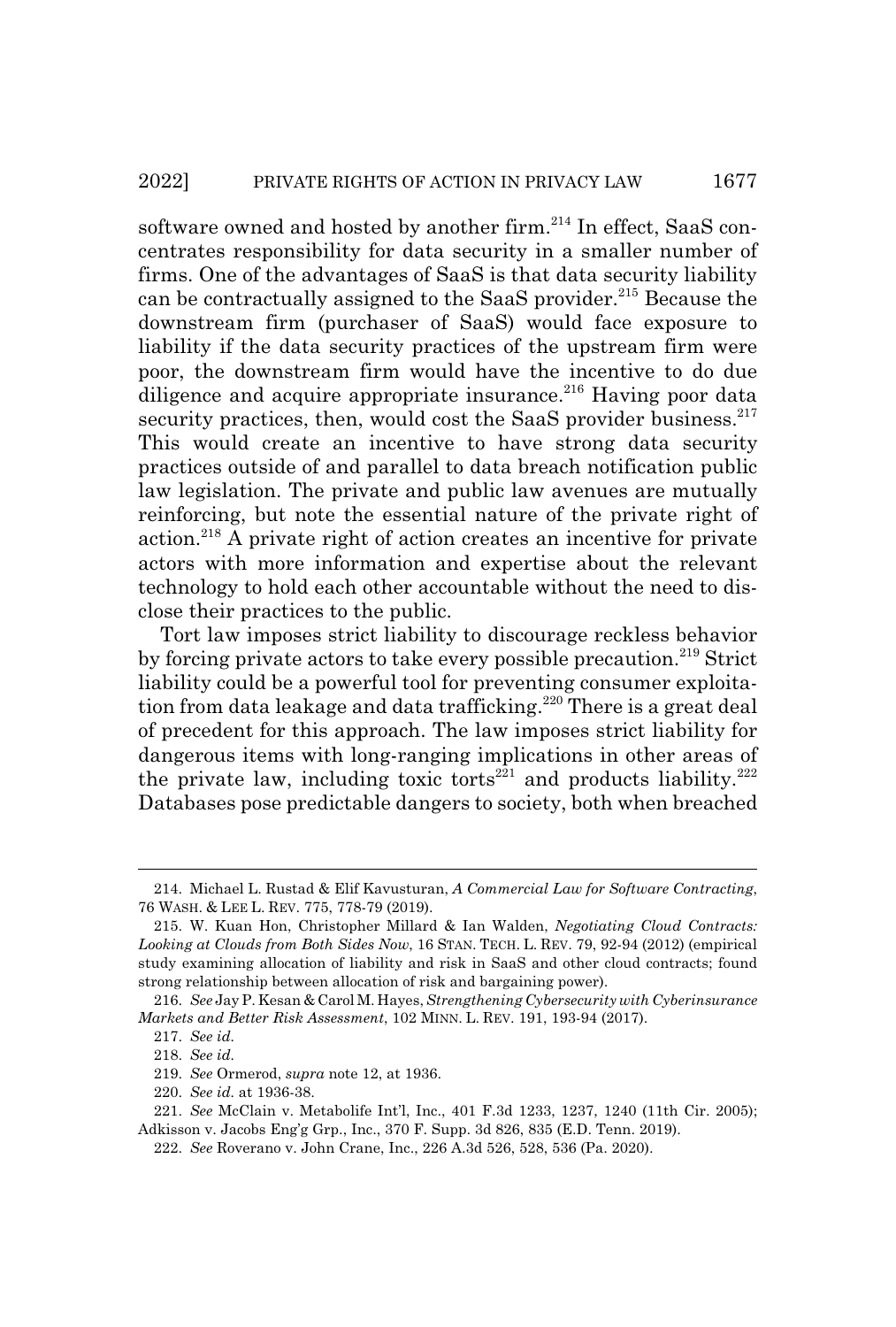and when used as designed.<sup>223</sup> Danielle Citron has compared databases to reservoirs in the industrial age, arguing by analogy that data security breaches should trigger strict liability.<sup>224</sup> Peter Ormerod has gone further, suggesting that any information misuse violation also warrants strict liability.<sup>225</sup> That is not just the result of public legislation but also private law that keeps actors in society accountable to each other in order to preserve the dignity of the individual in all aspects of her life.<sup>226</sup> This shows the centrality of private law in regulating privacy. Without strict liability for data security harms, it is likely we will continue to see slipshod data practices.227 Both the deterrence and dignitary justifications for private enforcement are present in motivating data security regulation. On the one hand, overall deterrence of data security practices is the aim of such regulation. But individuals can also face significant personal harms from data insecurity, and should not feel powerless to defend their personal information.

# *C. Data Power*

Market power in the information age presents concerns that antitrust law is not competent to address without support from other forms of regulation.<sup>228</sup> A series of articles has attacked the status quo in the technology sector for promoting undue concentration of capabilities in the hands of a small group of companies. $229$ Controlling a large database of granular consumer data accords the few owners of such databases powerful and unique abilities.<sup>230</sup> These capabilities are critical for the current day and even more important

<sup>223.</sup> Citron, *Reservoirs of Danger*, *supra* note 12, at 244-45, 291-93.

<sup>224.</sup> *See id.* at 291-93.

<sup>225.</sup> *See* Ormerod, *supra* note 12, at 1936-38.

<sup>226.</sup> *See id.*

<sup>227.</sup> *See id.* at 1944-46.

<sup>228.</sup> *See* Orla Lynskey, *Grappling with "Data Power": Normative Nudges from Data Protection and Privacy*, 20 THEORETICAL INQUIRIES L. 189, 190, 194, 215 (2019); *cf.* Kristelia A. García, *Facilitating Competition by Remedial Regulation*, 31 BERKELEY TECH. L.J. 183, 246-47 (2016) (arguing for regulation that discourages industry cooperation and punishes lack of competition in the technology space).

<sup>229.</sup> *See, e.g.*, Kenneth A. Bamberger & Orly Lobel, *Platform Market Power*, 32 BERKELEY TECH. L.J. 1051, 1053-54 (2017).

<sup>230.</sup> *See id.* at 1083-89.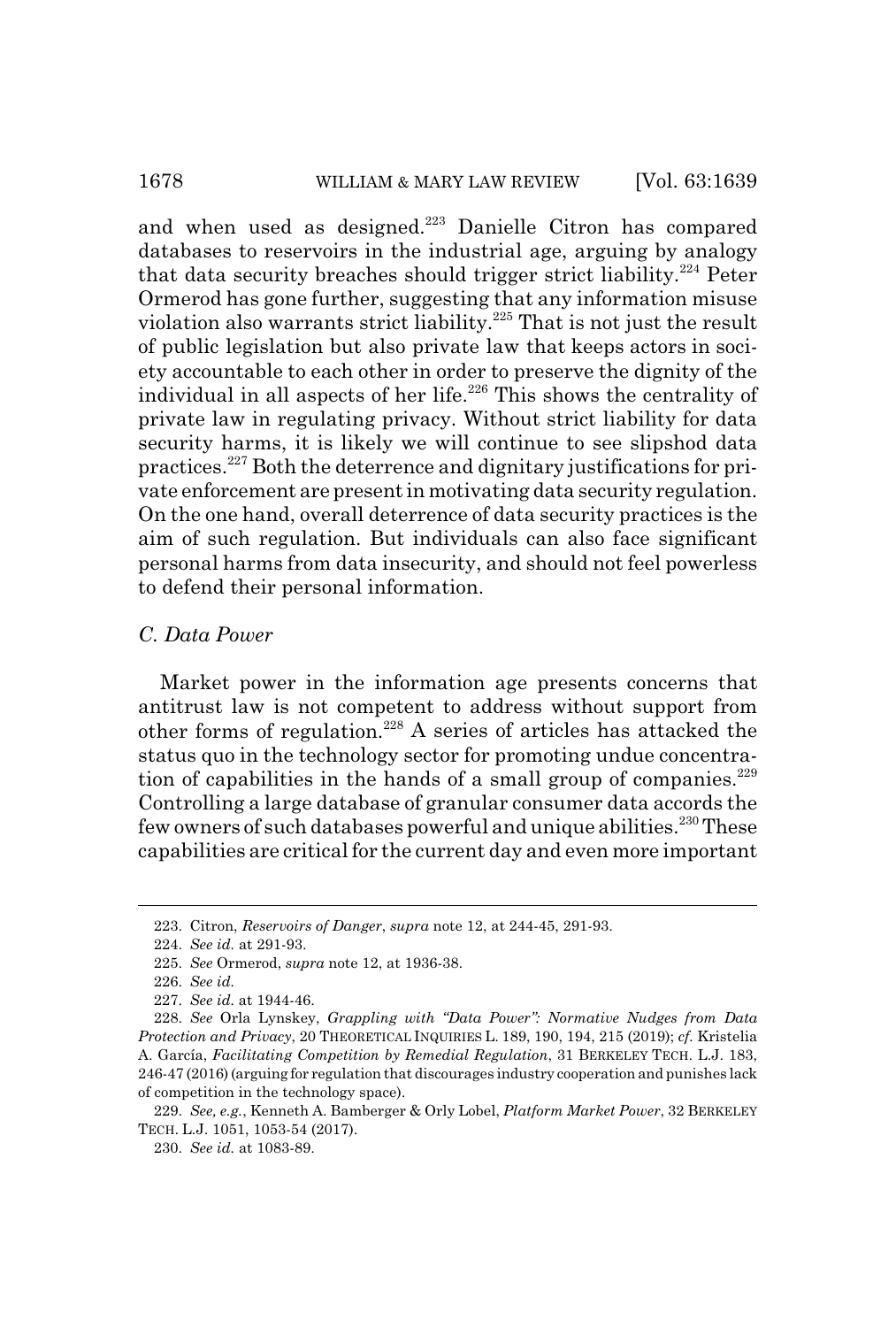for our future.<sup>231</sup> Artificial Intelligence (AI) and machine learning are important resources and only look to become more important with time.<sup>232</sup> The basic tools for machine learning and AI are taught to every computer science student at the college level. $233$  But machine learning is only as strong as the size of its training set.<sup>234</sup> Without access to the databases that the Big Five technology companies control, there are limits to the quality of output even the best coded machines can produce.<sup>235</sup> Current methods of AI and machine learning development rely on large banks of data.<sup>236</sup> Therefore, the companies that have the most data will get the best results and be able to develop higher quality AI and machine learning applications and products.<sup>237</sup> So the possession of data creates dividends for entering new industries and will continue to dominate in the future, unless the basic method by which AI and machine learning changes.<sup>238</sup>

There are major economic implications of the combination of influence and outsized ability to innovate that big players in the information economy currently enjoy.<sup>239</sup> Orla Lynskey argues that, due to these specific characteristics, it is more useful to refer to data

235. *See* Hemphill, *supra* note 232, at 1978-81 ("Machine learning advances also reinforce the importance of access to data. A larger stock of searches and observed outcomes—for example, whether the user clicked—generates data needed to train and improve the prediction of the algorithm. The importance of scale is heightened by the high variability of user data.... Considered as a whole, advances in machine learning tend to reinforce the market position of the leading platforms. There is reason to agree with the *Economist*'s assessment, emphasizing various advantages of the incumbents: 'It seems likely that the incumbent tech groups will capture many of AI's gains, given their wealth of data, computing power, smart algorithms and human talent, not to mention a head start on investing.'" (footnotes omitted)).

237. *See id.*

238. *See id.*

<sup>231.</sup> *See id.* at 1083-89.

<sup>232.</sup> *See* C. Scott Hemphill, *Disruptive Incumbents: Platform Competition in an Age of Machine Learning*, 119 COLUM. L. REV. 1973, 1978-81 (2019).

<sup>233.</sup> *See generally* Justin Aglio, *An Inside Look—America's First Public School AI Program*, GETTING SMART (Jan. 4, 2019), https://www.gettingsmart.com/2019/01/04/an-inside-lookamericas-first-public-school-ai-program/ [https://perma.cc/CRF9-G3C2] (describing the AI and machine learning program required for all Montour Public School District fifth through eighth grade students).

<sup>234.</sup> *See* David Lehr & Paul Ohm, *Playing with the Data: What Legal Scholars Should Learn About Machine Learning*, 51 U.C.DAVISL.REV. 653, 677-81 (2017) (describing the need for sufficient data to train a machine learning system).

<sup>236.</sup> *See id.*

<sup>239.</sup> *See* Bamberger & Lobel, *supra* note 229, at 1083-87.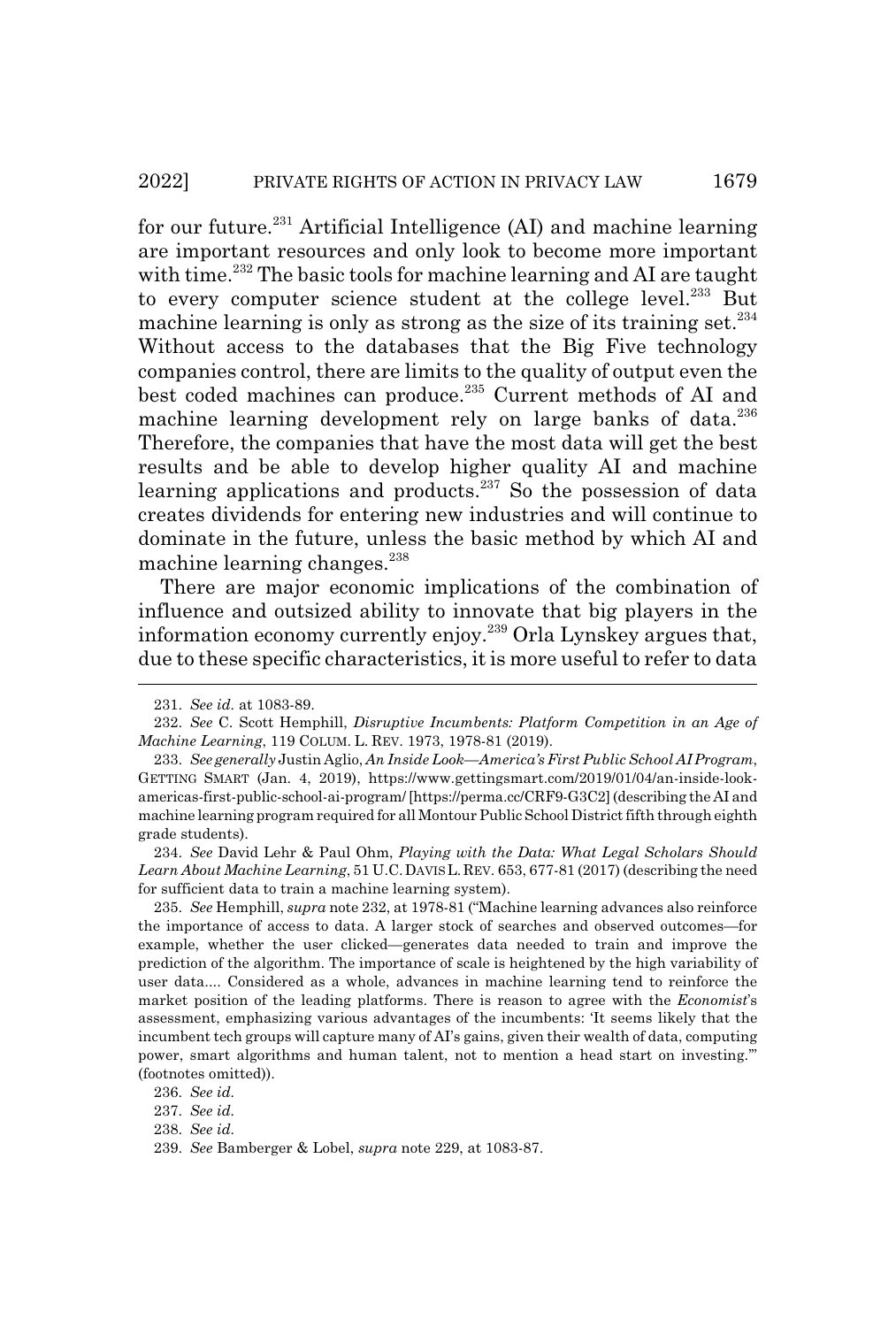power in this context rather than the more generic term "market power."240 I agree and will use the term throughout this Article.

Data power allows tech giants to act as gatekeepers in the information economy, empowering them to set norms for consumers and policies for downstream companies.<sup>241</sup> Even governments take advantage of the influence of companies with data power to achieve regulatory goals in the area of data protection.<sup>242</sup> Business models in the information economy are based on a "grow fast or die" model, in contrast to the industrial age model of incremental growth.<sup>243</sup> Modern startups aim to grow fast enough to attract the attention of one of the larger companies in order to be purchased.244 Only in rare hypergrowth situations do even successful companies become worthy of continuing in their own right.<sup>245</sup> A startup company that looks to be able to profitably stand on its own even in the medium run is "a unicorn"—a whimsical way to convey its extreme unlikelihood.<sup>246</sup> Because few information-economy firms even hope or intend to continue in perpetuity, maintaining relationships with companies with more data power becomes critically important.<sup>247</sup> A startup's prospects of seriously competing against the most data-powerful companies are grim. $^{248}$  If one has a useful and popular application that would benefit from stronger AI, the current market incentivizes attempting to be acquired by Alphabet or Amazon rather than trying to build from scratch the type of information mine those

243. *See* K. Sabeel Rahman, *The New Utilities: Private Power, Social Infrastructure, and the Revival of the Public Utility Concept*, 39 CARDOZO L. REV. 1621, 1626-27, 1650 (2018).

245. *See id.*

<sup>240.</sup> *See* Lynskey, *supra* note 228, at 190, 194, 215.

<sup>241.</sup> *See generally* Bamberger & Lobel, *supra* note 229, at 1086 ("There may be wideranging ways that Uber and other two-sided platforms can abuse their market power by taking advantage of the massive data they collect, to the detriment of both sides of the market.... By means of this information asymmetry, [Uber] can leverage 'access to information about users and their control over the user experience to mislead, coerce, or otherwise disadvantage sharing economy participants.'").

<sup>242.</sup> *See* Rory Van Loo, *The New Gatekeepers: Private Firms as Public Enforcers*, 106 VA. L. REV. 467, 469-72, 475-77 (2020).

<sup>244.</sup> *See id.*

<sup>246.</sup> *See* Salvador Rodriguez, *The Real Reason Everyone Calls Billion-Dollar Startups 'Unicorns*,*'* INT'L BUS. TIMES (Sept. 3, 2015, 12:25 PM), https://www.ibtimes.com/real-reasoneveryone-calls-billion-dollar-startups-unicorns-2079596 [https://perma.cc/VS6X-3F9K].

<sup>247.</sup> *See* BUS. ROUNDTABLE, *supra* note 5.

<sup>248.</sup> *See id.*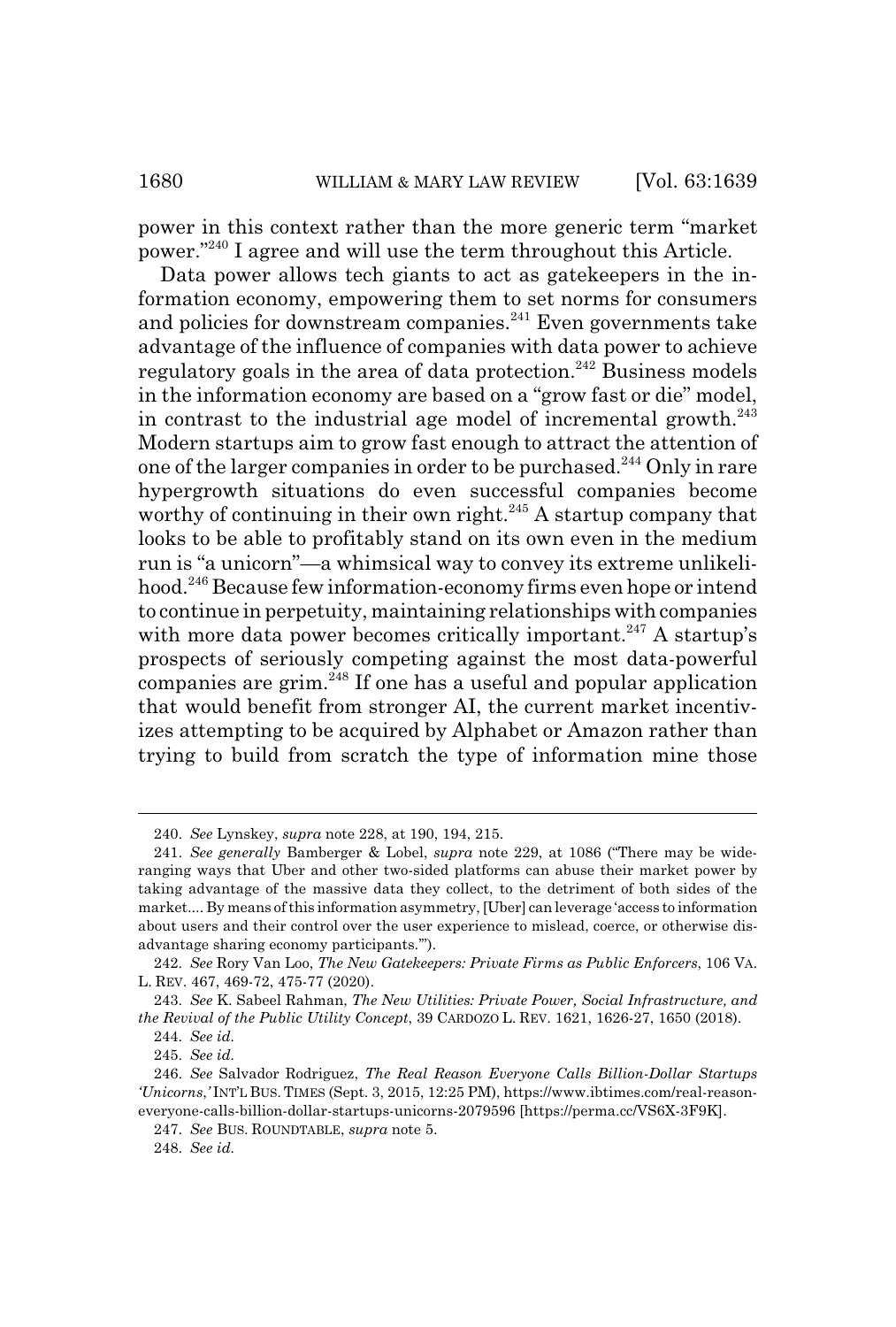companies already have.<sup>249</sup> This type of incentive explains why the United States acknowledges many utilities as "natural" monopolies and regulates these monopolies accordingly.250 It simply does not make any economic sense for multiple companies to run powerlines through the same community—it is more efficient to pool resources. Because of this similarity, some argue that a similar regime may be needed for companies with major data power.<sup>251</sup>

As the Cambridge Analytica scandal illustrates,<sup>252</sup> the rise of the platform economy means that the influence of data power goes beyond the mere exercise of power of the actor with data power.<sup>253</sup> If another company can leverage or siphon off the abilities of the monopolist, negative outcomes could arise outside the interests of the actor with market power itself.<sup>254</sup> The existence of data power, then, creates a certain type of threat because once it is there, it can be leveraged by anyone who gains access to it. $^{255}$  If antitrust law does not lead to the breakup of companies with data power—and even if it does—data power may have many of the characteristics of

250. *See id.*

252. *See, e.g.*, Carole Cadwalladr & Emma Graham-Harrison, *Revealed: 50 Million Facebook Profiles Harvested for Cambridge Analytica in Major Data Breach*, THE GUARDIAN (Mar. 17, 2018, 6:03 PM), https://www.theguardian.com/news/2018/mar/17/cambridgeanalytica-facebook-influence-us-election [https://perma.cc/7LY7-EYX5] (detailing how Cambridge Analytica built an algorithm to determine voting behavior by harvesting data from more than fifty million Facebook profiles through an online personality test that collected information on test-takers' Facebook friends).

253. *See* Orly Lobel, *The Law of the Platform*, 101 MINN. L. REV. 87, 89-90 (2016).

254. *See generally* Cadwalladr & Graham-Harrison, *supra* note 252 (describing how Cambridge Analytica exploited access to Facebook profiles and networks and used the collected data for political and financial gain).

255. *See, e.g.*,*id.* ("[Cambridge Analytica] exploited Facebook to harvest millions of people's profiles. And built models to exploit what [Cambridge Analytica] knew about them and target their inner demons. That was the basis the entire company was built on.").

<sup>249.</sup> *See* John Mannes, *Facebook, Amazon, Google, IBM, and Microsoft Come Together to Create the Partnership on AI*, TECHCRUNCH (Sept. 28, 2016, 5:01 PM), https://techcrunch.com/ 2016/09/28/facebook-amazon-google-ibm-and-microsoft-come-together-to-create-historicpartnership-on-ai/ [https://perma.cc/AS9N-2T9R].

<sup>251.</sup> *See, e.g.*, Rahman, *supra* note 243, at 1637 ("Industries triggered public utility regulation when there was a combination of economies of scale limiting ordinary accountability through market competition and a moral or social importance that made the industries too vital to be left to the whims of the market or the control of a handful of private actors. This combination of economic dominance and social necessity is what created the threat of not just exploitative prices but also discrimination and unequal access."); Adam Candeub, *The Common Carrier Privacy Model*, 51 U.C. DAVIS L. REV. 805, 809, 846-47 (2018) (arguing for imposing common carrier liability on internet companies to protect privacy).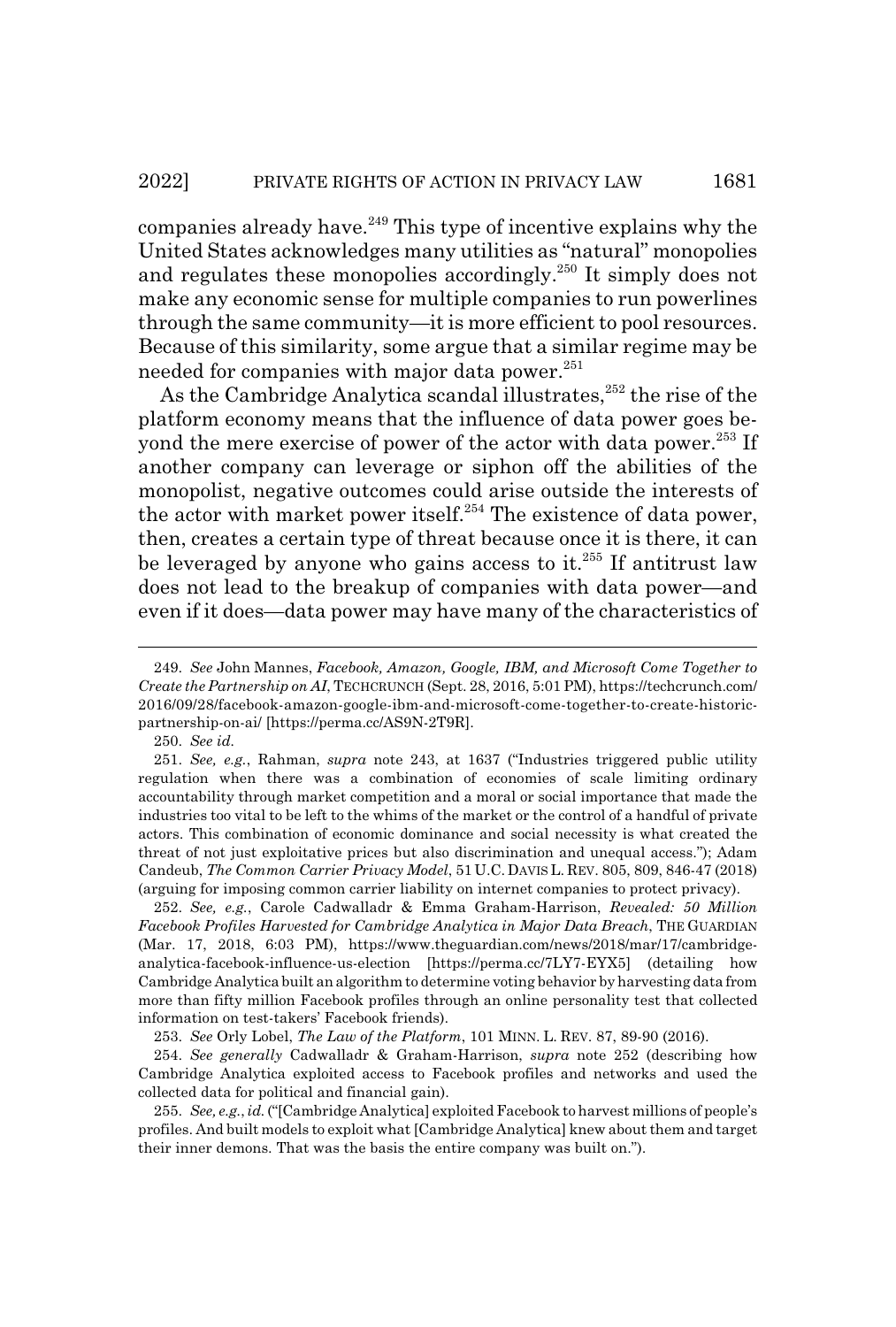public utilities and should be regulated more like utilities and utility-like industries. $256$  That is, legislators should not hesitate to provide specific rules that companies with data power must apply in order to serve the public interest, much like they do with banks, utilities, and other industries with major concentration that citizens must use to survive.

Data power, like other forms of market power, is a strange beast because it is not inherently bad to have just one provider of a given service, or just one actor in control of a resource.<sup>257</sup> Problems arise because the monopolist, given that no other actor is in a position to stop her, can take advantage of her position by offering higher prices or lower-quality goods.258 Also, absent the threat of competition, a monopolist lacks the incentive to innovate and provide better services.<sup>259</sup> Instead, the monopolist is more inclined to expend resources suppressing and acquiring competition.<sup>260</sup> After the Gilded Age highlighted the dangers of an economy dominated by companies with market power, Congress enacted antitrust laws to protect consumers from exploitation and to provide would-be competitors an opportunity to compete.261

Several authors pointedly compare the rise of technology companies with data power over the past two decades to the Gilded Age, dubbing it the New Gilded Age.<sup>262</sup> And indeed, one can observe both negative characteristics described above in the current operating of major information-economy firms.263 Consider the data protection

260. *See id.* at 2262.

262. *See generally* Tom Wheeler, *Who Makes the Rules in the New Gilded Age?: Lessons from the Industrial Age Inform the Information Age*, BROOKINGS (Dec. 12, 2018), https://www. brookings.edu/research/who-makes-the-rules-in-the-new-gilded-age/ [https://perma.cc/GH2V-VHZD] ("Today we live in the new Gilded Age: technology-driven innovations have again improved daily life while creating great wealth, inequality of circumstances, non-competitive markets, and viral deceit.").

263. *Compare* Maurice E. Stucke, *Here Are All the Reasons It's a Bad Idea to Let a Few Tech Companies Monopolize Our Data*, HARV. BUS. REV. (Mar. 27, 2018), https://hbr.org/ 2018/03/here-are-all-the-reasons-its-a-bad-idea-to-let-a-few-tech-companies-monopolize-our-

<sup>256.</sup> *See* Rahman, *supra* note 243, at 1650.

<sup>257.</sup> Barak Orbach, *How Antitrust Lost Its Goal*, 81 FORDHAM L.REV. 2253, 2263-64 (2013).

<sup>258.</sup> *Id.* at 2265.

<sup>259.</sup> *See id.* at 2271.

<sup>261.</sup> *See* TIMWU, THE CURSE OF BIGNESS: ANTITRUST IN THE NEW GILDED AGE 45-58 (2018); *see also* Orbach, *supra* note 257, at 2262 ("The members of Congress undoubtedly intended to address the 'trust problem,' but their lack of direct discussion of the merits of competition is puzzling.").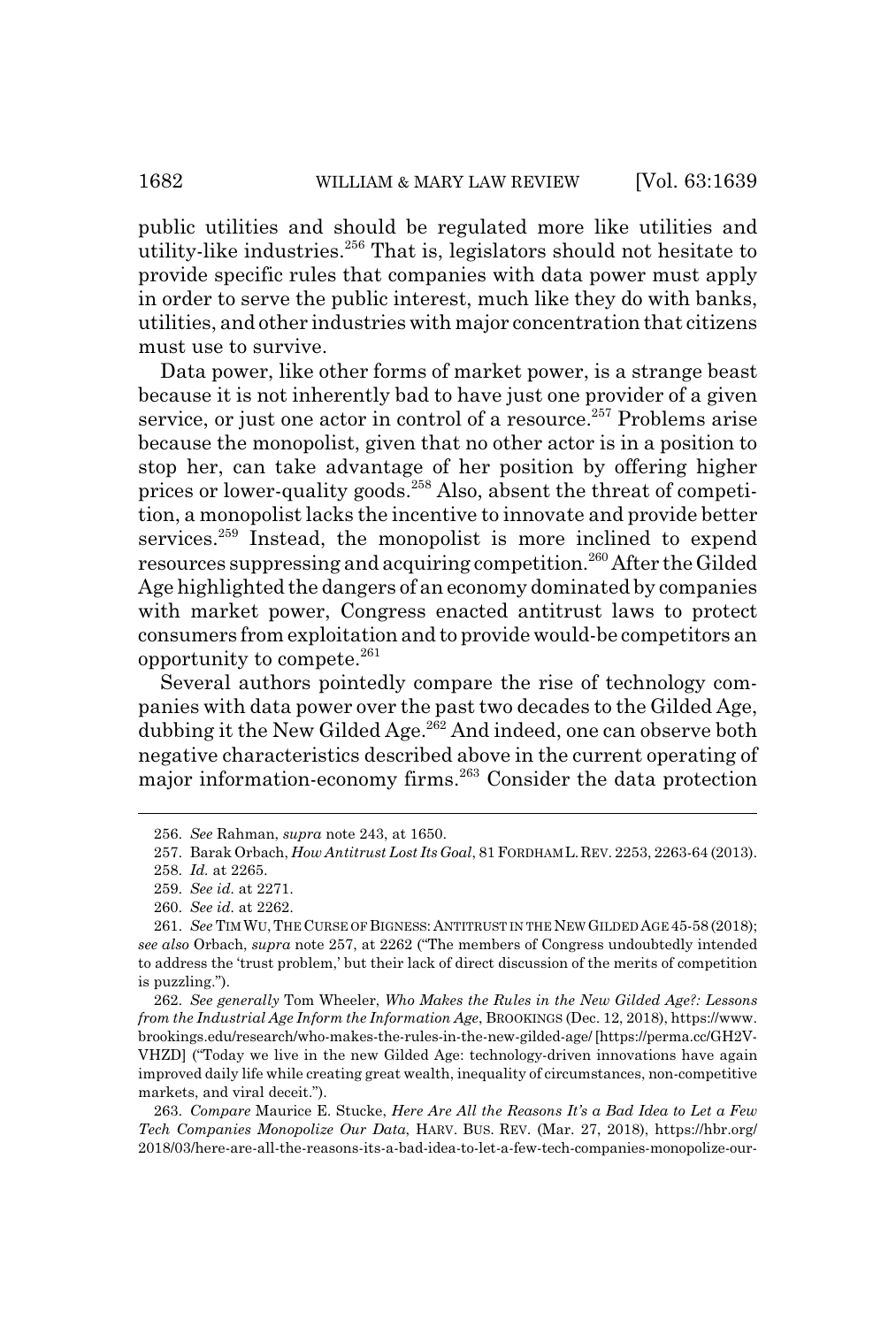policy of the Big Five's email and messaging services.264 There is no option to refuse to have your data processed or shared with partner companies.265 While some argue that consumers love getting free services and accept the "cost" of invasive data practices,<sup>266</sup> that argument presumes a free market.<sup>267</sup> If we presume market power, there is another, market-power-oriented reason for the availability of information services that do not provide much data protection.<sup>268</sup> When the price stays the same (free), offering a lower-quality product is the equivalent of charging a higher price than the free market would offer.<sup>269</sup> It is the ability of the actor with market power to demand more of the public than a free market would permit.270 Secondly, we also see the Big Five working to buy their competition.<sup>271</sup> Absorption is one way of holding true competition and innovation in check. What is more, some observers note that the rate of actual change in experience presented by technology has slowed over the past ten to fifteen years relative to the 1990s and early 2000s.<sup>272</sup> This coincides with the rise of a set of firms with serious data power. $273$ 

267. Nicholas Economides & Ioannis Lianos, *Giving Away Our Data for Free Is a Market Failure*, PROMARKET (Feb. 1, 2021), https://promarket.org/2021/02/01/free-data-marketfailure-digital-platforms/ [https://perma.cc/63GL-WZAB].

268. *See id.*

272. *See id.*

data [https://perma.cc/GAH9-KJQY], *with supra* notes 256-60 and accompanying text.

<sup>264.</sup> *See* Alex Hern, *Privacy Policies of Tech Giants 'Still Not GDPR-Compliant*,*'* THE GUARDIAN (July 4, 2018, 7:01 PM), https://www.theguardian.com/technology/2018/jul/05/ privacy-policies-facebook-amazon-google-not-gdpr-compliant [https://perma.cc/ND59-RSPX].

<sup>265.</sup> *See id.*

<sup>266.</sup> *Cf., e.g.*, Ellis Hamburger, *Consumers Pay the Hidden Costs for the 'Free' App Ecosystem*, THE VERGE (Jan. 7, 2013, 9:31 AM), https://www.theverge.com/2013/1/7/3835724/ the-price-of-apps [https://perma.cc/H5C7-Q3FP].

<sup>269.</sup> *See* Hamburger, *supra* note 266.

<sup>270.</sup> *See* Economides & Lianos, *supra* note 267 ("[W]e observe a *market failure* where all transactions occur at the same zero price, and some transactions that would have occurred under competition do not occur. The market failure is a direct result of the imposition of the take-it-or-leave-it contract by dominant digital platforms and the default opt-in.").

<sup>271.</sup> *See* Gerrit De Vynck & Cat Zakrzewski, *Tech Giants Quietly Buy up Dozens of Companies a Year. Regulators Are Finally Noticing.*, WASH. POST (Sept. 22, 2021, 7:59 PM)*,* https://www.washingtonpost.com/technology/2021/09/20/secret-tech-acquisitions-ftc/ [https://perma.cc/68Z4-DWX6].

<sup>273.</sup> *See generally* Economides & Lianos, *supra* note 267 (crediting mergers between smaller companies and large "voracious<sup>[]</sup> collect [ors of] personal information" like Google and Facebook and the resulting market dominance of the Big Five as a primary driver of "[t]he ability of the digital platforms to drive users to accept their take-it-or-leave-it opt-in contract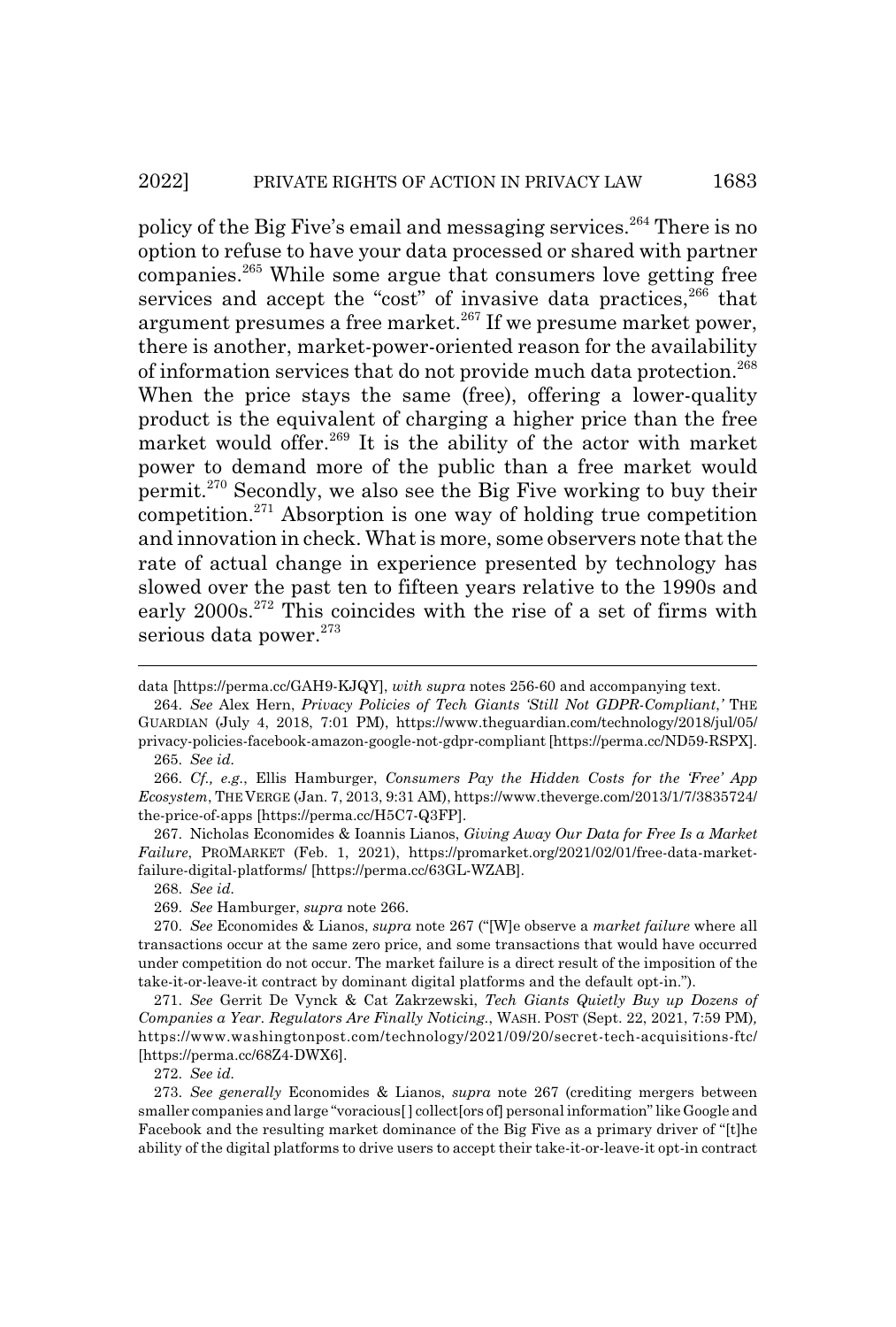# 1684 WILLIAM & MARY LAW REVIEW [Vol. 63:1639

Antitrust law is a hybrid enforcement regime, including a private right of action for parties impacted by unfair competition, providing for treble damages for successful cases in order to enhance deterrence.<sup>274</sup> The Supreme Court has specifically noted the significance of deterrence in the reason for this measurement of relief.<sup>275</sup> A 2008 empirical study of forty cases showed that private enforcement was a key source of deterrence for anticompetitive behavior, noting: "almost half of the underlying violations were first uncovered by private attorneys, not government enforcers, and that litigation in many other cases had a mixed public/private origin."276 The authors concluded that private enforcement likely does more to deter anticompetitive conduct than public enforcement.

As of the early 2000s, the Supreme Court has sought to limit private enforcement in antitrust law.277 Notably, in 2004, in *Verizon Communications, Inc. v. Law Offices of Curtis V. Trinko*, the Court worried about the cost of false positives in antitrust litigation, and the dangers of potential "chilling effects" to industry.<sup>278</sup> The increasing concentration of the technology industry counsels reconsideration of this skepticism of private enforcement in antitrust. Privacy is among the key dignitary concerns that commentators flag

to provide personal data at zero price").

<sup>274. 54</sup> AM. JUR. 2D *Monopolies and Restraints of Trade* § 305 (2022) ("Congress has encouraged private antitrust litigation not merely to compensate those who have been directly injured, but also to vindicate the important public interest in free competition. The Clayton Act functions as the private enforcement mechanism for claims brought under the federal antitrust laws. The Act generally allows private persons to sue for treble damages or injunctive relief. Such injunctive relief may include divestiture. The availability of a private antitrust action, and its accompanying treble-damages remedy, serves both to compensate private persons for their injuries and to punish wrongdoers. Private enforcement of the nation's antitrust laws also increases the likelihood that violators will be discovered." (footnotes omitted)).

<sup>275.</sup> *See, e.g.*, Zenith Radio Corp. v. Hazeltine Rsch., Inc., 395 U.S. 100, 130-31 (1969) ("[T]he purpose of giving private parties treble-damage and injunctive remedies was not merely to provide private relief, but was to serve as well the high purpose of enforcing the antitrust laws."); Minn. Mining & Mfg. Co. v. N.J. Wood Finishing Co., 381 U.S. 311, 318 (1965) ( "Congress has expressed its belief that private antitrust litigation is one of the surest weapons for effective enforcement of the antitrust laws.").

<sup>276.</sup> Robert H. Lande & Joshua P. Davis, *Benefits from Private Antitrust Enforcement: An Analysis of Forty Cases*, 42 U. S.F. L. REV. 879, 880 (2008).

<sup>277.</sup> Edward D. Cavanagh, *The Private Antitrust Remedy: Lessons from the American Experience*, 41 LOY. U. CHI. L.J. 629, 636 (2010).

<sup>278. 540</sup> U.S. 398, 414 (2004).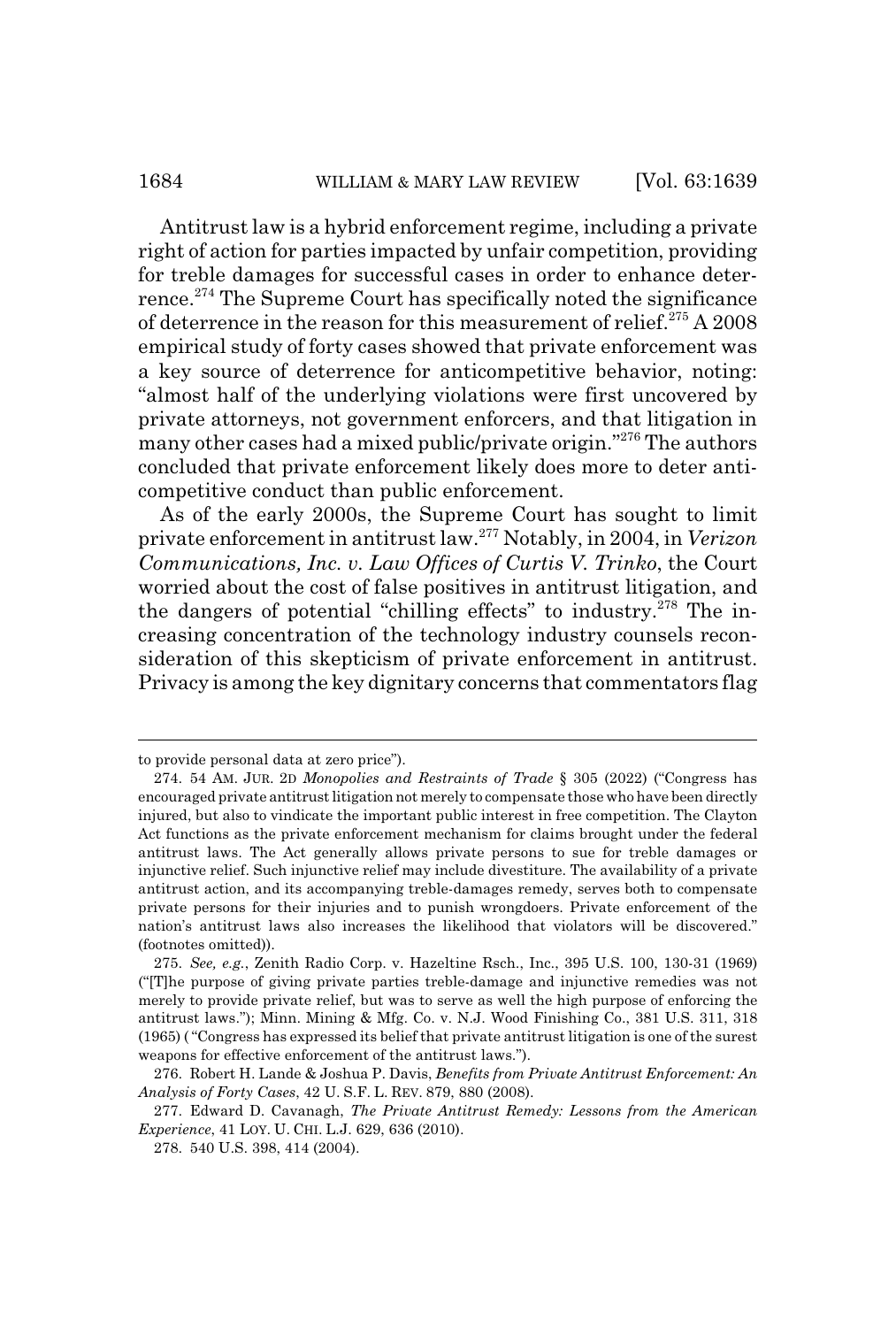when concerns are raised about data power.<sup>279</sup> While deterrence is traditionally preeminent in rationales for private antitrust enforcement, compensation and retribution for other firms effected are a powerful alternate rationale for private enforcement of antitrust.280 Nicholas Cornell has recently articulated a justification for private enforcement of antitrust as a "form of accountability between parties," showing how public regulatory law can give rise to "private moral grievances."281

#### *D. Digital Market Manipulation*

Digital market manipulation is using personal information to unilaterally determine citizens' preferences and behaviors.<sup>282</sup> Ryan Calo showed that digital market manipulation substantively differs from pre-information age forms of persuasion in three ways: (1) "'the mass production of bias' through big data," (2) "the possibility of far greater consumer intelligence through 'disclosure ratcheting,'" and (3) "the move from ends-based to means-based ad targeting and interface design."283 Advanced methods called "dark patterns" intensify the ability of applications designed to manipulate consumers.<sup>284</sup> "Dark patterns are user interface design choices that benefit an online service by coercing, steering, or deceiving users into making unintended and potentially harmful decisions."285 Brett Frischmann

<sup>279.</sup> *See* Maureen K. Ohlhausen & Alexander P. Okuliar, *Competition, Consumer Protection, and* the Right *[Approach]* to Privacy, 80 ANTITRUST L.J. 121, 132 (2015); Stucke, *supra* note 263.

<sup>280.</sup> *See generally* Sanjukta Paul, *Recovering the Moral Economy Foundations of the Sherman Act*, 131 YALE L.J. 175, 179 (2021).

<sup>281.</sup> Nicolas Cornell, *Competition Wrongs*, 129 YALE L.J. 2030, 2037 (2020).

<sup>282.</sup> *See* Ryan Calo, *Digital Market Manipulation*, 82 GEO.WASH.L.REV. 995, 1000 (2014); Ido Kilovaty, *Legally Cognizable Manipulation*, 34 BERKELEY TECH. L.J. 449 (2019).

<sup>283.</sup> Calo, *supra* note 282, at 1006-07.

<sup>284.</sup> *See* Jamie Luguri & Lior Jacob Strahilevitz, *Shining a Light on Dark Patterns*, 13 J. LEGAL ANALYSIS 43, 43-44 (2021) ("[The article] discusses the results of the authors' two largescale experiments in which representative samples of American consumers were exposed to dark patterns.... [Based on their findings, the authors concluded] [m]any dark patterns appear to violate federal and state laws restricting the use of unfair and deceptive practices in trade.").

<sup>285.</sup> Arunesh Mathur, Gunes Acar, Michael J. Friedman, Elena Lucherini, Jonathan Mayer, Marshini Chetty & Arvind Narayanan, *Dark Patterns at Scale: Findings from a Crawl of 11K Shopping Websites*, 3 PROC. ACM ON HUM.-COMPUT. INTERACTION, Nov. 2019, at 81:1, https://arxiv.org/pdf/1907.07032.pdf [https://perma.cc/6CW7-8FEU].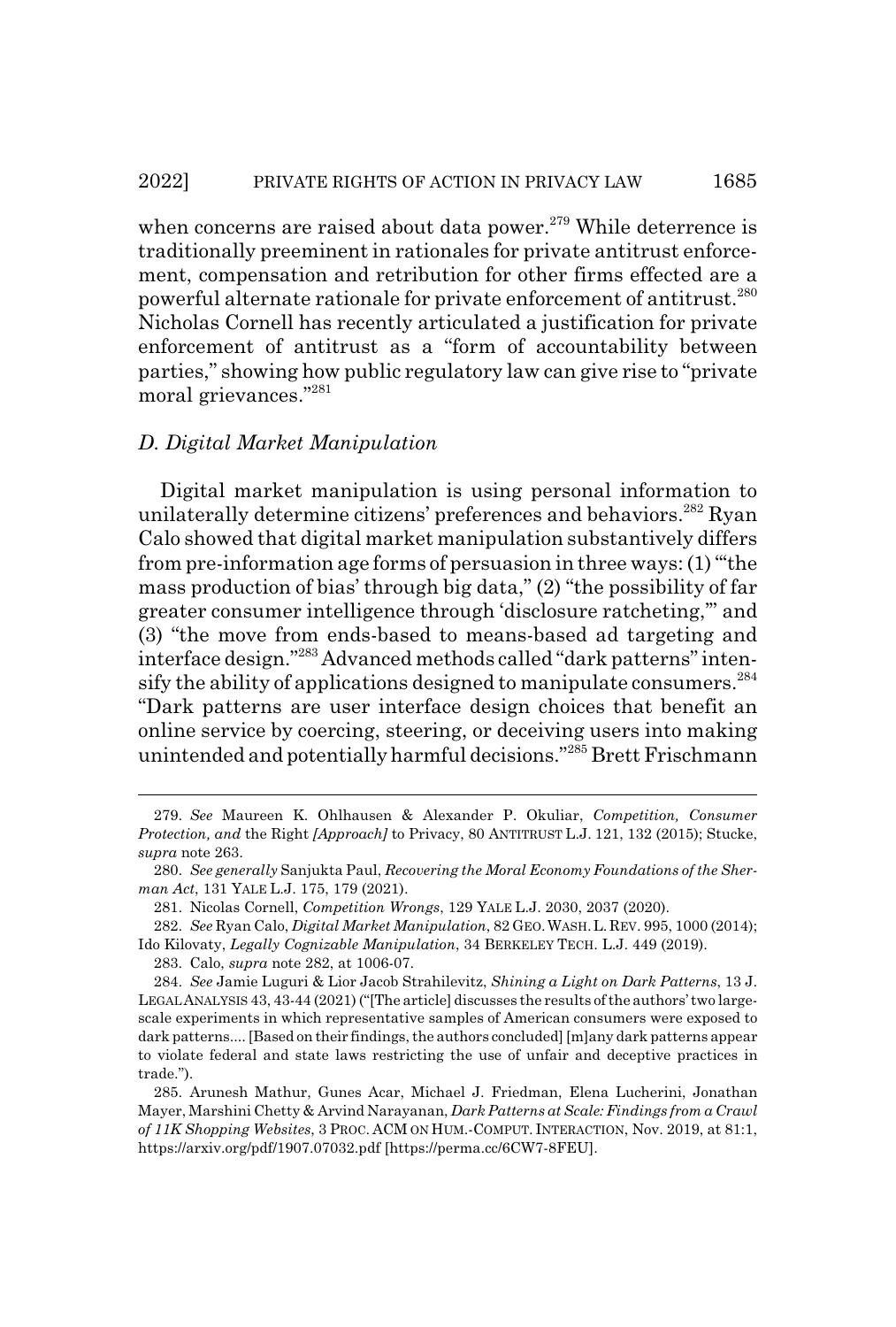and Evan Selinger describe the extensive intervention in consumer behavior as inducing humans to behave like "simple machines," without the people so shaped even realizing it.<sup>286</sup> The most famous instance of this is the Cambridge Analytica scandal of  $2017.<sup>287</sup>$  The ability of private elites to influence citizen opinions is not new and may be inevitable to some degree.<sup>288</sup> Yet there are concerns that the granular degree of control companies have over what individuals see and experience could enable an unprecedented degree of effective mind control with the potential to undermine democracy.<sup>289</sup>

Private enforcement enables individuals to wield the law when they determine that their legal rights have been violated.<sup>290</sup> Public enforcement is removed from the lived relationship between parties in society.291 The adversarial nature of the American justice system allows for the ongoing analysis and evolution of the nature and character of violation of the rights and responsibilities members of society have against one another.<sup>292</sup>

These procedural inputs are of fundamental importance in the case of digital market manipulation. Unlike, for example, salesmanship versus fraud, there is not a common cultural baseline that

290. LAHAV, *supra* note 107, at 32, 39.

<sup>286.</sup> BRETT FRISCHMANN & EVAN SELINGER, RE-ENGINEERING HUMANITY 6 (2018).

<sup>287.</sup> *See* Lawrence J. Trautman, *Governance of the Facebook Privacy Crisis*, 20 PITT. J. TECH. L. & POL'Y 43, 97, 99, 125 (2020); *see also supra* notes 251-54.

<sup>288.</sup> JOSEPH A. SCHUMPETER, CAPITALISM, SOCIALISM & DEMOCRACY 263 (1944) ("The only point that matters here is that, Human Nature in Politics being what it is, [leaders] are able to fashion and, within very wide limits, even to create the will of the people. What we are confronted with in the analysis of political processes is largely not a genuine but a manufactured will. And often this artefact is all that in reality corresponds to the *volonté générale* of the classical doctrine. So far as this is so, the will of the people is the product and not the motive power of the political process."); Joseph A. Schumpeter, *Excerpt from Capitalism, Socialism and Democracy* (1942), *in* THE IDEA OF THE PUBLIC SPHERE: A READER 54 (Jostein Gripsrud et al. eds., 2010) ("Schumpeter's interest in mass society and crowd psychology ... led him to underline influence of advertising and other methods of persuasion. He regarded it as evident that 'the will of the people' could be fabricated or manufactured by the rulers and that a genuine public participation in politics therefore was an illusion. The public sphere in Schumpeter's approach is reduced to a market and a competitive arena for elite groups.").

<sup>289.</sup> *See* FRISCHMANN & SELINGER, *supra* note 286, at 6.

<sup>291.</sup> *See id.* at 39 ("American society values decentralization and individualized enforcement of the law as opposed to enforcement through a bureaucracy engaged in centralized decision-making. Private litigation reflects these values.").

<sup>292.</sup> *See id.* at 32, 39.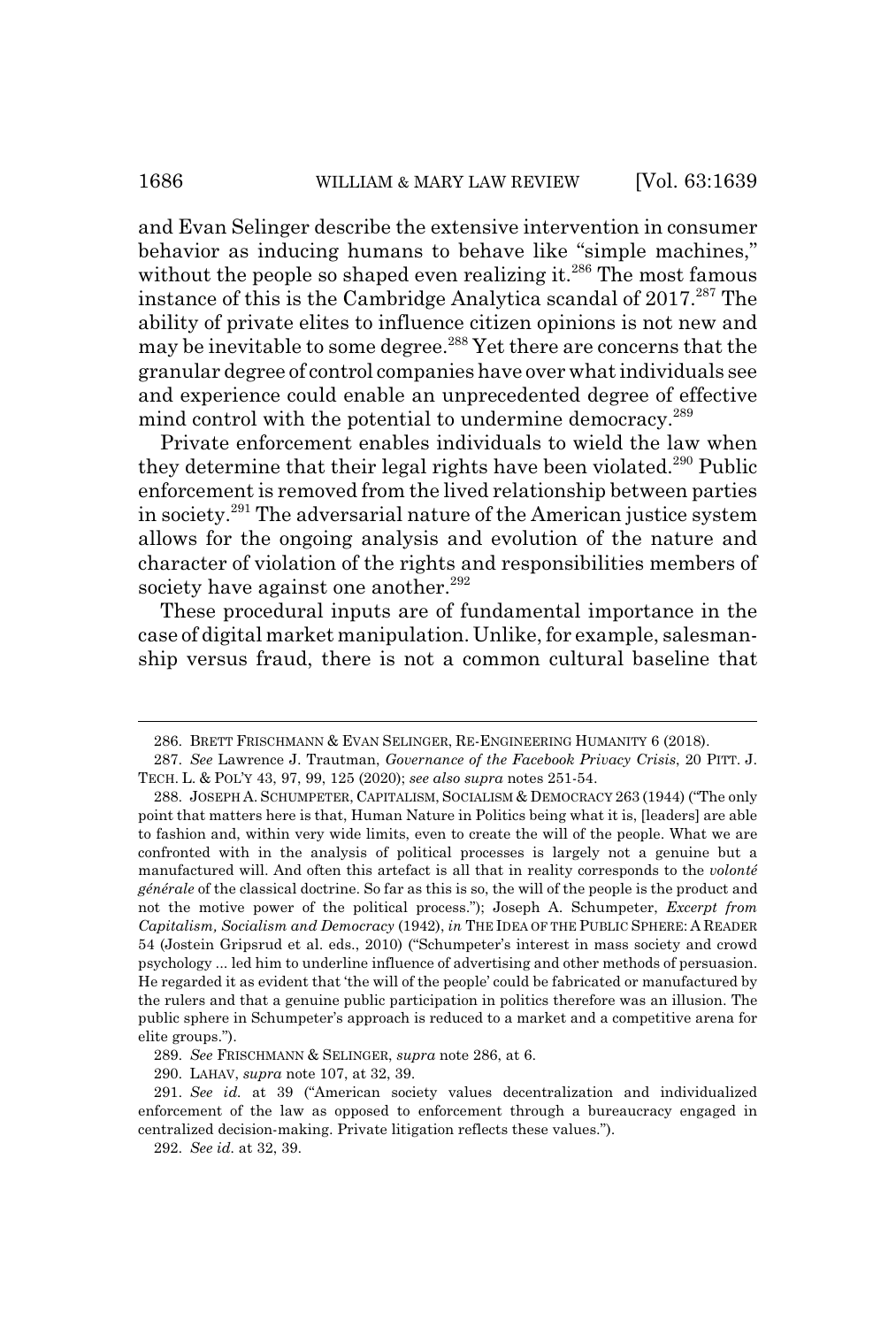allows individuals to intuitively understand the difference between digital market manipulation and puffery.<sup>293</sup>

The limit of public enforcement in the case of techno-social engineering comes from several characteristics of the administrative state. The extent to which government can understand social norms without the facts and context presented in cases between individuals is limited.294 As many technological applications are developed outside of government, private individuals and firms will often have a superior understanding of the first-level functionings of the technology and the second-order social workings of that technology.295 An example of these two levels can be found in the workings of the popular social media platform Twitter. Twitter has a variety of complicated coding and moderation characteristics mostly unavailable to the public; these characteristics represent the first-level technical functionings that may be difficult for government actors to understand.296 Customers' practical use of the application comprises the second-order social level. The Twitter search function using "hash" emerged organically among users, not from the central programming of the app.297

As long as the boundaries of digital market manipulation are in flux, companies that control platforms can, to the extent possible, shield themselves from direct regulation and government scrutiny.298 Such companies have an incentive to prevent the development of disadvantageous rules. While some writers have shown optimism about the command and control structure in digital

<sup>293.</sup> *Cf.* Raymond Shih Ray Ku, *Grokking* Grokster, 2005 WIS.L.REV. 1217, 1217 (defining the term "grok" as a synonym for understanding intuitively, discussing its use in a techlaw context).

<sup>294.</sup> *See* Kerry, *supra* note 142.

<sup>295.</sup> *See* Julie E. Cohen, *The Regulatory State in the Information Age*, 17 THEORETICAL INQUIRIES L. 369, 370, 386-87 (2016).

<sup>296.</sup> *See* Mulligan & Bamberger, *supra* note 113, at 701-02; Joyce E. Cutler, *Lawmakers' Lack of Technical Expertise Worries ABA Science, Technology Leaders*, BLOOMBERG L. (Mar. 15, 2012), https://news.bloomberglaw.com/e-discovery-and-legal-tech/lawmakers-lack-oftechnical-expertise-worries-aba-science-technology-leaders [https://perma.cc/RB5U-GSJS].

<sup>297.</sup> Lexi Pandell, *An Oral History of the #Hashtag*, WIRED (May 19, 2017, 7:00 AM), https://www.wired.com/2017/05/oral-history-hashtag/ [https://perma.cc/S8EK-TNYS] (describing the hashtag as starting from "early adopters ... developing tools to organize their tweets").

<sup>298.</sup> *See* Rory Van Loo, *The Corporation as Courthouse*, 33 YALE J. ON REGUL. 547, 554-55 (2016).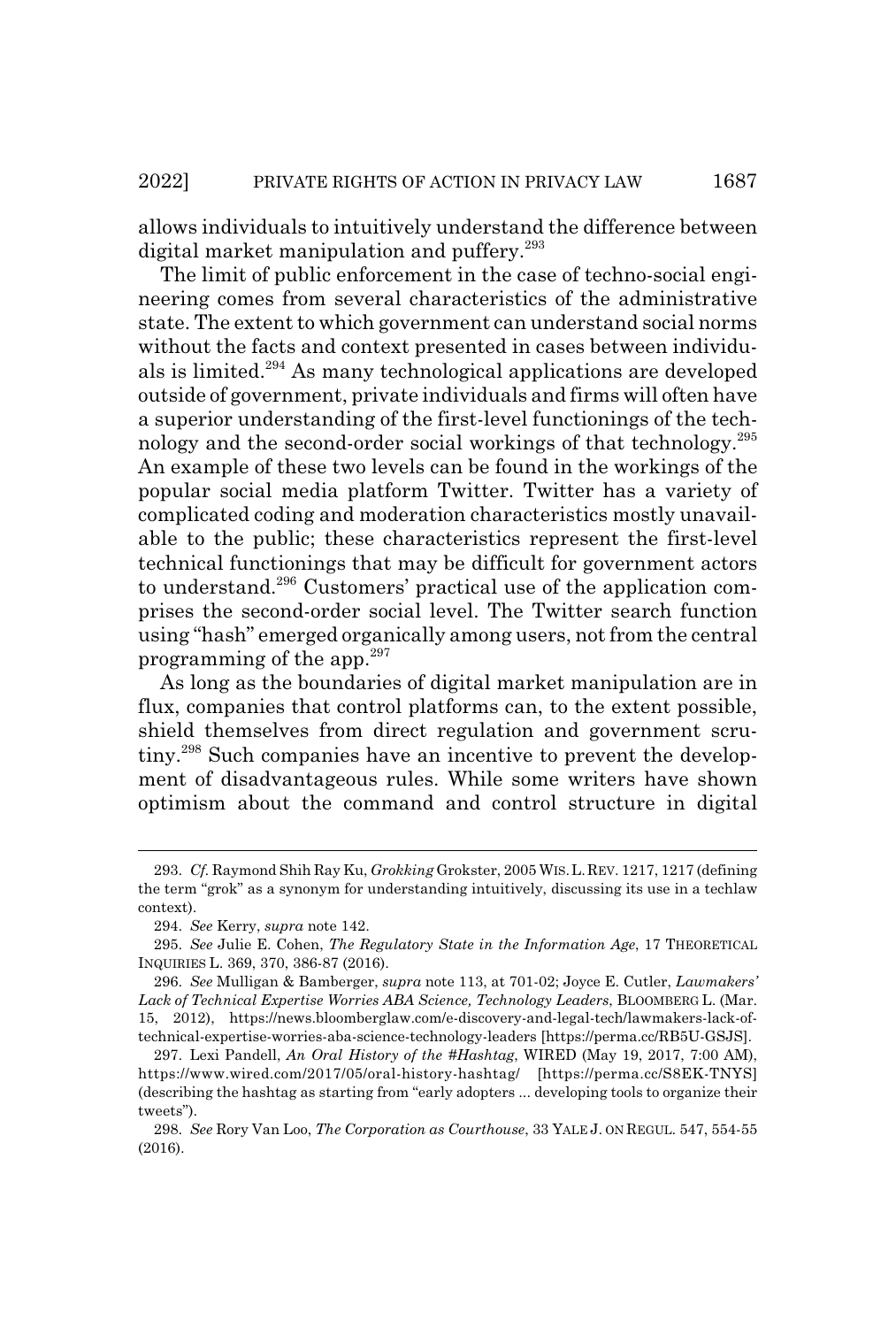regulation,299 effective digital regulation requires a real-world understanding of social-technical practices. Although adversarial litigation and arbitration do not perfectly simulate the features of new norms and technologies, public regulation relies substantially on material produced by interest groups, which is hardly more objective.300 Government does not have a seat at the table in day-today development of technology and social practices, and the organic disputes that arise therefrom.<sup>301</sup> Thus, without the support of private enforcement, the government's direct understanding of and stake in such disputes is limited.<sup>302</sup>

Digital market manipulation puts the average citizen at the mercy of internet commerce companies, and subjects the citizen to arbitrary power by the platform owner.<sup>303</sup> Private enforcement would give the citizen some right of private action against the company for interfering with her self-determination and exposing her privacy invasions and data insecurity. This right could take the form of increased tort liability that cannot be disclaimed, implied contractual obligations that cannot be disclaimed, or some form of fiduciary duty owed by the company to the consumer.

Digital market manipulation could lead to major economic losses to individuals. According private rights of action to pursue them would provide an additional incentive to companies to avoid manipulative conduct, even when state regulatory bodies are overwhelmed or inactive. Furthermore, when a citizen feels wronged by a company's manipulative practice, according them the right to pursue their own claims, even if public regulatory bodies are disinterested in doing so, accords dignity to the citizen while pragmatically giving her the opportunity to seek relief when she has been wronged. Overall, discouraging manipulation in markets encourages markets based on actual consumer preferences rather than smoke and mirrors, which is better for society overall, as well as the progress of innovation.

<sup>299.</sup> *See* Rory Van Loo, *Rise of the Digital Regulator*, 66 DUKE L.J. 1267, 1274 (2017).

<sup>300.</sup> *See, e.g.*, Van Loo, *supra* note 298, at 551-52.

<sup>301.</sup> *See* Cutler, *supra* note 296.

<sup>302.</sup> *See, e.g.*, Van Loo, *supra* note 298, at 592-93.

<sup>303.</sup> *See id.* at 550-51.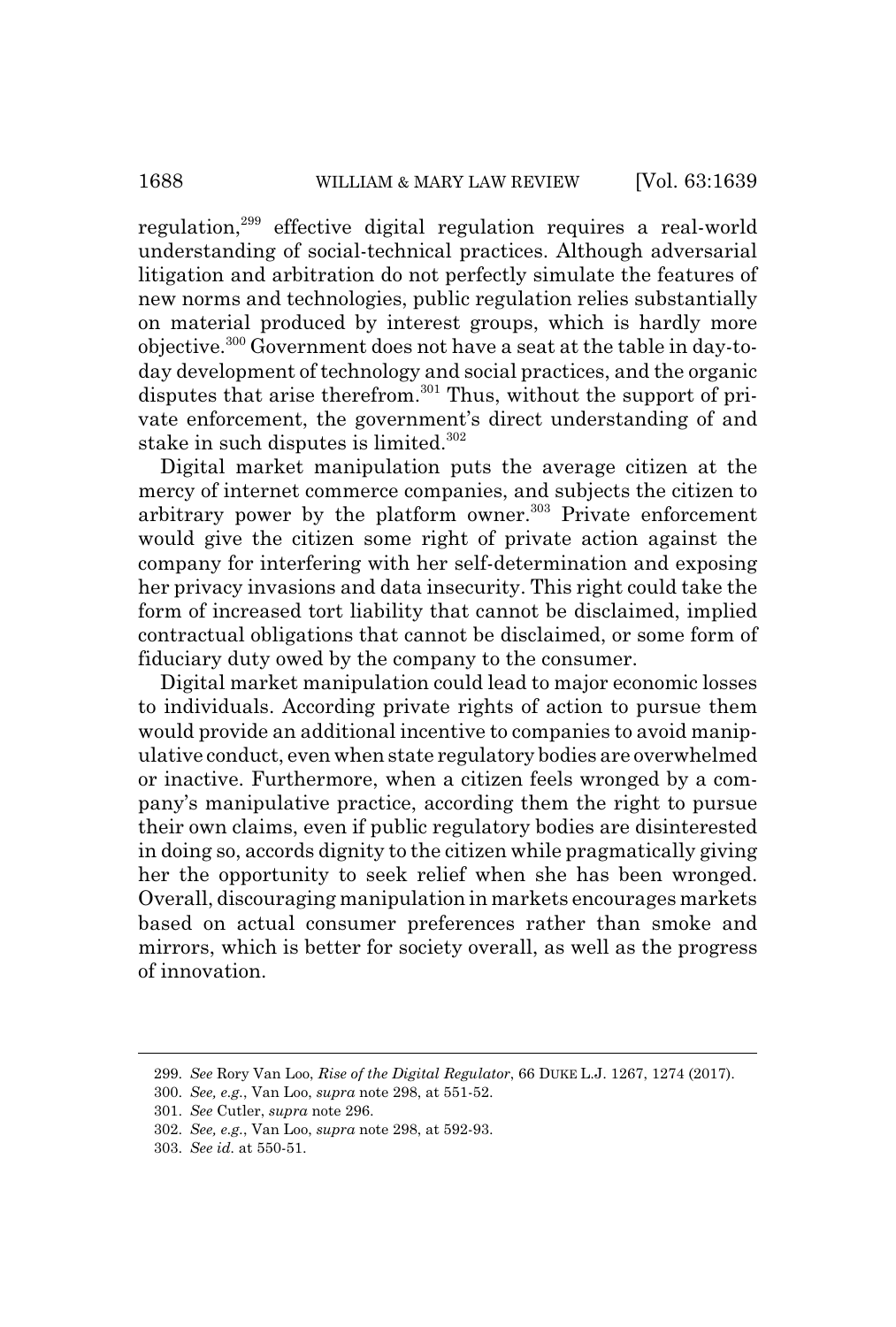# *E. Government Surveillance*

Government surveillance refers to the increased ability of government to surveil citizens.<sup>304</sup> The classic rule of law formulation states that citizens have a right to be free of arbitrary exercise of power.305 Yet, the government's increasing access to personal information could effectively enable government to influence and control citizens.306 Even commentators less worried about private-sector manipulation have expressed concerns about government wielding unchecked access to personal information about every citizen.<sup>307</sup> For example, following a deadly terrorist attack in 2015, the Department of Justice sought access to a suspect's encrypted iPhone.<sup>308</sup> Apple, a public company with direct relationships with consumers, bristled at the reputational harm from publicly turning over customers' information to the government.<sup>309</sup> Cases such as this highlight the intertwined relationship between private corporations and the government. As long as private actors have information or relationships that could be useful to the government, the government will pressure those private actors to share that information.310 Even powerful companies such as Apple have an incentive to cooperate with government investigations and informal agency oversight to avoid backlash in the form of unfavorable legislative or policy decisions.311 Ultimately, no private actor can match the

<sup>304.</sup> *See* Jonathan Vanian, *How Digital Surveillance Thrived in the 20 Years Since 9/11*, FORTUNE (Sept. 8, 2021, 5:15 AM), https://fortune.com/2021/09/08/digital-privacy-patriot-act-9- 11/ [https://perma.cc/P3XF-UUB4].

<sup>305.</sup> *Cf.* Robert A. Stein, *What Exactly Is the Rule of Law?*, 57 HOUS. L. REV. 185, 187-89 (2019).

<sup>306.</sup> *See* Stucke, *supra* note 263.

<sup>307.</sup> *E.g.*, Thomas B. Kearns, Note, *Technology and the Right to Privacy: The Convergence of Surveillance and Information Privacy Concerns*, 7 WM. & MARY BILL RTS. J. 975, 1003 (1999).

<sup>308.</sup> Julia P. Eckart, *The Department of Justice Versus Apple Inc.—the Great Encryption Debate Between Privacy and National Security*, 27 CATH. U. J.L. & TECH. 1, 4-6 (2019) (describing the history and implications of the dispute between Apple and the DOJ following the San Bernadino shooting).

<sup>309.</sup> *Id.* at 41.

<sup>310.</sup> *See* Stucke, *supra* note 263.

<sup>311.</sup> *See* Steven L. Schwarcz, *Private Ordering*, 97 NW.U.L.REV. 319, 333 (2002) ("Political choice theory teaches that regulatory schemes are influenced by political actors and interest groups, making it difficult to predict the underlying goals ex ante. Even if there are clear normative goals at the outset, the political process may lead to other goals. Some regulatory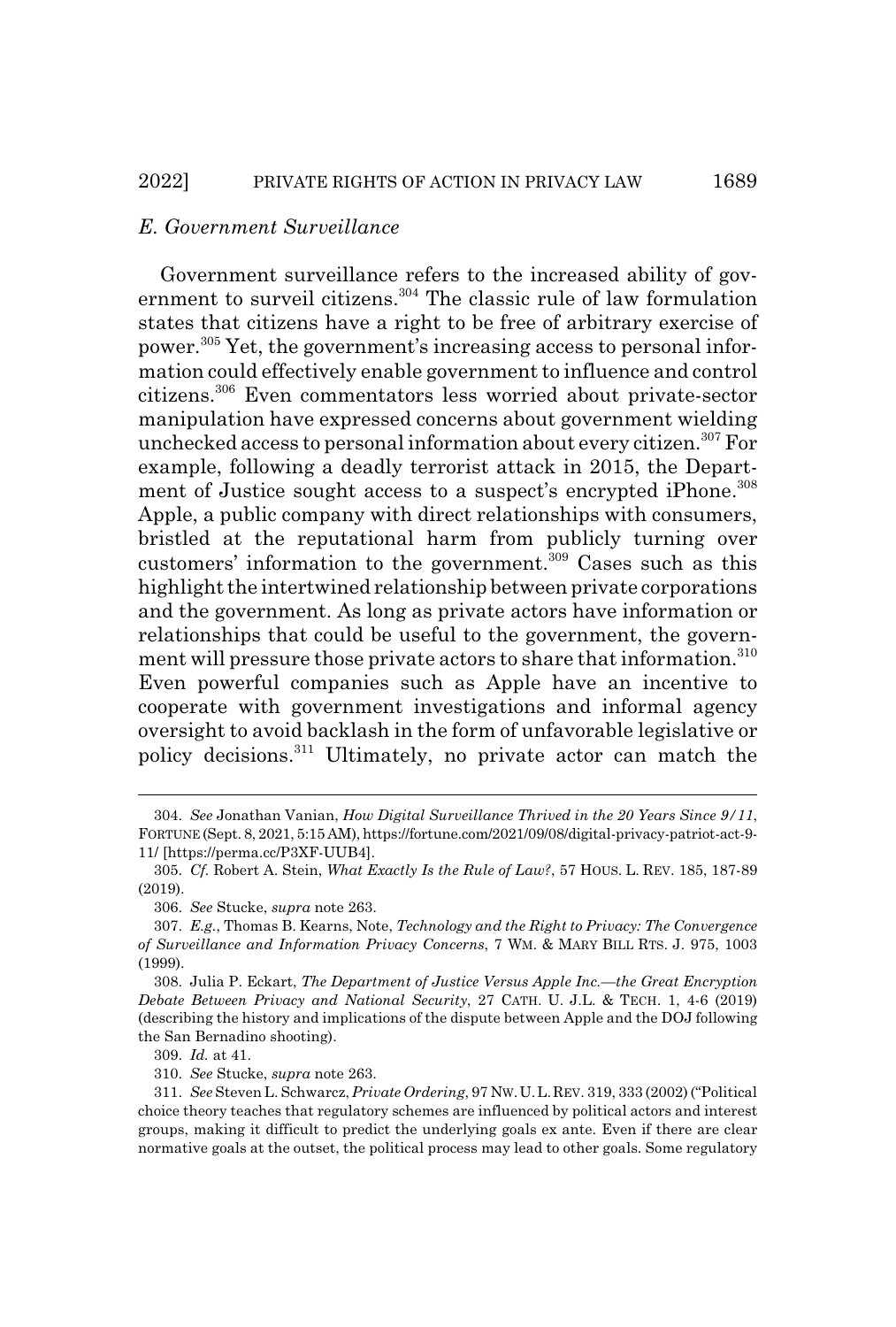government's power; this asymmetry is by design. The fundamental purpose of government involves bringing all nongovernment actors under the state's control—at least to some degree.<sup>312</sup>

Though the Fourth Amendment limits the government's ability to perform searches and seizures, in many cases, the third party disclosure rule allows the government to access indirectly what it cannot directly.313 Even assuming arguendo that reputation serves as a check against private-sector privacy abuses, such a check does not apply to the federal government's potential privacy violations. This is because, as the Snowden disclosures revealed, many of the court determinations permitting federal access to personal information data are—by design—not public.<sup>314</sup> However, many of the most significant data traffickers with broad-based information about every American are not even public-facing entities in direct contract with consumers, so they also do not face reputational concerns.<sup>315</sup> A handful of magistrate judges, keenly worried about the potential impropriety of the government accessing too much information, have erected somewhat higher standards for government access to privately held information.<sup>316</sup>

When it comes to privacy and data security threats, private and public actors are a two-headed monster. One inevitably feeds the

313. *See* Neil Richards, *The Third-Party Doctrine and the Future of the Cloud*, 94 WASH. U. L. REV. 1441, 1444 (2017).

314. Margaret Hu, *Taxonomy of the Snowden Disclosures*, 72 WASH.&LEE L. REV. 1679, 1683-85 (2015); *see also* Jonathan Manes, *Secret Law*, 106 GEO. L.J. 803, 806 (2018).

315. *See* Scholz, *supra* note 84, at 663-64.

316. *See generally* Emily Berman, *Digital Searches, the Fourth Amendment, and the "Magistrates' Revolt*," 68 EMORY L.J. 49, 53 (2018) (describing the "outsized effect" of judicial limitations placed on government access of personal information during the so-called Magistrates' Revolt, including requiring the government to disclose the intended duration of the data seizure and its plan for any information that may be recovered outside of the intended basis for the application, to obtain a warrant).

schemes thus will favor efficiency goals, some may favor distributional and other nonefficiency goals, and some may combine these goals. One cannot always assume that efficiency is the sole goal of commercial regulation." (footnotes omitted)).

<sup>312.</sup> *See* Joseph S. Nye, Jr., *Public Diplomacy and Soft Power*, 616 ANNALS AM. ACAD. POL. & SOC. SCI., 94, 101-02 (2008); E.A. Goerner & Walter J. Thompson, *Politics and Coercion*, 24 POL. THEORY 620, 621 (1996); *see also* THOMAS HOBBES, LEVIATHAN 106 (J.C.A. Gaskin ed., Oxford World Classics 1996) ("These dictates of reason, men used to call by the name of laws; but improperly: for they are but conclusions, or theorems concerning what conduceth to the conservation and defence of themselves; whereas law, properly is the word of him, that by right hath command over others."). *But see* Eichensehr, *supra* note 12, at 669 (considering the idea of powerful technology companies as politically neutral peers of traditional governments).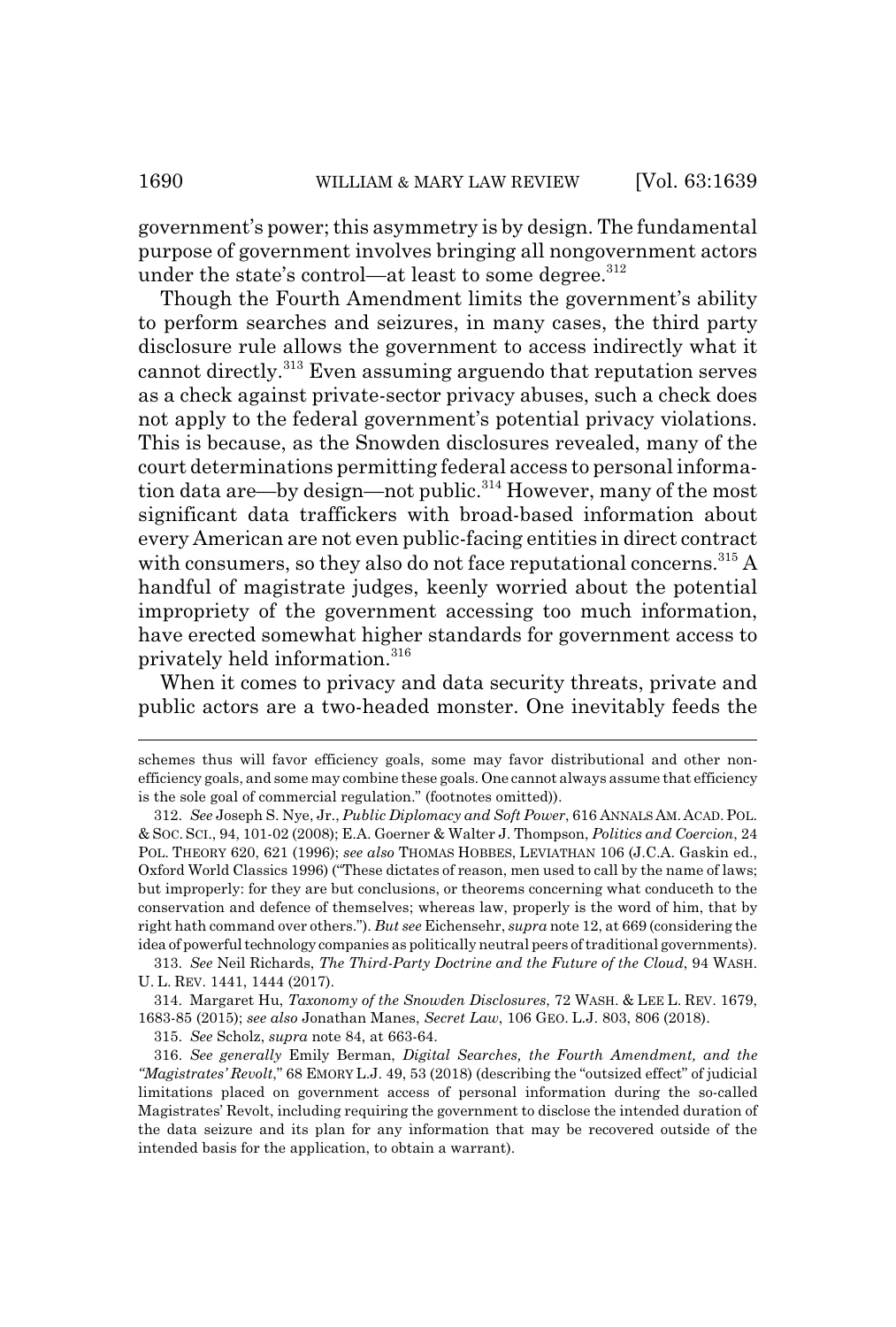other, and both are inextricably linked, because under the thirdparty doctrine, government agencies can usually demand access to most information a company has.317 Modern practices have it that third parties collectively hold most information about the average person. So in order to truly eradicate a certain type of privacy risk to citizens, a comprehensive approach—incorporating both public and private enforcement—is required. The laws governing private actors' informational transactions necessarily shape and limit the government's reach, because the government can obtain data from private parties that it could not legally access directly.<sup>318</sup> Much of this transfer can even happen outside of the formal channels of warrant acquisition.<sup>319</sup> The only real way to prevent the government from acquiring a certain type of information is to limit private actors' ability to acquire such information, or to put certain limitations on their acquisition, such as data minimization policy.

The possibility that public actors may access private actors' data stockpiles is one of several reasons why private parties should not possess powers that threaten the rule of law.320 If our goal is to prevent the state from accessing certain data sources, private enforcement must inhibit the compilation of such data. $321$  Otherwise, public law alone cannot prevent the state from exercising the same powers that animate rule of law concerns when the government acts or acquires directly.322 Private enforcement claims that discourage "collect-it-all" databases would also limit the government's ability to be parasitic on those databases.<sup>323</sup> Examples of potential private rights of action include a negligence action against a provider whose policies insufficiently protected user data, or a breach of the implied duty of good faith if appropriate representations about data security were made between two contracting parties.<sup>324</sup> Several

<sup>317.</sup> *See* Carpenter v. United States, 138 S. Ct. 2206 (2018); Smith v. Maryland, 442 U.S. 735 (1979). The third-party doctrine has been criticized as a state intrusion on individual privacy. *E.g.*, Daniel J. Solove, *Digital Dossiers and the Dissipation of Fourth Amendment Privacy*, 75 S. CAL. L. REV. 1083 (2002).

<sup>318.</sup> Richards, *supra* note 313, at 1444.

<sup>319.</sup> *Id.*

<sup>320.</sup> *See supra* notes 240-41 and accompanying text.

<sup>321.</sup> *See, e.g.*, Kerry, *supra* note 142.

<sup>322.</sup> *See* Stein, *supra* note 305, at 187-89; Stucke, *supra* note 263.

<sup>323.</sup> *See, e.g.*, Kerry, *supra* note 142.

<sup>324.</sup> *See, e.g.*, Solow-Niederman, *supra* note 12, at 619-22.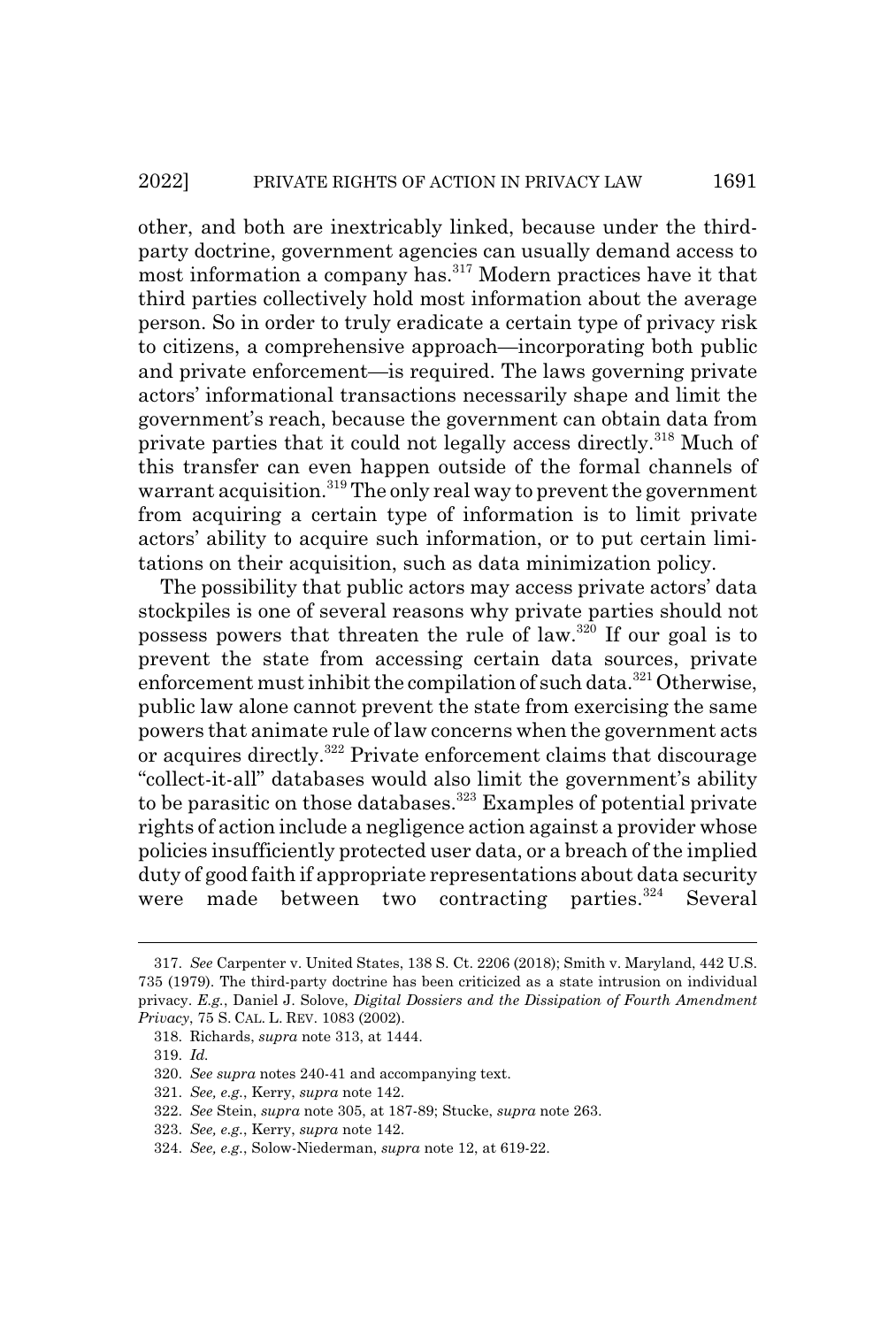commentators have suggested novel tort private rights of actions against actors with poor data security practices.<sup>325</sup>

Limiting private actors' ability to exert arbitrary power directly on consumers also prevents the government's ability to exert arbitrary power indirectly through private actors.<sup>326</sup> Limiting a private company's ability to exert arbitrary power not only prevents that company from exploiting consumers directly but also prevents the government from exploiting consumers through companies.

#### **CONCLUSION**

Private rights of action have a critical role to play in privacy regulation. If legislators and stakeholders want privacy laws to make a difference, private enforcement of privacy rights is imperative. Privacy laws will lack effectiveness without private litigants adding accountability through public pressure and additional enforcement. Private rights of action are a fixture in regulating many complex and pervasive areas of life and commerce, and indeed have been included in several of the most effective federal privacy laws. The importance, complexity, and prevalence of privacy issues in society makes hybrid enforcement necessary for resilient privacy regulation.

In addition to increasing the effectiveness of the law, private rights of action make the content of the law more responsive to social and technological realities by allowing judicial decisions to develop nuance in the application of legislation. Pleadings, motion practice, and discovery allow the deliberative, public processing of information about privacy practices and encourages a public conversation about and processing of privacy norms.

Finally, private enforcement honors the common law roots of privacy in the United States. In their influential article that was the first to describe the right to privacy in American law, Louis Brandeis and Samuel Warren characterized privacy as a dignitary right possessed by each person in their personality, which flowed directly from our common law tradition.<sup>327</sup> It would be wrong to

<sup>325.</sup> Ormerod, *supra* note 12, at 1896, 1919; Ludington, *supra* note 12, at 146.

<sup>326.</sup> *See* Stucke, *supra* note 263.

<sup>327.</sup> Samuel D. Warren & Louis D. Brandeis, *The Right to Privacy*, 4 HARV. L. REV. 193, 193 (1890).